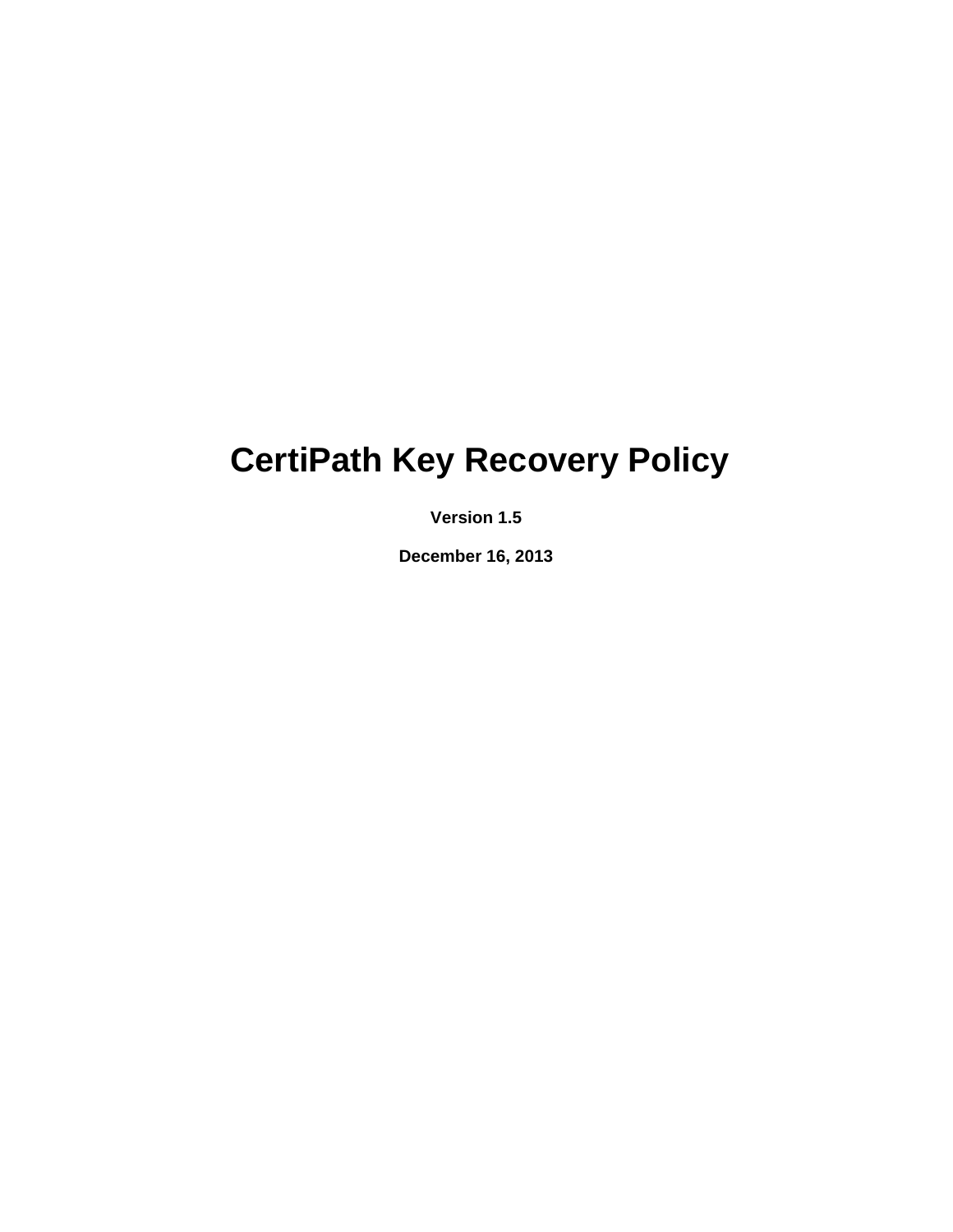# **Signature Page**

 $\overline{\mathcal{L}}$ 

**\_\_\_\_\_\_\_\_\_\_\_\_\_\_\_\_\_\_\_\_\_\_\_\_\_\_\_\_\_\_\_\_\_\_\_\_\_\_ DECEMBER 16, 2013**

CertiPath Policy Management Authority DATE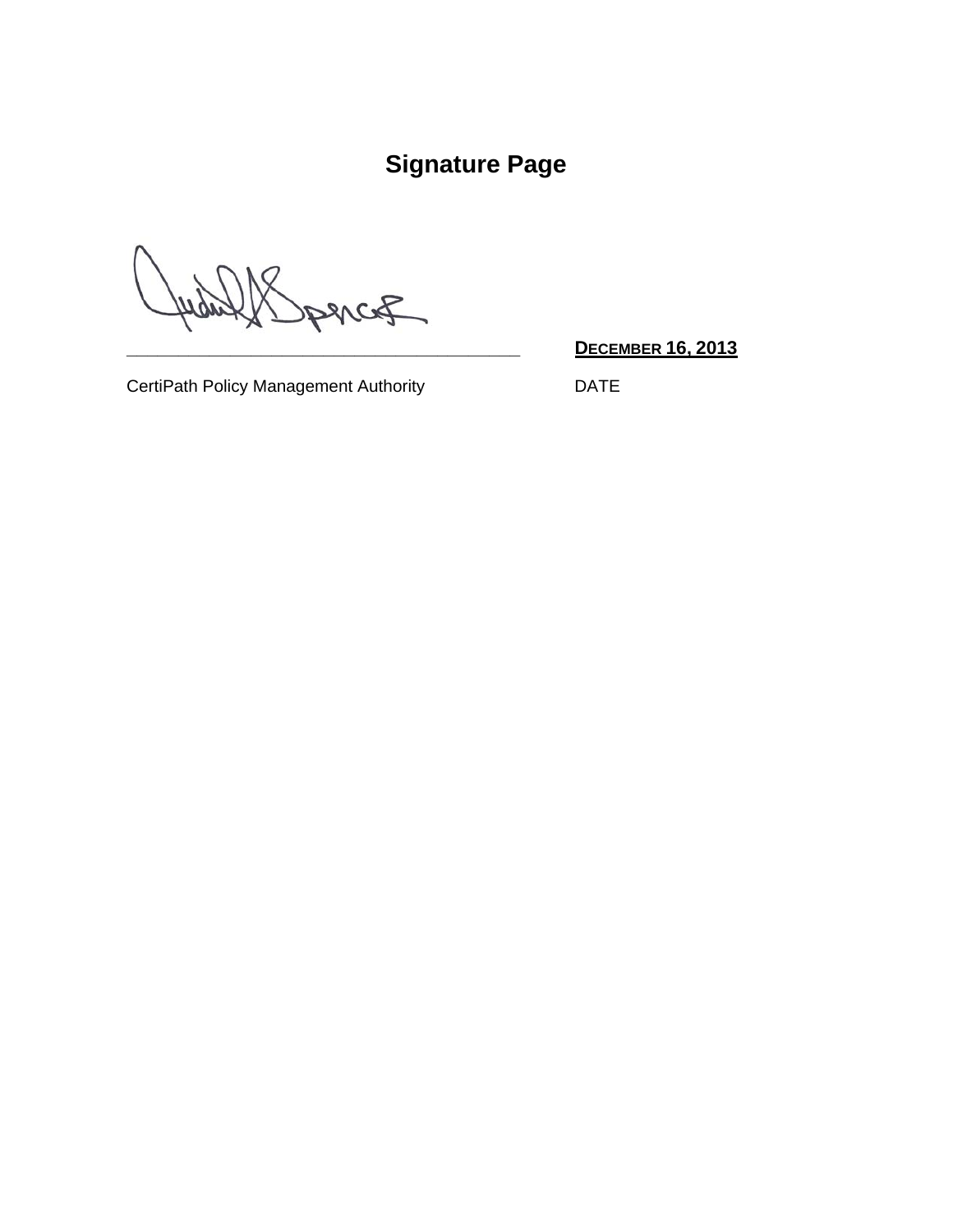# **Table of Contents**

| 1            |                |                                    |  |
|--------------|----------------|------------------------------------|--|
|              | 1.1            |                                    |  |
|              | 1.2            |                                    |  |
|              | 1.3            |                                    |  |
|              | 1.3.1          |                                    |  |
|              | 1.3.2          |                                    |  |
|              | 1.3.3          |                                    |  |
|              | 1.4            |                                    |  |
|              | 1.4.1          |                                    |  |
|              | 1.4.2          |                                    |  |
|              | 1.4.3          |                                    |  |
| $\mathbf{2}$ |                |                                    |  |
|              | 2.1            |                                    |  |
|              | 2.1.1          |                                    |  |
|              | 2.1.2          |                                    |  |
|              | 2.1.3          |                                    |  |
|              | 2.1.4          |                                    |  |
|              | 2.1.5          |                                    |  |
|              | 2.1.6          |                                    |  |
|              | 2.2            |                                    |  |
|              | 2.2.1          |                                    |  |
|              | 2.2.2          |                                    |  |
|              | 2.2.3          |                                    |  |
|              | 2.2.4          |                                    |  |
|              | 2.3            |                                    |  |
|              | 2.3.1          |                                    |  |
|              | 2.3.2          |                                    |  |
|              | 2.4            |                                    |  |
|              | 2.4.1<br>2.4.2 |                                    |  |
|              | 2.4.3          |                                    |  |
|              | 2.4.4          |                                    |  |
|              | 2.5            |                                    |  |
|              | 2.6            | <b>Publication and Repository.</b> |  |
|              | 2.7            |                                    |  |
|              | 2.7.1          |                                    |  |
|              | 2.7.2          |                                    |  |
|              | 2.7.3          |                                    |  |
|              | 2.7.4          |                                    |  |
|              | 2.7.5          |                                    |  |
|              | 2.7.6          |                                    |  |
|              | 2.8            |                                    |  |
|              | 2.8.1          |                                    |  |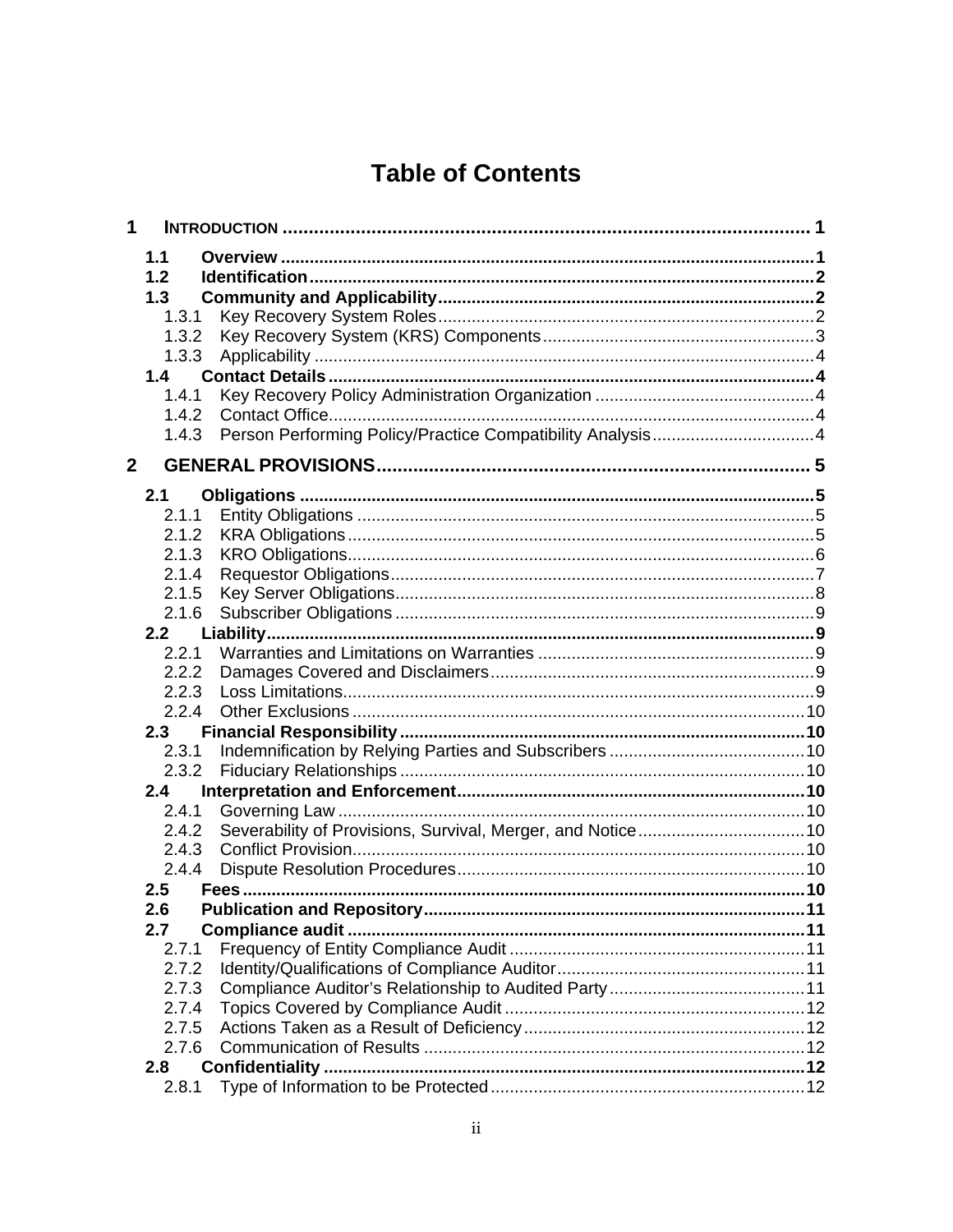| 3 |                |                          |  |
|---|----------------|--------------------------|--|
|   | 3.1            |                          |  |
|   | 3.2            |                          |  |
|   | 3.2.1          |                          |  |
|   | 3.2.2          |                          |  |
|   | 3.3            |                          |  |
|   | 3.3.1          |                          |  |
|   | 3.3.2          |                          |  |
|   | 3.4            |                          |  |
|   | 3.4.1          |                          |  |
|   |                |                          |  |
|   | 3.5            |                          |  |
|   |                |                          |  |
|   |                |                          |  |
| 4 |                |                          |  |
|   | 4.1            |                          |  |
|   | 4.1.1          |                          |  |
|   | 4.1.2          |                          |  |
|   | 4.2            |                          |  |
|   | 4.2.1          |                          |  |
|   |                |                          |  |
|   | 4.2.3          |                          |  |
|   | 4.3            |                          |  |
|   | 4.4            |                          |  |
|   | 4.5            |                          |  |
|   | 4.5.1          |                          |  |
|   | 4.5.2          |                          |  |
|   | 4.5.3          |                          |  |
|   | 4.5.4          |                          |  |
|   | 4.5.5          |                          |  |
|   | 4.5.6          |                          |  |
|   | 4.5.7          |                          |  |
|   | 4.5.8          |                          |  |
|   | 4.6            | <b>Records Archival.</b> |  |
|   | 4.6.1          |                          |  |
|   | 4.6.2          |                          |  |
|   | 4.6.3          |                          |  |
|   | 4.6.4<br>4.6.5 |                          |  |
|   | 4.6.6          |                          |  |
|   | 4.6.7          |                          |  |
|   | 4.7            |                          |  |
|   | 4.8            |                          |  |
|   | 4.8.1          |                          |  |
|   | 4.8.2          |                          |  |
|   |                |                          |  |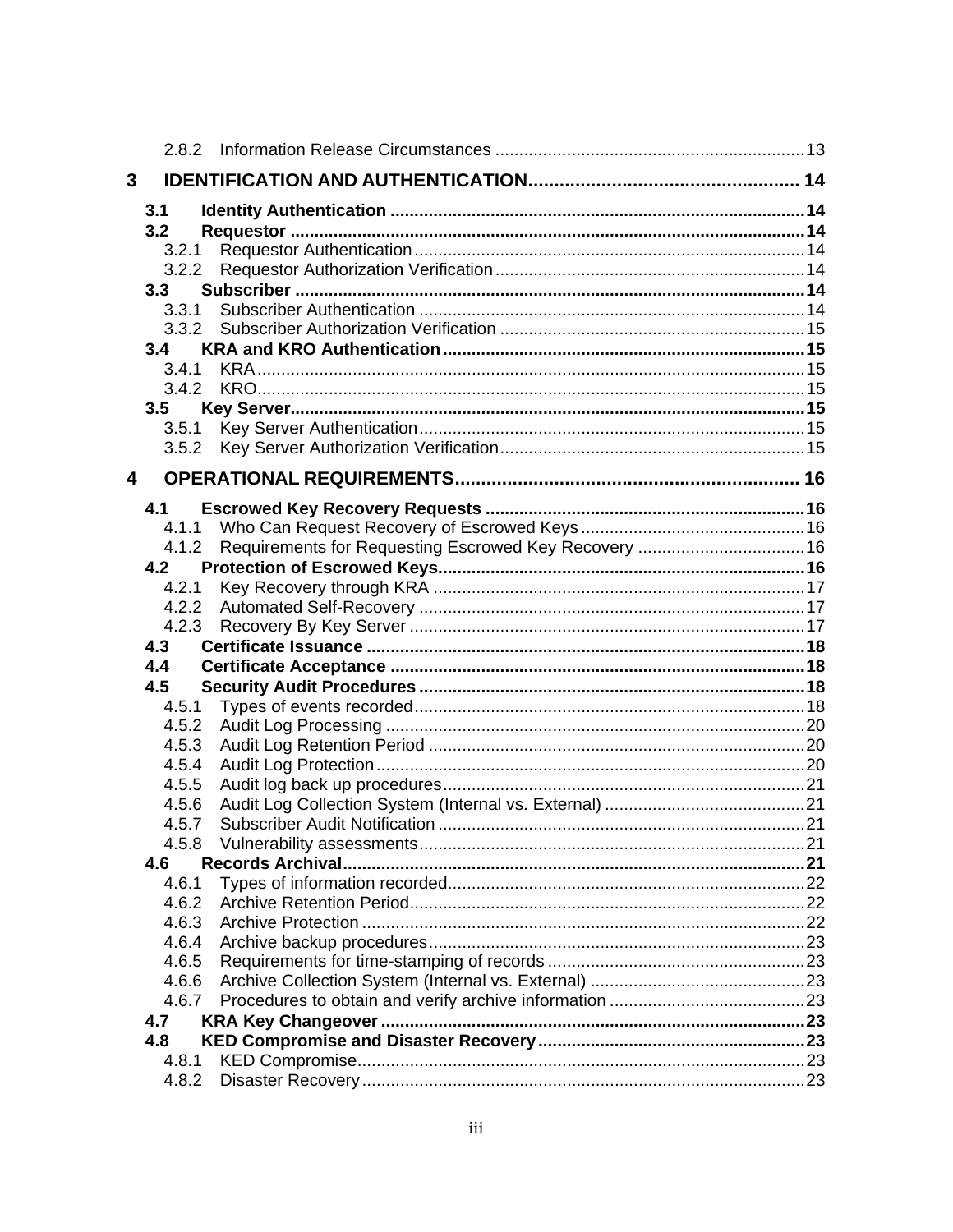|                | 4.8.3      |                                                                      |  |
|----------------|------------|----------------------------------------------------------------------|--|
|                | 4.8.4      |                                                                      |  |
|                | 4.8.5      |                                                                      |  |
|                | 4.9        |                                                                      |  |
|                | 4.10       |                                                                      |  |
|                | 4.11       |                                                                      |  |
| 5              |            | PHYSICAL, PROCEDURAL, AND PERSONNEL SECURITY CONTROLS  25            |  |
|                | 5.1        |                                                                      |  |
|                | 5.2        |                                                                      |  |
|                | 5.2.1      |                                                                      |  |
|                | 5.2.2      |                                                                      |  |
|                | 5.3        |                                                                      |  |
|                | 5.3.1      | Background, qualifications, experience, and clearance requirements27 |  |
|                | 5.3.2      |                                                                      |  |
|                | 5.3.3      |                                                                      |  |
|                | 5.3.4      |                                                                      |  |
|                | 5.3.5      |                                                                      |  |
|                | 5.3.6      |                                                                      |  |
|                | 5.3.7      |                                                                      |  |
|                | 5.3.8      |                                                                      |  |
| 6              |            |                                                                      |  |
|                | 6.1        |                                                                      |  |
|                | 6.1.1      |                                                                      |  |
|                | 6.1.2      |                                                                      |  |
|                | 6.1.3      |                                                                      |  |
|                | 6.2        | KED, Key Server, KRA and KRO Private Key Protection30                |  |
|                | 6.2.1      |                                                                      |  |
|                | 6.2.2      |                                                                      |  |
|                | 6.2.3      |                                                                      |  |
|                | 6.2.4      |                                                                      |  |
|                | 6.2.5      |                                                                      |  |
|                | 6.2.6      |                                                                      |  |
|                | 6.2.7      |                                                                      |  |
|                | 6.3        |                                                                      |  |
|                | 6.4        |                                                                      |  |
|                | 6.4.1      |                                                                      |  |
|                | 6.4.2      |                                                                      |  |
|                | 6.4.3      |                                                                      |  |
|                | 6.4.4      |                                                                      |  |
|                | 6.5        |                                                                      |  |
|                | 6.6<br>6.7 |                                                                      |  |
|                |            |                                                                      |  |
| $\overline{7}$ |            |                                                                      |  |
|                |            |                                                                      |  |
|                | 7.1<br>7.2 |                                                                      |  |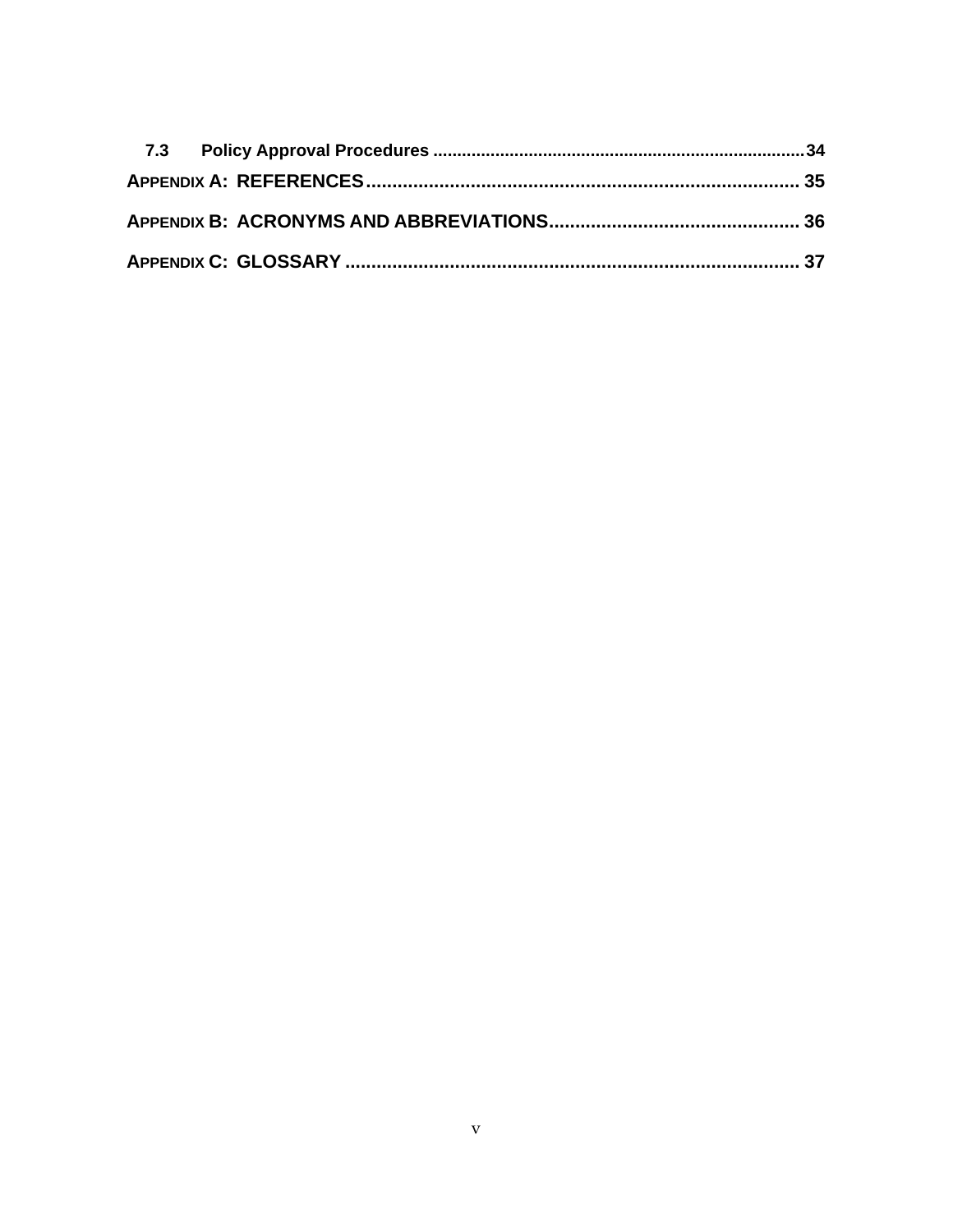# <span id="page-6-0"></span>**1 INTRODUCTION**

One aspect of the CertiPath is the ability to escrow and recover private keys from key encipherment (or key exchange) public/private key pairs. The Key Recovery System (KRS) provides the computer system hardware, software, staff and procedures to store the private keys securely and recover them when appropriate. Section [1.3.2](#page-8-1) describes the KRS and its components.

Since the KRS has a significant impact on the confidentiality services provided by a PKI, its design and operation must engender a high degree of trust. One way to manage risk and provide trust is to develop and implement an operational policy. This document describes the procedural and technical security controls that should be in place in order to operate the KRS securely.

In this Policy, the term "Entity" refers to the organization that operates a PKI and/or Key Escrow Database portion of the KRS.

In this Policy, the term "Enterprise" refers to the organization whose subscriber keys are escrowed and recovered.

"Entity" and "Enterprise" could be the same when an organization runs its own PKI and key escrow and recovery. An "Entity" could be a pure service, offering the services to various "Enterprises". An "Entity" could support its own needs as well as the needs of other "Enterprises".

# **1.1 Overview**

The key recovery capability is based on the principle that all encryption activities using the certificates are performed on behalf of the person or the organization that authorized the issuance of encryption certificates. Therefore, the person or the business has the right to identify the persons authorized to recover the decryption private key in order to maintain the continuity of business operations. In addition, there may be a need to access the information for investigative and law enforcement purposes. Some Organizations require that the contents of incoming and/or outgoing e-mail be examined for compliance with the Organization Policy. This Key Recovery Policy (KRP) provides guidance to ensure that encrypted data is recovered expeditiously when appropriate.

The purpose of this document is to describe the security and authentication requirements to implement key recovery operations. The KRP requires the use of two Key Recovery Agents (KRAs) to recover the keys from the Key Escrow Database (KED) when an authorized party requests recovery of a subscriber's private key. Subscribers may authenticate themselves to the KED and perform self-recovery without requiring anyone else's approval. Section [1.3.1.1](#page-7-1) describes the KRA. Section [1.3.2.1](#page-8-2) describes the KED.

The Entity offering key recovery services shall develop a Key Recovery Practice Statement (KRPS) describing the procedures and controls implemented to comply with this KRP. The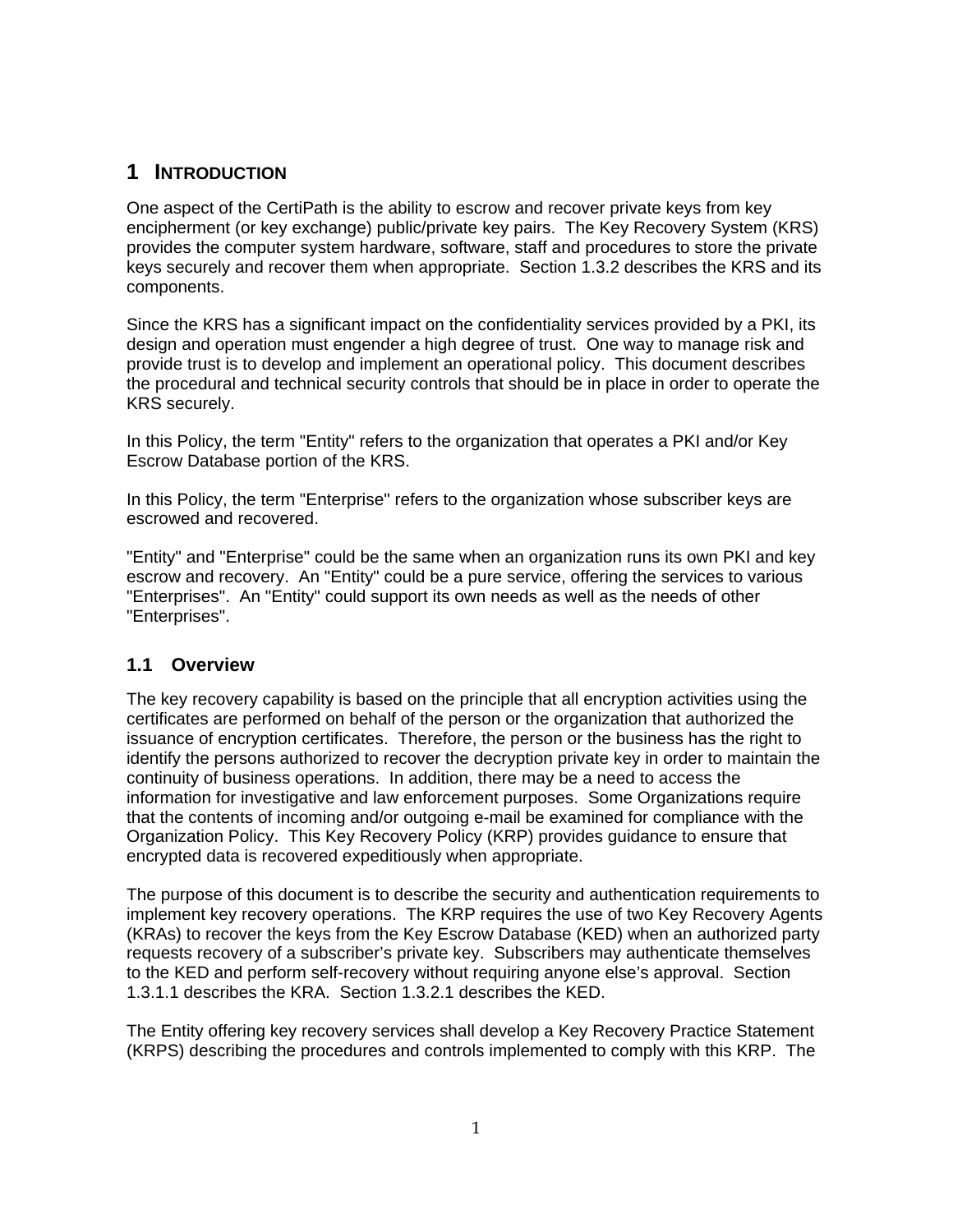<span id="page-7-0"></span>CertiPath Policy Management Authority (CPMA) will determine the KRPS compliance with this KRP.

# **1.2 Identification**

There is no stipulation of an object identifier for this KRP.

# **1.3 Community and Applicability**

This section describes some of the roles and systems involved in the key recovery process.

#### **1.3.1 Key Recovery System Roles**

#### <span id="page-7-1"></span>**1.3.1.1 Key Recovery Agent (KRA)**

A KRA is an individual who, using a two party control procedure with a second KRA, is authorized, as specified in the applicable KRPS to interact with the KED in order to extract an escrowed key. The KRAs have high level sensitive access to the KED. Because KRAs can recover large numbers of keys, the CPMA places a high level of trust in them. Therefore, the number and location of KRAs should be closely controlled. The KRAs that do not belong to the Entity shall only be able to recover keys of subscribers from the KRAs' Organization/Enterprise.

#### **1.3.1.2 Key Recovery Official (KRO)**

An Entity may choose to use the services of a Key Recovery Official (KRO) in performing identity verification and authorization validation tasks. KROs may authenticate the requestor. The KROs that do not belong to the Entity shall only be able to participate in the recovery of keys of subscribers from the KROs' Organization/Enterprise.

If an Entity chooses not to use the services of KROs, then all requirements outlined in this KRP for KROs apply to KRAs.

#### **1.3.1.3 Requestor**

A requestor is the person who requests the recovery of a decryption private key. A requestor is generally the subscriber itself (for self-recovery) or a third party (e.g., supervisor, corporate officer or law enforcement officer) who is authorized to request recovery of a subscriber's escrowed key. Any individual who can demonstrate a reasonably verifiable authority and a need to obtain a recovered key can be considered a requestor.

**Internal Requestor:** An Internal requestor is any requestor who is in the subscriber's supervisory chain or otherwise authorized to obtain the subscriber's key for the Organization/Enterprise. The intent of this KRP is not to change the policy and procedures of the Organization/Enterprise. The subscribers' Organization/Enterprise shall appoint authorized requestors and the PKI shall implement the KRP so that the existing Organization/Enterprise Policy regarding access and release of sensitive information can be met.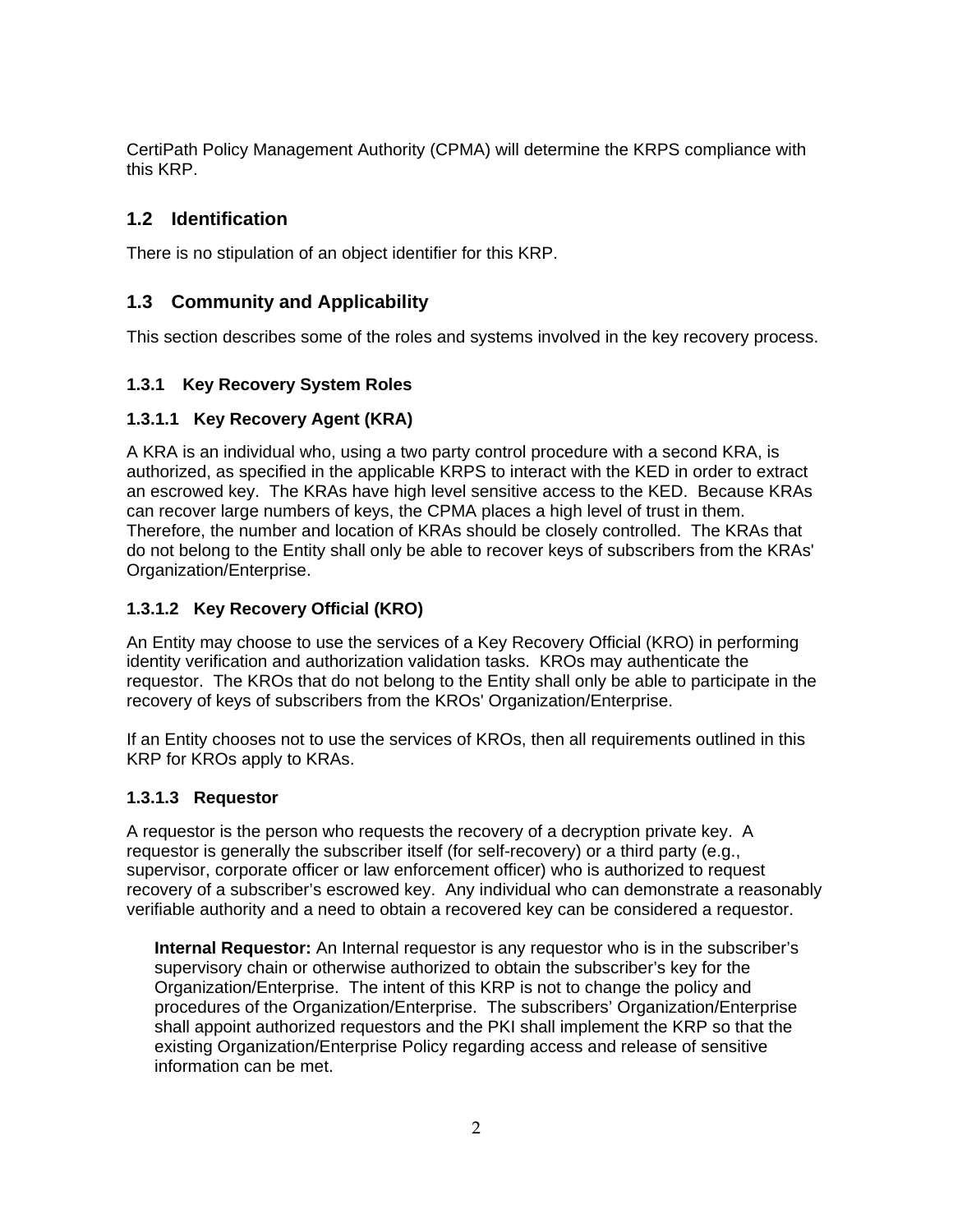<span id="page-8-0"></span>**External Requestor:** An External Requestor is an investigator or someone outside the subscribers' Organization/Enterprise with authorized court order to obtain the decryption private key of the subscriber. An external requestor must work with an internal requestor unless the law requires the Entity to release the subscriber's private key without approval of the subscriber and subscriber's Organization/Enterprise. Nothing in this document is intended to change the current procedures for obtaining information about individuals in connection with such requests. The Entity and subscribers' Organizations/Enterprises shall appoint authorized personnel and implement the KRP so that the existing Organization/Enterprise policies regarding release of sensitive information can be met.

#### **1.3.1.4 Subscriber**

The subscriber is the person or device that holds a private key that corresponds to a public key listed in that certificate.

# <span id="page-8-1"></span>**1.3.2 Key Recovery System (KRS) Components**

The KRS consists of all the information system (or systems), KRP, KRPS, and operations personnel used to provide key escrow and key recovery services.

The KRS information systems consist of the KED, KRA workstation(s), and optionally KRO workstation(s) and Key Server(s).

#### <span id="page-8-2"></span>**1.3.2.1 Key Escrow Database (KED)**

The KED is defined as the function, system, or subsystem that maintains the key escrow repository and responds to key registration requests. The KED also responds to key recovery requests from two or more KRAs or a current subscriber.

Section [5.2.1.3](#page-31-1) contains the description of trusted roles required to operate the KED.

#### **1.3.2.2 KRA Workstation**

KRAs perform key recovery by directly accessing the KED or from KRA workstations that securely communicate with the KED. The KRAs send the recovered keys to the requestors or to KRO.

#### **1.3.2.3 KRO Workstation**

A KRO performs his/her function from a desktop computer that securely communicates with .the KRA. A KRO performs the following functions:

- Authentication of the requestor;
- Validation of the requestor's authorization;
- Sending key recovery requests to a KRA;
- Receiving encrypted recovered key from a KRA; and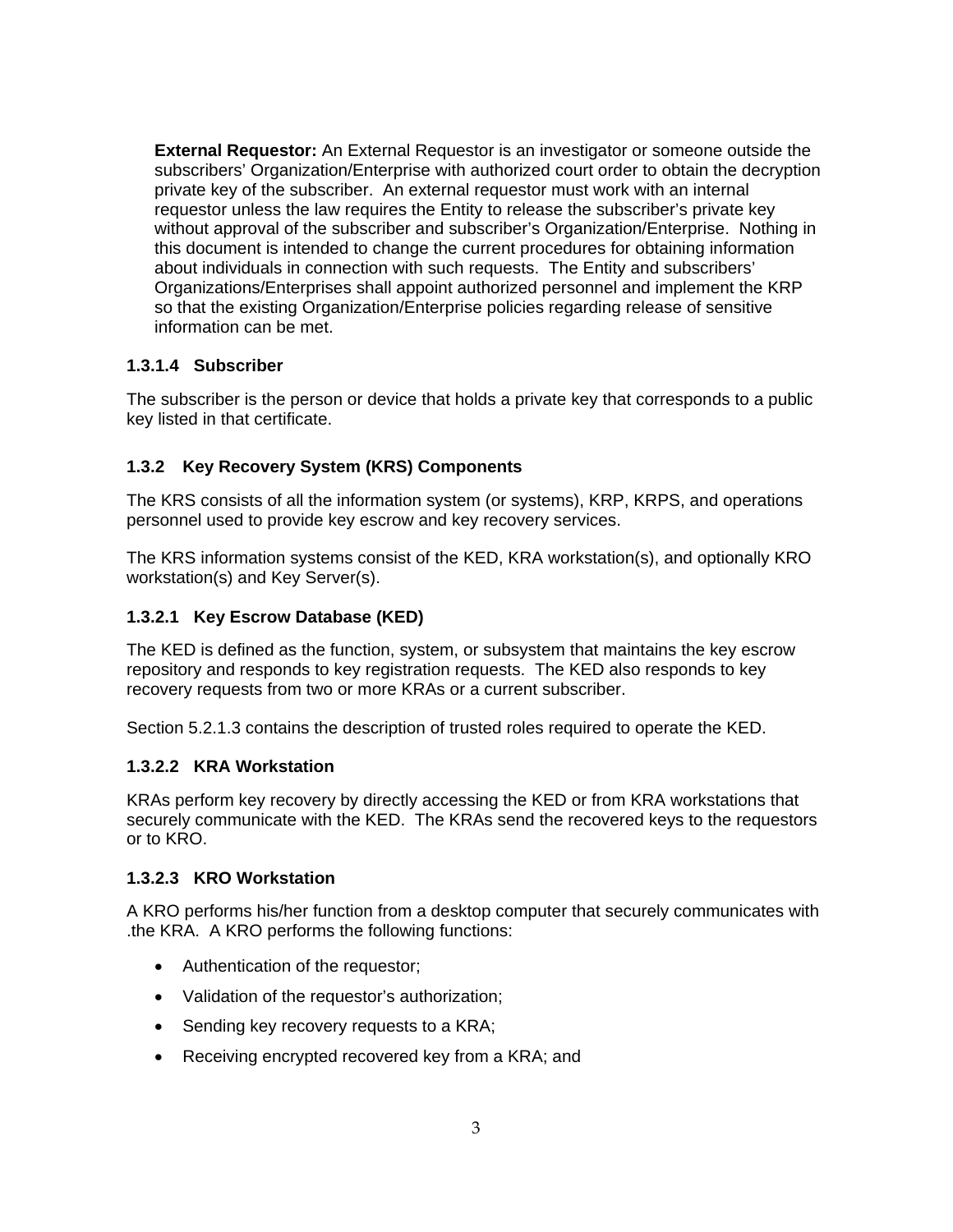<span id="page-9-0"></span>• Providing encrypted recovered key to requestor

#### **1.3.2.4 Key Server**

A Key Server is a automated system that has the capability to obtain subscriber private keys or session keys from the KED or another Key Server. A Key Server is a type of requester and must adhere to physical, personnel, procedural and technical security requirements of the KED.

# **1.3.3 Applicability**

This KRP applies to the Entity KEDs, Key Servers, and subscribers whose decryption private keys are escrowed, and to the Organizations/Enterprises serviced by the Entities.

# **1.4 Contact Details**

#### **1.4.1 Key Recovery Policy Administration Organization**

The CPMA is responsible for the definition, revision and promulgation of this KRP.

# **1.4.2 Contact Office**

Questions regarding this KRP shall be directed to the Chair of the CPMA.

# **1.4.3 Person Performing Policy/Practice Compatibility Analysis**

CPMA will determine if Entity KRPS conforms to this KRP. Entities will be required to obtain independent compliance auditor assessment of such compliance periodically as established by the CPMA. Further, the CPMA reserves the right to audit Entity compliance as set forth in this KRP and in the MOA between it and the Entity.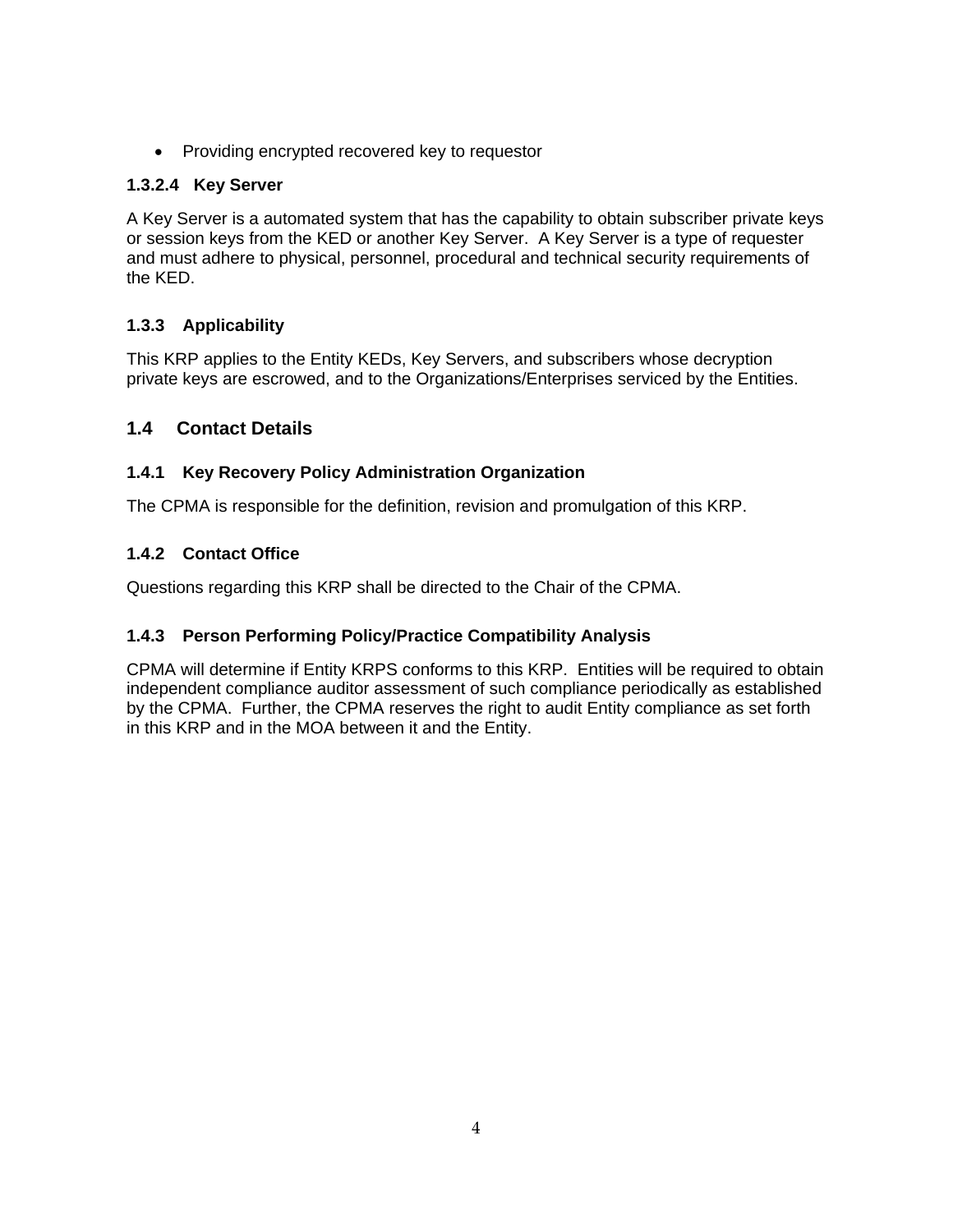# <span id="page-10-0"></span>**2 GENERAL PROVISIONS**

# **2.1 Obligations**

As part of the key escrow process, subscribers shall be notified that the private keys associated with their encryption certificates will be escrowed.

During delivery, escrowed keys shall be protected against disclosure to any party except the requestor.

The KRPS shall describe the method for ensuring that each individual understands and complies with the obligations for any Key Recovery role they execute.

#### **2.1.1 Entity Obligations**

An Entity who provides escrowed keys to requestors under the Policy defined in this document shall conform to the stipulations of this document. In particular, the following stipulations apply:

- The CPMA shall approve the Entity KRPS prior to key escrow.
- The Entity shall provide the KRPS to the KRAs.
- The Entity shall provide the KRPS to the KROs.
- The Entity shall operate the KED in accordance with the stipulations of the KRPS and this KRP.
- The Entity shall automatically notify the subscribers when their private keys have been escrowed with the KED (e.g., a dialog box may appear on a subscriber's screen during the certificate request process). Practice Note: This notification can be part of the subscriber agreement provided during the subscriber registration process.
- The Entity shall monitor KRA and KRO activity for patterns of potentially anomalous activity as indicators of possible problems in the infrastructure, and initiate inquiries or investigations as appropriate.

#### **2.1.2 KRA Obligations**

A KRA who submits requests as described in this KRP shall comply with the stipulations of this KRP and comply with the applicable KRPS. In particular, the following stipulations apply:

- KRAs shall keep a copy of this KRP and their KRPS.
- KRAs shall operate in accordance with the stipulations of this KRP and their KRPS.
- KRAs shall protect subscribers' escrowed keys from unauthorized disclosure, including the encrypted files and associated decryption keys.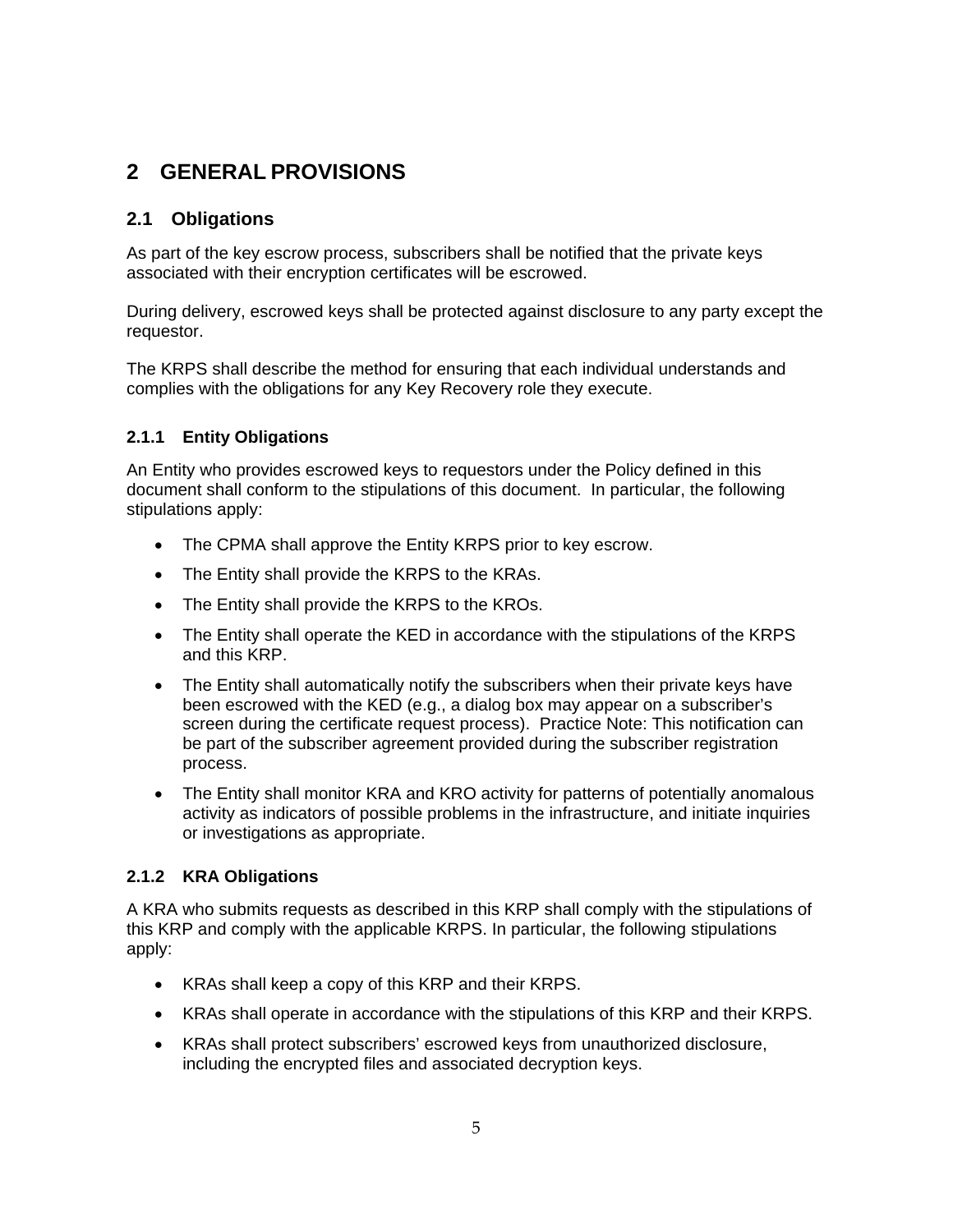- <span id="page-11-0"></span>• KRAs shall protect all information, including the KRA's own key(s) that could be used to recover subscribers' escrowed keys.
- KRAs may rely upon the KROs for authentication and verification of the identity and authority of the requestor. However, KRAs shall also authenticate the identity of the requestor when the requestor digital signature is available; i.e., when the requestor makes an electronic request that is digitally signed. This will require the KRO to forward the requestor digital signature in a form verifiable by the KRA. For example, S/MIME signed e-mail from the requester must not be simply forwarded by the KRO to KRA, but must be sent as an attachment. In addition, KRAs may request additional information or verification from the KROs if deemed necessary.
- KRAs shall release subscribers' escrowed keys only for properly authenticated and authorized requests from requestors. The requestor authentication and authorization verification may be delegated to the KROs. KRAs shall authenticate the KROs using strong (e.g., cryptographically-based, using Medium Hardware Assurance certificate issued by the Entity PKI) authentication techniques.
- KRAs shall validate the authorization of the KRO by ensuring that the KRO is an authorized KRO for the subscriber whose key has been requested to be recovered.
- KRAs shall protect all information regarding all occurrences of key recovery. KRAs shall communicate knowledge of a recovery process only to the KRO and requestor involved in the key recovery. KRAs shall not communicate any information concerning a key recovery to the subscriber except when the subscriber is the requestor.
- KRAs shall monitor KRO activity for patterns of potentially anomalous activity as indicators of possible problems in the infrastructure, and initiate inquiries or investigations as appropriate.

#### **2.1.3 KRO Obligations**

A KRO initiates a key recovery request for a Requestor. The requestor is generally a third party, but this KRP does not preclude the subscriber from seeking the assistance of a KRO to recover the subscriber's private key.

- The KRO shall protect subscribers' recovered keys from compromise. The KROs receive the recovered keys in encrypted form not usable by the KRO (i.e., KRO shall not be able to decrypt or use the key). After providing the requestor with the encrypted key, the KRO shall destroy the copy of the key in his/her system.
- The KRO shall request the subscriber's keys only upon receipt of a request from an authorized requestor. The KRO, as an intermediary for the KRA, shall validate the identity of any requestor seeking a key recovery. The process for validating the identity shall be the same as the one used for user registration as defined in the Entity CPS. Alternatively, the KRO can authenticate the requestor provided the requestor certificate is issued by the Entity PKI, the certificate is current, is not revoked, and is for the same or greater assurance level than the certificate associated with the key being requested.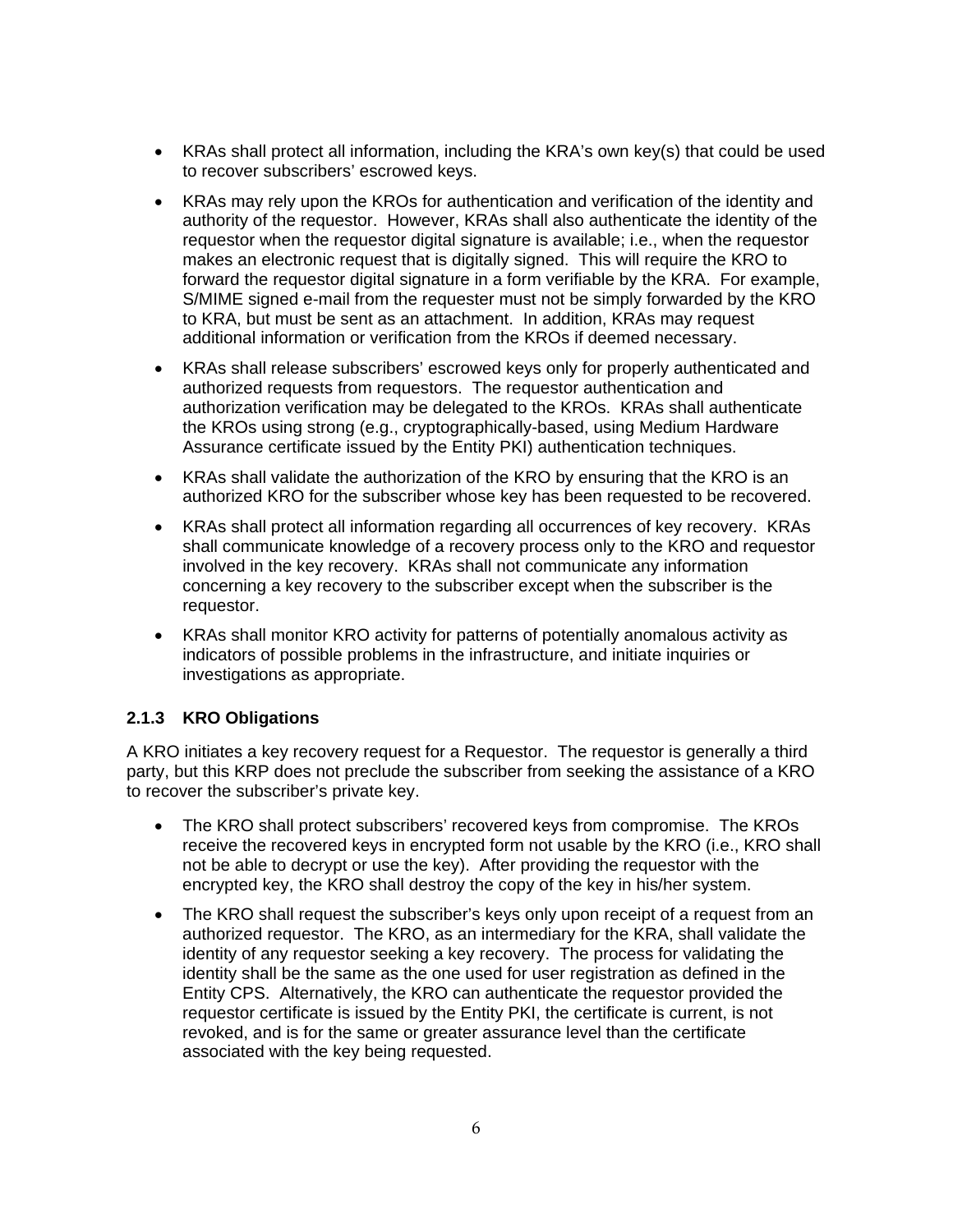- <span id="page-12-0"></span>• When the requestor is authenticated on the basis of digital signature, the KRO shall forward the requestor digital signature in a form verifiable by the KRA. For example, S/MIME signed e-mail from the requester must not be simply forwarded by the KRO to KRA, but must be sent as an attachment.
- In the case of persons other than the subscriber seeking a key recovery, the KRO shall ensure that the requestor has the authority to request the subscriber's key.
- The KRO, as an intermediary for the KRA, shall validate the authorization for the request, to include consultation with legal counsel when appropriate.
- The KRO shall protect all information, including the KRO's own key(s) that could be used to obtain the subscriber's recovered key(s).
- The KRO shall protect all information regarding all occurrences of key recovery. The KRO shall communicate knowledge of any recovery process only to the requestor, except as permitted by Section [3.2.2](#page-19-1). The KRO shall not communicate any information concerning a key recovery to the subscriber except when the subscriber is the requestor.
- The KRO shall accurately represent themselves to all entities when requesting key recovery services.
- The KRO shall keep records of all recovery requests and disposition, including acknowledgement of receipt by the requestor. The audit records shall not contain subscribers' keys in any form: plaintext, split, encrypted, etc.

#### **2.1.4 Requestor Obligations**

Prior to receiving a recovered key, the requestor must formally acknowledge and agree to the obligations described here.

- Requestors shall protect subscribers' recovered key(s) from compromise. Requestors shall use a combination of computer security, cryptographic, network security, physical security, personnel security, and procedural security controls to protect their keys and recovered subscribers' keys. When the Requestor is not the subscriber, the Requestor shall destroy subscribers' keys when no longer required (i.e., when the data has been recovered).
- Requestors shall request the subscriber's escrowed key(s) only to recover subscriber's data they are authorized to access.
- Requestors shall use the subscriber's recovered keys only to recover subscriber's data they are authorized to access.
- Requestors shall accurately represent themselves to all entities during any key recovery service. When the request is made to a KRO, the Requestor shall provide accurate identification and authentication information at least to the same level required for issuing new PKI certificates at the level of the key being requested. If the Requestor can send a digitally signed request using the credential issued by the Entity PKI and of the same or higher assurance level as the key being recovered, that will suffice.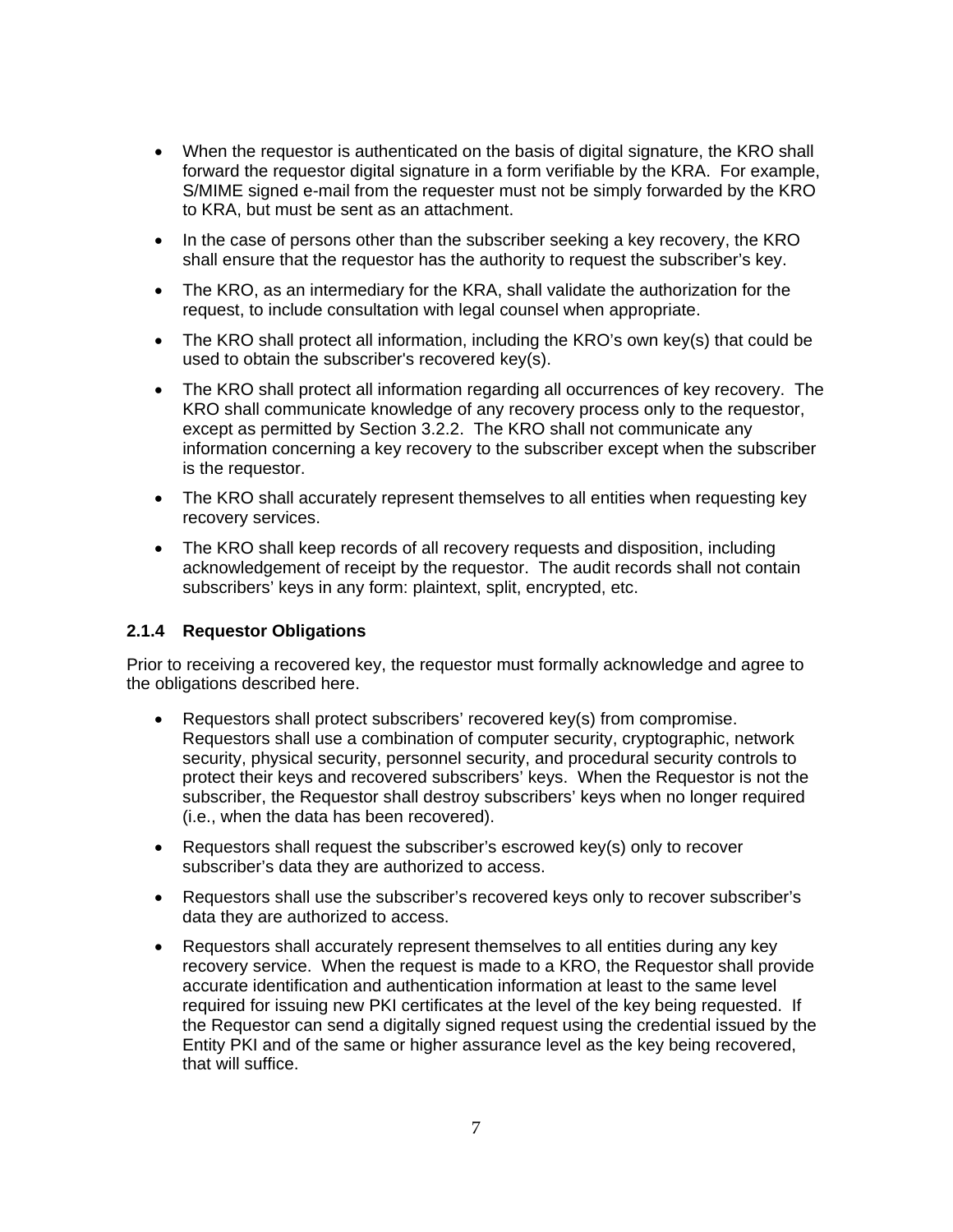- <span id="page-13-0"></span>• The requestor who is not a subscriber, shall protect information concerning each key recovery operation. The requestor shall communicate information concerning the recovery to the subscriber when appropriate as determined by the reason for the recovery. Whether to notify the subscriber or not, shall be based on the law, and subscriber Organization's/Enterprise's policies and procedures for third party information access. In the event that the requestor notifies the subscriber of a key recovery, the requestor shall advise the subscriber to determine whether or not the recovery circumstances warrant revoking the associated public key certificate.
- As a condition of receiving a recovered key, a requestor shall sign an acknowledgement of agreement to follow the law and the subscriber's Organization/Enterprise policies relating to protection and release of the recovered key.
- Upon receipt of the recovered key(s), the requestor (if not the subscriber) shall sign<sup>[1](#page-13-1)</sup> a form prepared by the requestor, which includes the following statement: "I hereby state that I have legitimate and official need to recover this key in order to obtain (recover) the encrypted data that I have authorization to access. I acknowledge receipt of a recovered encryption key associated with the subscriber identified here. I certify that I have accurately identified myself to the KRO, and truthfully described all reasons that I require access to data protected by the recovered key. I acknowledge my responsibility to use this recovered key only for the stated purposes, to protect it from further exposure, and to destroy all key materials or return them to the KRO when no longer needed. I understand that I am bound by subscriber's Organization/Enterprise policies, applicable laws and Federal regulations concerning the protection of the recovered key and any data recovered using the key."

#### **2.1.5 Key Server Obligations**

-

Prior to the beginning of the operation of a Key Server, the Enterprise shall formally acknowledge and agree to the obligations described here by signing an appropriate form

- The Key Server shall protect subscribers' recovered key(s) from compromise. Key Server shall use a combination of computer security, cryptographic, network security, physical security, personnel security, and procedural security controls to protect their keys and recovered subscribers' keys. The Key Server shall destroy subscribers' keys when no longer required (i.e., when the data has been recovered).
- The Key Server shall request the subscriber's escrowed key(s) only upon receiving request to decrypt subscriber data from an authenticated authorized Enterprise system (e.g., an e-mail Server)

<span id="page-13-1"></span> $1$  Acceptable examples include a signed paper or a document digitally signed using the credential issued by the Entity PKI.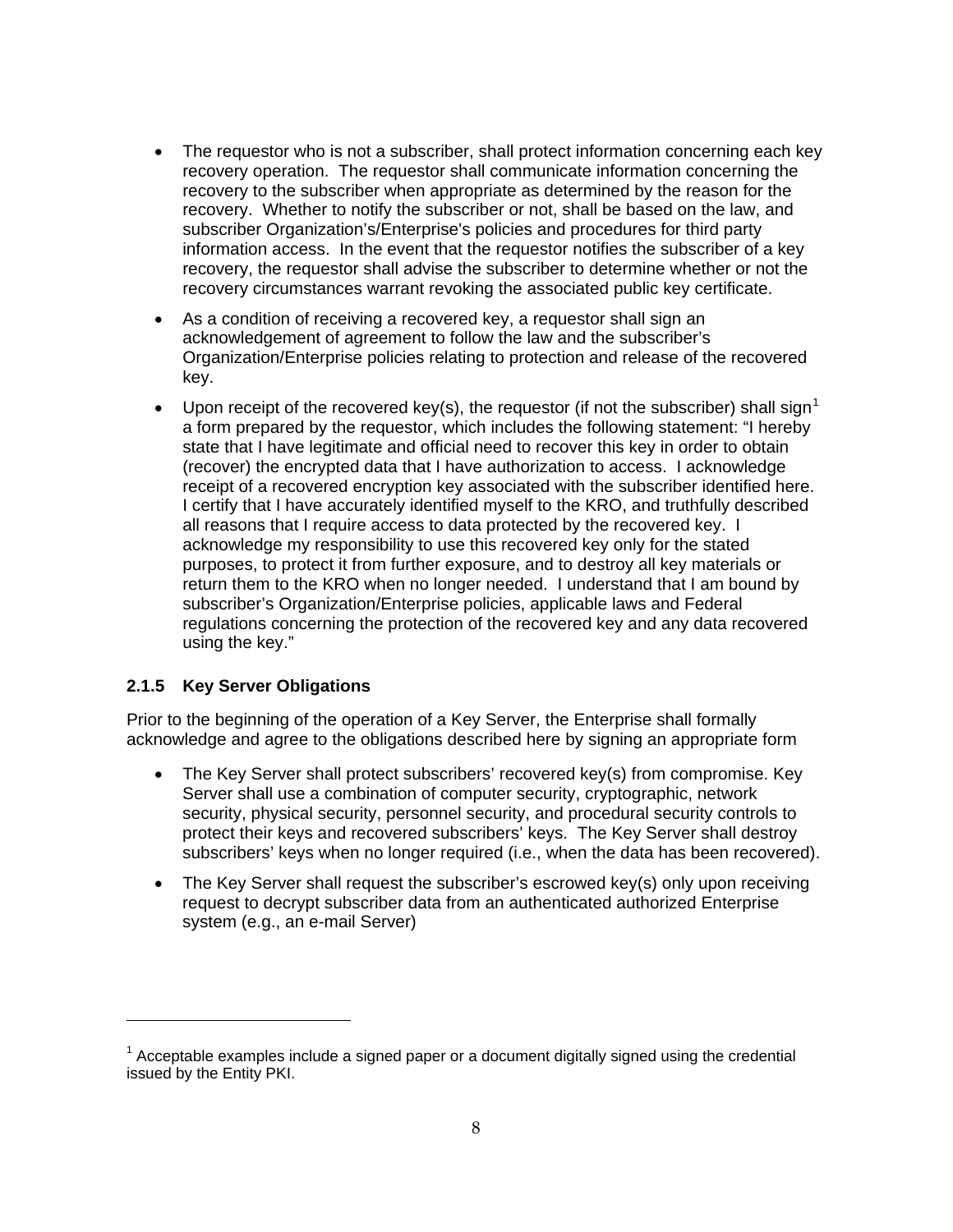- <span id="page-14-0"></span>• The Key Server shall use the subscriber's recovered keys only to recover subscriber's data requested from an authenticated authorized Enterprise system (e.g., an e-mail Server)
- The Key Server shall provide accurate identification and authentication information at least at the same assurance level required for issuing new PKI certificates for the assurance level of the key being requested.

#### **2.1.6 Subscriber Obligations**

Subscribers shall comply with the following stipulations.

- Subscribers shall provide accurate identification and authentication information during initial registration and subsequent key recovery requests.
- When the subscriber is notified that his or her escrowed key has been recovered, the subscriber shall determine whether revocation of the pubic key certificate associated with the recovered key is necessary. The subscriber shall request the revocation, if necessary.

#### **2.2 Liability**

#### <span id="page-14-1"></span>**2.2.1 Warranties and Limitations on Warranties**

The Entity shall warrant that their procedures are implemented in accordance with this KRP and their KRPS, and that all key escrow and recovery are done in accordance with this KRP and the Entity KRPS.

The Entity and Enterprises shall warrant that their respective Key Servers, KRAs and KROs will operate in accordance with the applicable sections of this KRP and the Entity KRPS.

#### **2.2.2 Damages Covered and Disclaimers**

Other than the warranties included in Section [2.2.1,](#page-14-1) Entity may disclaim any warranties or obligations of any type concerning the accuracy of information provided by a Subscriber or Requestor, provided the procedures stated in the Entity KRPS were followed and the procedures were in compliance with the CertiPath CP, Entity CP, and this KRP. Furthermore, Entity may disclaim any and all liability solely arising due to negligence and/or lack of reasonable care on the parts of Subscribers and Requestors.

#### **2.2.3 Loss Limitations**

The Entity shall identify in its CPS limits of losses due to operations in variance with its procedures defined in its CPS. The Entity may disclaim any liability for loss due to improper use of a recovered key, if the key was recovered in accordance with this KRP and the Entity KRPS.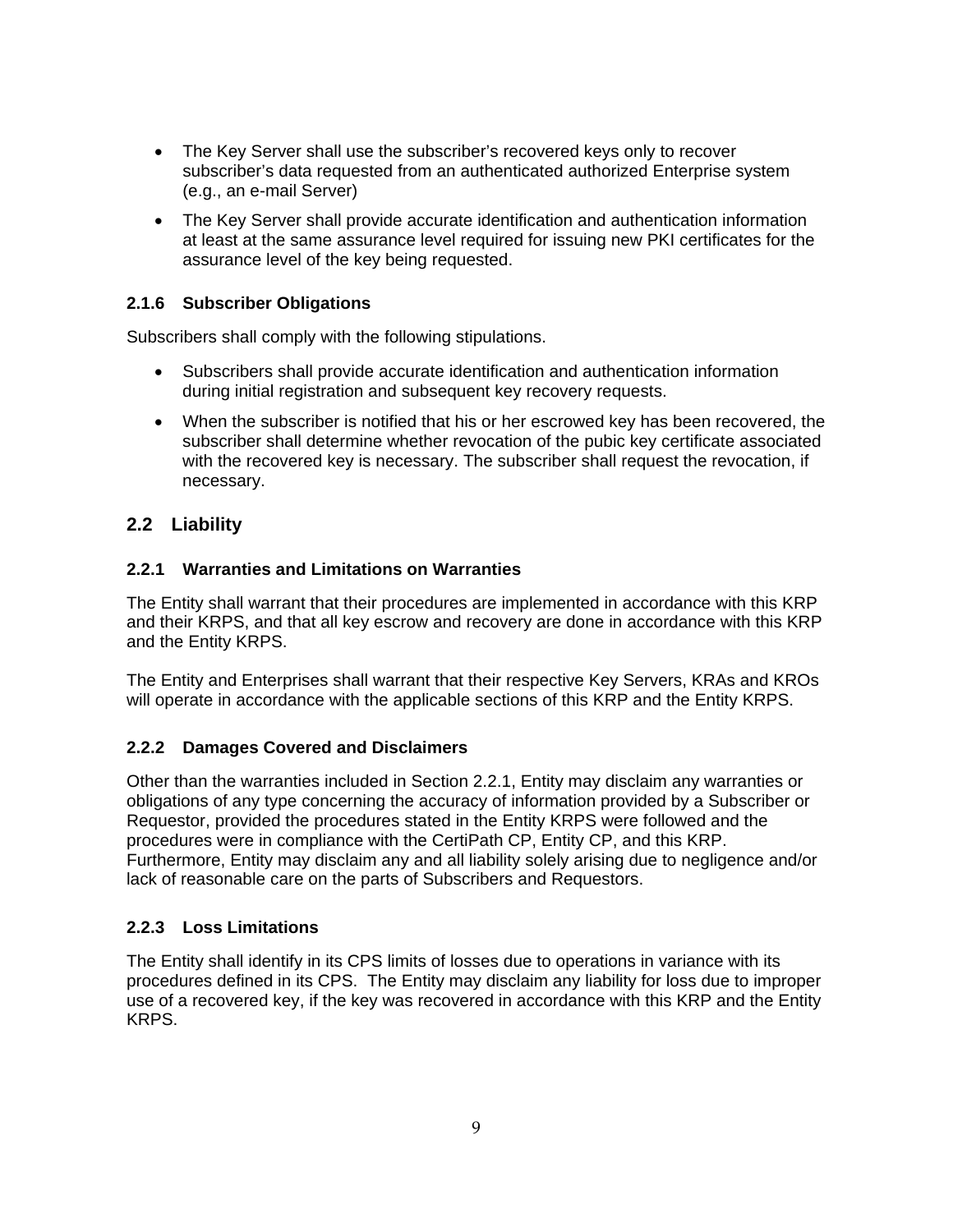# <span id="page-15-0"></span>**2.2.4 Other Exclusions**

An Entity may state, in its KRPS, other exclusions that do not conflict with this KRP.

# **2.3 Financial Responsibility**

#### **2.3.1 Indemnification by Relying Parties and Subscribers**

Neither the Entity nor its agents (e.g., KRA, KRO, etc.) assume financial responsibility for improper use of a recovered key by subscriber or by requestor.

#### **2.3.2 Fiduciary Relationships**

Escrow and recovery of private keys in accordance with this KRP and the Entity KRPS does not make an Entity, or any KRA or KRO, an agent, fiduciary, trustee, or other representative of Subscribers or Requestors.

# **2.4 Interpretation and Enforcement**

#### **2.4.1 Governing Law**

This KRP shall be governed by the laws of the State of New York in the United States of America.

# **2.4.2 Severability of Provisions, Survival, Merger, and Notice**

Should it be determined that one section of this KRP is incorrect or invalid, the other sections shall remain in effect until the KRP is updated. Requirements for updating this KRP are described in Section [7](#page-39-1). Responsibilities, requirements, and privileges of this document are merged to the newer edition upon release of that newer edition.

# **2.4.3 Conflict Provision**

In the event of any conflict between this KRP and the Entity KRPS, this KRP shall take precedence over the Entity KRPS.

#### **2.4.4 Dispute Resolution Procedures**

The CPMA shall be the sole arbiter of disputes over the interpretation or applicability of this KRP.

# **2.5 Fees**

Fees for performing key recovery services may be published or established contractually by the Entities.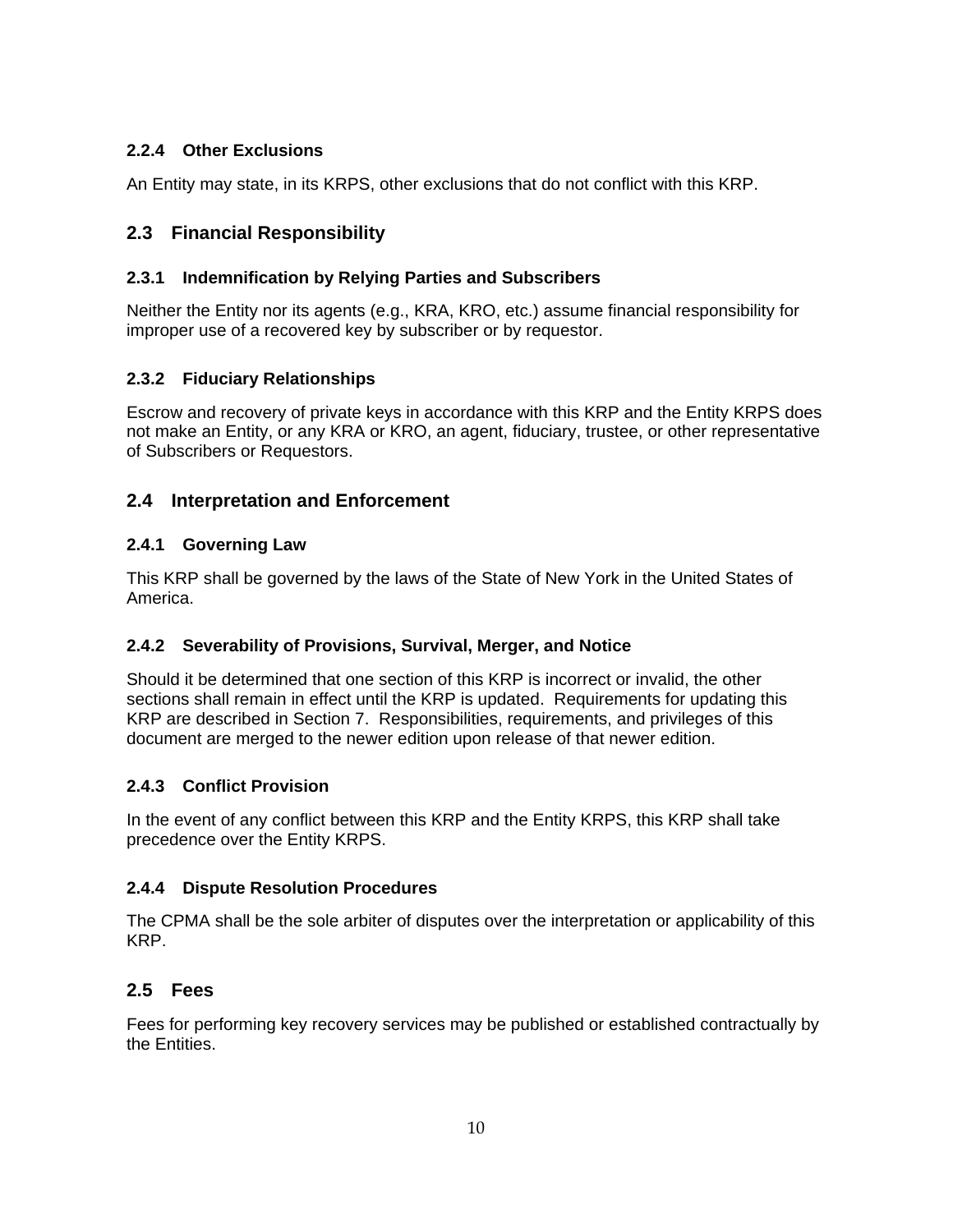# <span id="page-16-0"></span>**2.6 Publication and Repository**

Not Applicable.

# **2.7 Compliance audit**

# **2.7.1 Frequency of Entity Compliance Audit**

Audits of KRS components shall be conducted with the following minimum audit frequencies:

- KED Annual;
- Key Server Annual;
- KRA Annual; and
- KRO Annual.

-

An audit of the KRS may be conducted in conjunction with the audit of the other elements of the PKI. The KED and the Key Server may be audited in conjunction with the Certification Authority (CA) audit. The KRA and KRO may be audited in conjunction with the Registration Authority (RA) audit.

In the event that a KRO or KRA is relieved of that responsibility due to a failure to comply with this KRP, the Entity PMA<sup>[2](#page-16-1)</sup> shall direct a special compliance audit. The purpose of that audit will be to determine whether any key recovery activities of the removed KRO or KRA may have been improper or may have affected the integrity of the KRS.

# **2.7.2 Identity/Qualifications of Compliance Auditor**

The auditor shall demonstrate competence in the field of security compliance audits of Information Technology (IT) systems, and shall be thoroughly familiar with the Entity KRPS. The compliance auditor shall perform PKI or IT system compliance audits as a primary responsibility. In addition, the compliance auditor shall have expertise in information security, cryptography and PKI.

# **2.7.3 Compliance Auditor's Relationship to Audited Party**

The compliance auditor and the Entity operating the KRS shall have a contractual relationship for the performance of the compliance audit, or be sufficiently organizationally separated from the audited KRS component to provide an unbiased, independent evaluation.

<span id="page-16-1"></span><sup>&</sup>lt;sup>2</sup> See CertiPath X.509 Certificate Policy (CP) for the definition of PMA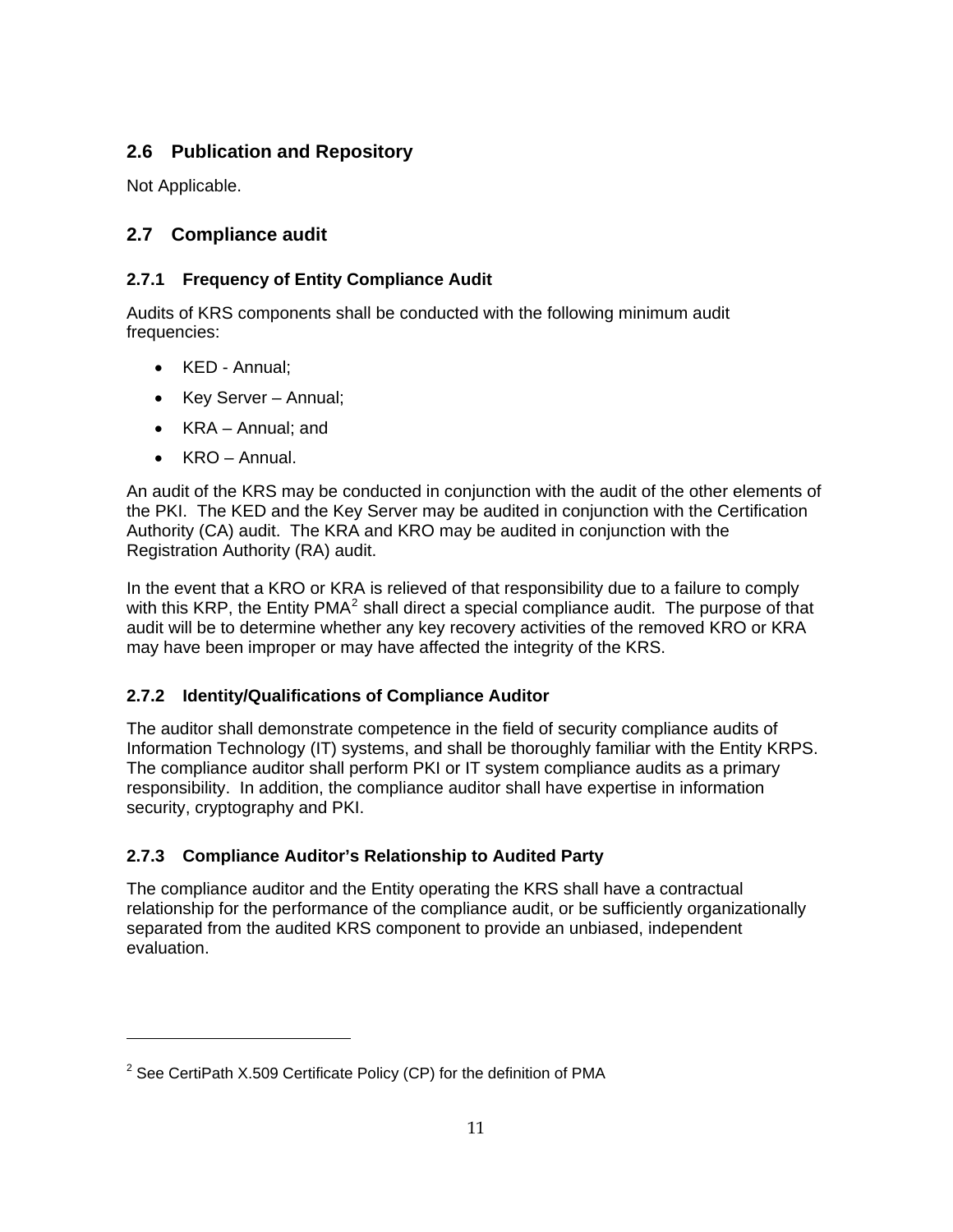# <span id="page-17-0"></span>**2.7.4 Topics Covered by Compliance Audit**

All the topics identified in this KRP document will be covered by the compliance audit. The purpose of a compliance audit shall be to verify that the KED, KRA Workstation, and KRO Workstation have requisite procedures and control in place.

# **2.7.5 Actions Taken as a Result of Deficiency**

When the compliance auditor finds a discrepancy between a KED, Key Server, KRA or KRO operation and the stipulations of the applicable KRPS, the following actions must occur:

- The compliance auditor shall note the discrepancy;
- The compliance auditor shall notify the parties identified in Section [2.7.6](#page-17-1) of the discrepancy; and
- The audited component shall propose a remedy, including expected time for completion, to the Entity PMA.

The Entity PMA shall determine the appropriate remedy, up to and including revocation or non-recognition of the audited component's certificate. Upon correction of the deficiency, the Entity PMA may reinstate the audited component.

# <span id="page-17-1"></span>**2.7.6 Communication of Results**

For a KED and Key Server compliance audit, the compliance auditor shall submit a report of the compliance audit to the Entity PMA, and to the Entity. CPMA shall be provided the compliance auditor opinion letter and the management assertion.

For a KRA compliance audit, the compliance auditor shall submit a report to the Entity.

Results of KRO compliance audits shall be submitted to the Entity and to the designated representative of the subscribers' Organization/Enterprise.

# <span id="page-17-2"></span>**2.8 Confidentiality**

# **2.8.1 Type of Information to be Protected**

The KED, KRA, KRO and requestor must protect personal or sensitive information used to identify and authenticate participants in the recovery process. Such information includes Social Security Number (SSN), identification credential serial numbers, affiliation with investigative agencies when specified by the requestor as sensitive. Protections are described in Sections 4, 5, and 6 of this KRP.

When key recovery is requested as part of a investigation or court order, information concerning the request shall also be protected.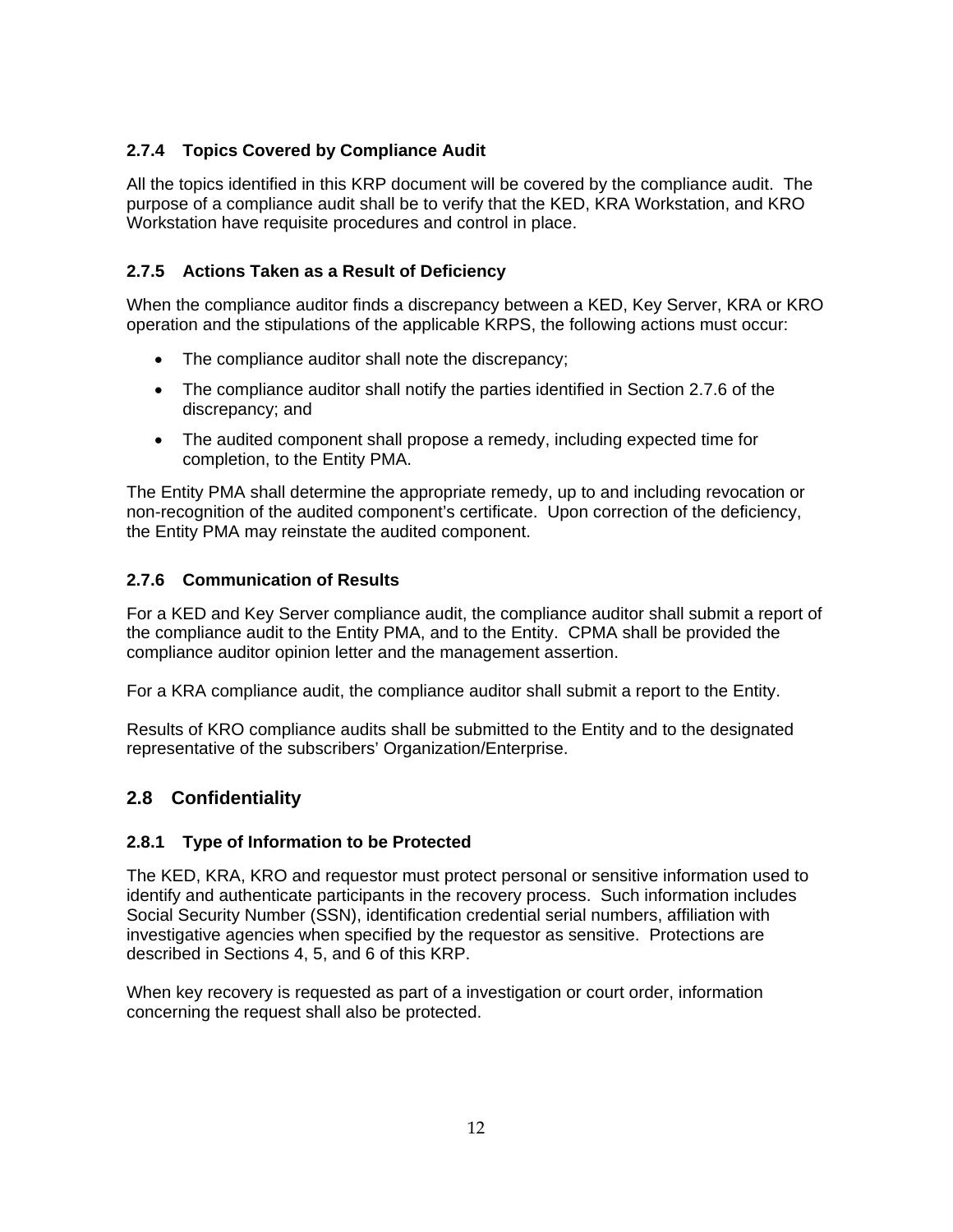#### <span id="page-18-0"></span>**2.8.2 Information Release Circumstances**

A KRA shall not disclose or allow to be disclosed escrowed keys or escrowed key-related information to any third party unless authorized by this KRP; required by the law, government rule, or regulation; by the subscriber's Organization/Enterprise policy; or by order of a court of competent jurisdiction. The identity of the requestor of escrowed keys shall be authenticated per Section [3](#page-19-2).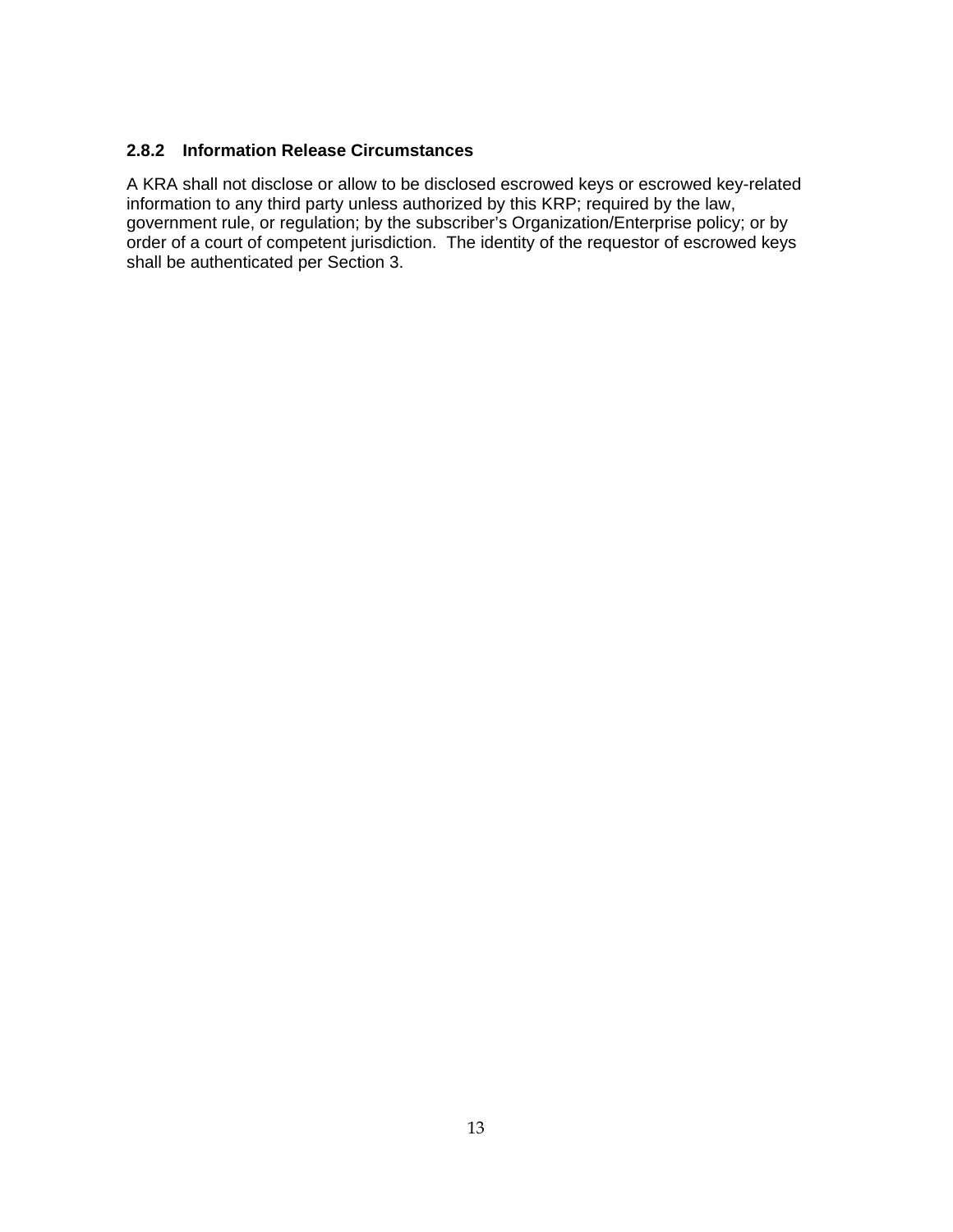# <span id="page-19-2"></span><span id="page-19-0"></span>**3 IDENTIFICATION AND AUTHENTICATION**

The purpose of Identification and Authentication is to verify that requestors are who they say they are and are authorized to access requested escrowed key.

The user's authenticated identity shall be used as the basis for determining the user's access permissions and providing user accountability.

# <span id="page-19-4"></span>**3.1 Identity Authentication**

Identity authentication shall be commensurate with the assurance level of the certificate associated with the key being recovered. It shall comprise the activities specified by the Entity CPS for authentication of individual identity during initial registration for at least the specified certificate policy assurance level or be based on digital signatures that can be verified using current, valid (i.e., un-revoked) public key certificates issued by the Entity PKI and for at least the specified certificate policy assurance level.

# **3.2 Requestor**

This section addresses the requirements for authentication and authorization of a third party requestor, i.e., a requestor other than the subscriber itself. The requirements for authentication and authorization, when the requestor is the subscriber, are addressed in Section [3.3](#page-19-3).

# **3.2.1 Requestor Authentication**

The requestor shall establish his or her identity to the KRA or the KRO, as an intermediary for the KRA, as specified in Section [3.1](#page-19-4). The KRA or KRO shall personally verify the identity of the requestor prior to initiating the key recovery request. The authentication mechanism shall be detailed in the KRPS.

#### <span id="page-19-1"></span>**3.2.2 Requestor Authorization Verification**

The KRA or the KRO, as an intermediary for the KRA, shall validate the authorization of the requestor in consultation with Organization/Enterprise management and/or legal counsel, as appropriate. The mechanism to validate the authorization shall be detailed in the KRPS.

# <span id="page-19-3"></span>**3.3 Subscriber**

# **3.3.1 Subscriber Authentication**

The subscriber shall establish his or her identity to the KED, KRA or the KRO, as an intermediary for the KRA, as specified in Section [3.1.](#page-19-4) If the authentication is not based on digital signatures that can be verified using the public key certificates issued by the Entity PKI and for at least the given certificate policy assurance level, the KRA or KRO shall personally verify the identity of the subscriber prior to initiating the key recovery request.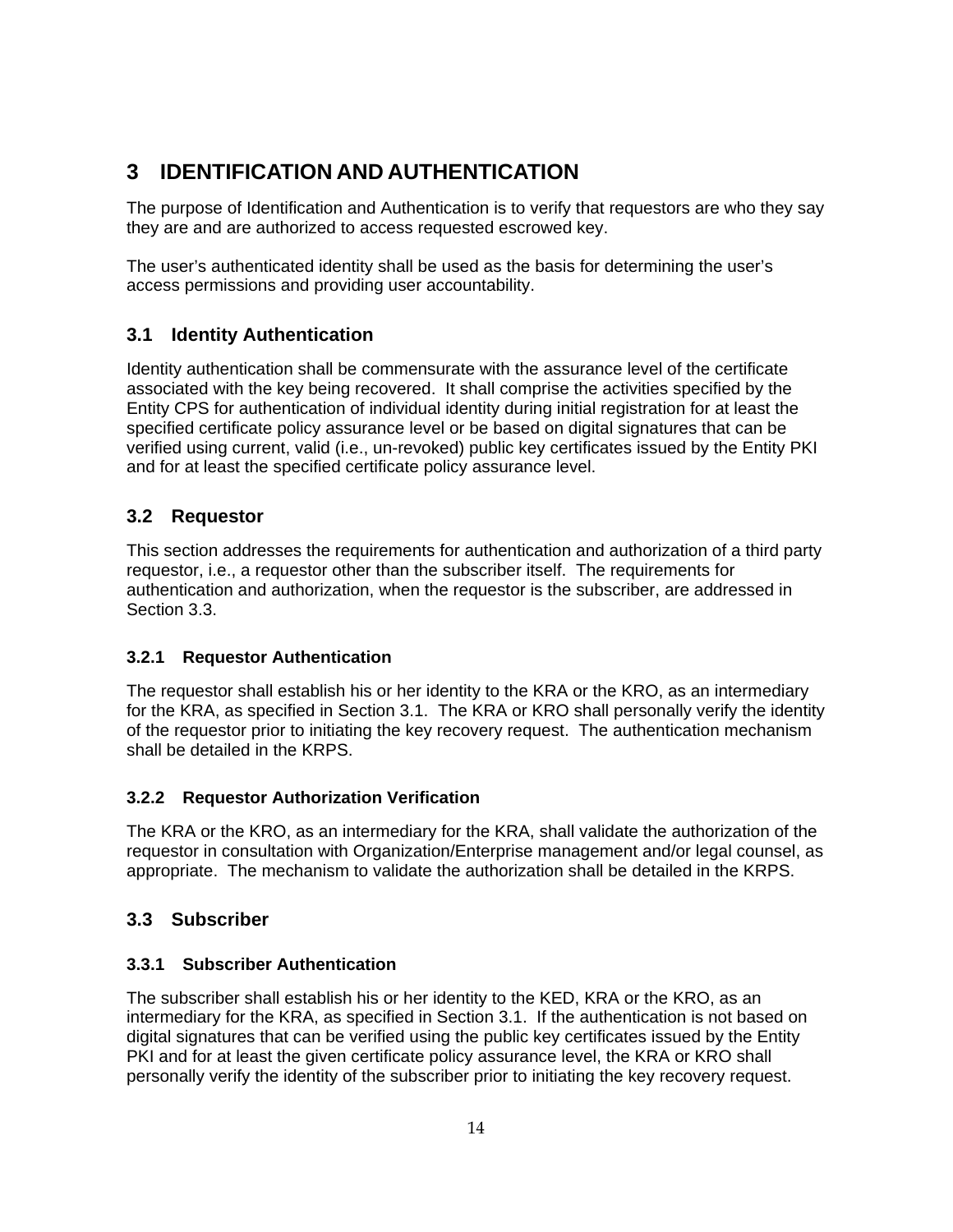<span id="page-20-0"></span>The authentication mechanism shall be detailed in the KRPS and shall be in compliance with that for initial registration described in the Entity CPS.

For automated self-recovery, the subscriber must be authenticated to the KED using a valid Entity PKI issued public key certificate. The authentication mechanism and the mechanism for linking the identity obtained from the authentication mechanism with the identity of the subscriber for the escrowed key to be recovered shall be detailed in the KRPS. The certificate policy assurance level of the authentication certificate shall be equal to or greater than that of the certificate whose companion private key is being recovered.

#### **3.3.2 Subscriber Authorization Verification**

Current subscribers are authorized to recover their own escrowed key material.

# **3.4 KRA and KRO Authentication**

#### **3.4.1 KRA**

The KRA shall authenticate to the KED directly or using a public key certificate issued by the Entity PKI. The assurance level of the certificate shall be the same as or greater than that of the certificate whose companion private key is being recovered.

#### **3.4.2 KRO**

The KRO shall authenticate to the KRA using a public key certificate issued by the Entity PKI. The assurance level of the certificate shall be the same as or greater than that of the certificate whose companion private key is being recovered.

#### **3.5 Key Server**

#### **3.5.1 Key Server Authentication**

The Key Server shall authenticate to the KED directly or using a public key certificate issued by the Entity PKI. The assurance level of the certificate shall be the same as or greater than that of the highest level encryption certificates issued to the Enterprise.

#### **3.5.2 Key Server Authorization Verification**

The KED shall verify that the Key Server is authorized to obtain the keys for the claimed Enterprise.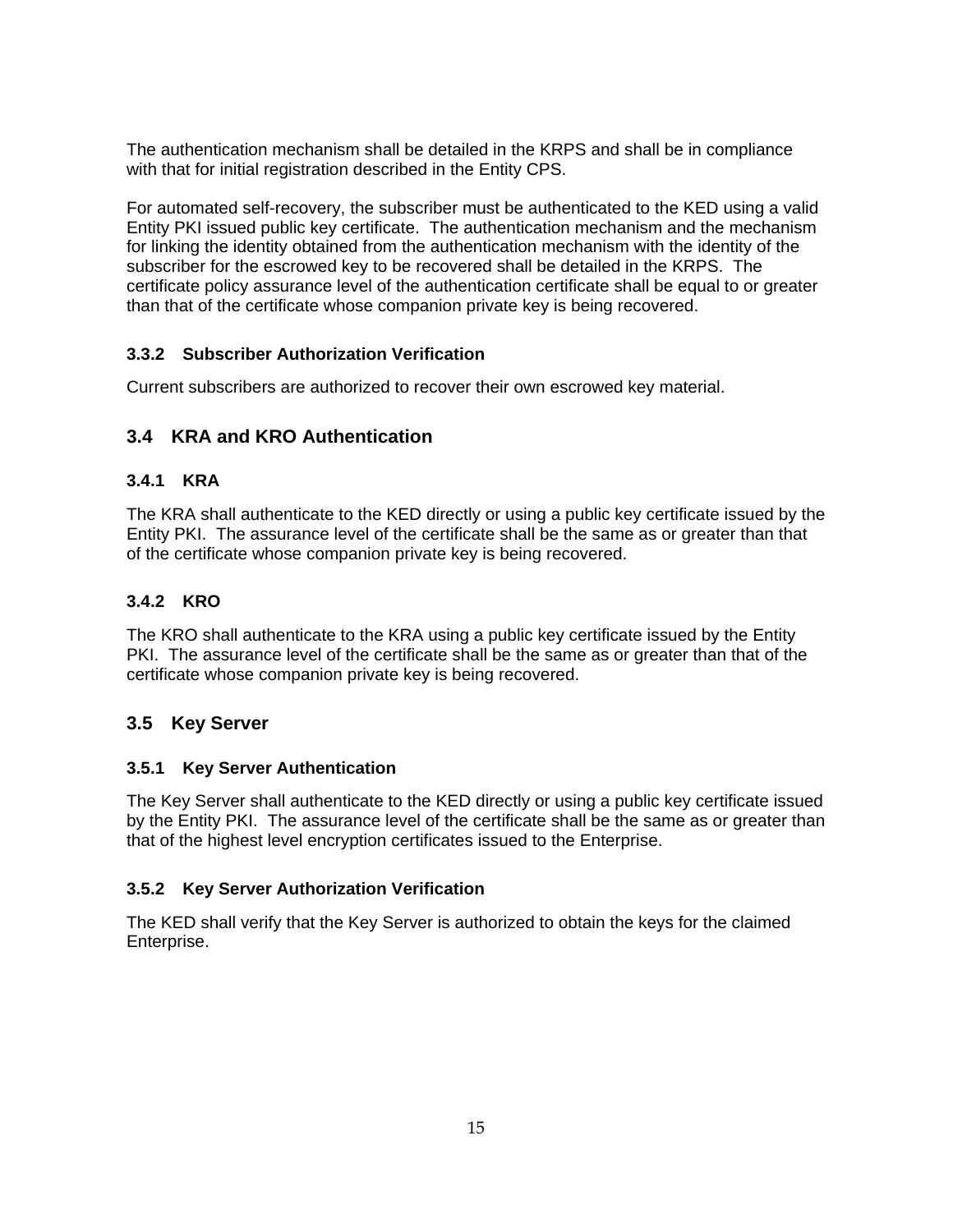# <span id="page-21-0"></span>**4 OPERATIONAL REQUIREMENTS**

# **4.1 Escrowed Key Recovery Requests**

#### **4.1.1 Who Can Request Recovery of Escrowed Keys**

Subscribers may request recovery of their own escrowed keys. Key recovery may also be requested by the personnel permitted by the subscriber's Organization/Enterprise policy, as verified by the Organization's/Enterprise's KRO, and by authorized law enforcement personnel with court order from a competent court.

#### **4.1.2 Requirements for Requesting Escrowed Key Recovery**

Subscribers may use electronic or manual means to request their own escrowed keys from the KRS. The subscriber may submit the request to the KED, KRA or KRO. If the request is made electronically, the subscriber shall digitally sign the request using the Entity PKI issued authentication certificate of assurance level equal to or greater than that of the escrowed key. Manual requests shall be on paper and shall be signed by hand.

Third party requestors may use electronic or manual means to request the subscribers' escrowed keys. The requestor shall submit the request to the KRA or KRO. If the request is made electronically, the requestor shall digitally sign the request using the Entity PKI issued authentication certificate of assurance level equal to or greater than that of the escrowed key. Manual requests shall be on paper and shall be signed by hand.

Key Servers shall use electronic means to request subscribers' escrowed keys. Requests shall be authenticated using means at least as strong as the key being recovered.

Practice Note: Examples of acceptable methods include direct physical connection; use of a certificate at the same as or greater assurance level than that of the highest assurance level encryption certificates issued to the Enterprise operating the Key Server; and Virtual Private Network (VPN) using FIPS validated cryptography with the same or greater security strength than that of the highest assurance level encryption certificates issued to the Enterprise operating the Key Server. These examples are not exhaustive.

# <span id="page-21-1"></span>**4.2 Protection of Escrowed Keys**

Escrowed keys shall be stored in a protected KED.

Key recovery (in particular automated key recovery) must be carried out with extreme caution, as the chance for compromise can be very high. Further, the risk of compromise and the scope of any potential compromise is implementation dependent.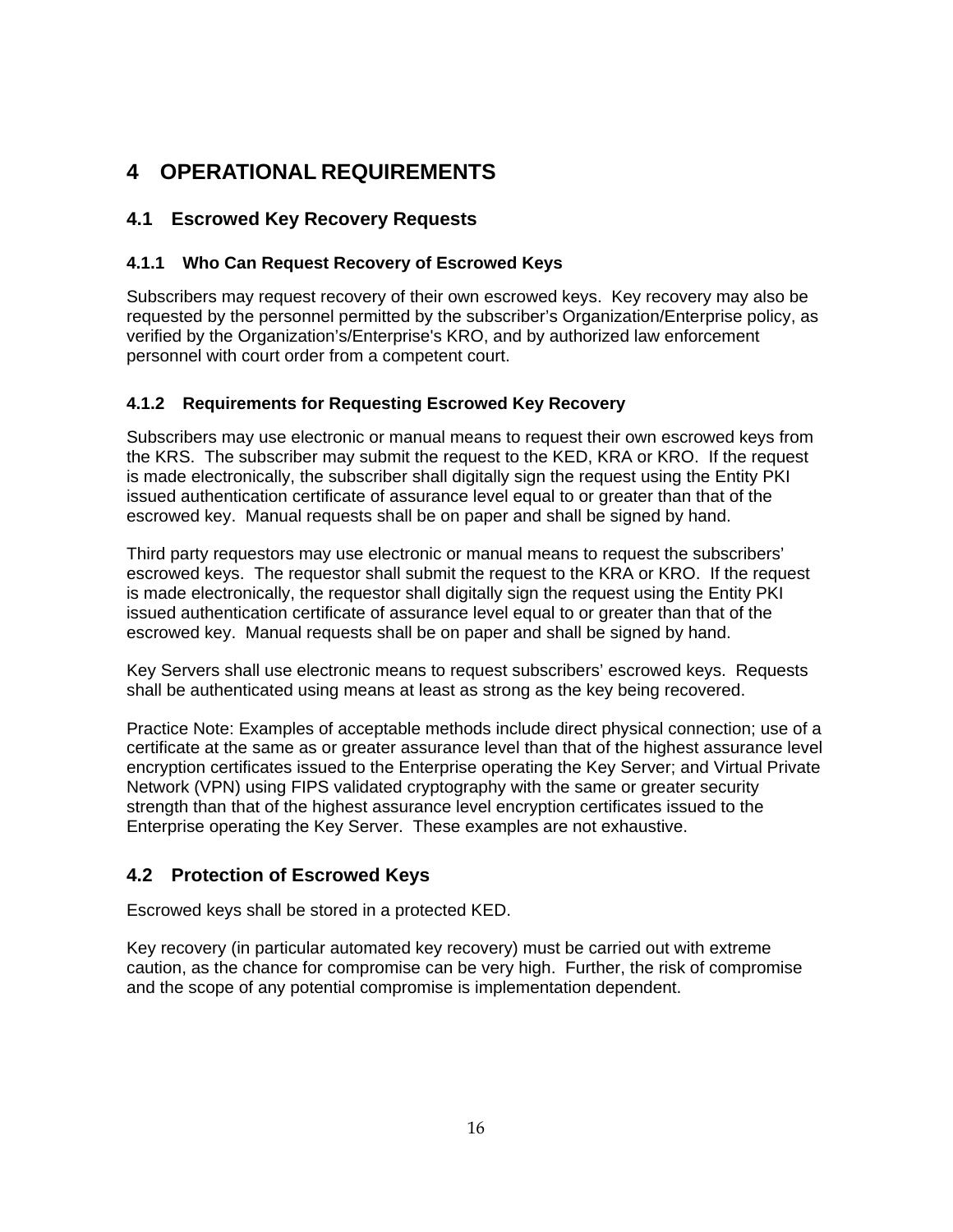#### <span id="page-22-0"></span>**4.2.1 Key Recovery through KRA**

The KRA shall provide access to a copy of an escrowed key only in response to a properly authenticated and authorized key recovery request. Such access shall require the actions of at least two KRAs. All copies of escrowed keys shall be protected continuously using two person control procedures during recovery and delivery to the authenticated and authorized third party requestor. The protection mechanisms shall be specified in the KRPS. Split key or password procedures are considered adequate two person controls.

The strength of the confidentiality provided by the delivery mechanism for copies of escrowed keys shall be equal to or greater than that provided by the key being protected.

#### **4.2.2 Automated Self-Recovery**

A current subscriber's escrowed keys may be provided directly to that subscriber without imposition of two person control requirements. The KED shall only provide escrowed keys to current subscribers without two person control upon:

- Verifying that the authenticated identity of the requestor is the same as the subscriber associated with the escrowed keys being requested. The KRPS shall describe how the identity of the authenticated subscriber is verified and ensured to be same as that associated with the subscriber's private key;
- Attempt to notify the subscriber of all attempts (successful or unsuccessful) to recover the subscriber's escrowed keys that are made by entities claiming to be the subscriber. If the KED does not have information (e.g., an e-mail address) necessary to attempt to notify the subscriber of a key recovery request, then the KED shall not provide the subscriber with the requested key material using the automated recovery process;
- Ensuring that the escrowed keys are being sent only to the authenticated subscriber associated with the escrowed keys; and
- Ensuring that the escrowed keys are encrypted during transmission using cryptography of equal or greater strength than provided by the escrowed keys.

If the KED recovers and transmits the escrowed keys to the subscriber, the KED shall notify the CA that issued a certificate associated with the recovered key, of automated selfrecovery in order for the CA to determine if the subscriber's public key certificate associated with the recovered key should be revoked. The criteria and the process for revocation shall be documented in the CA CPS.

# **4.2.3 Recovery By Key Server**

An escrowed key may be provided directly to Key Server as long as the Key Server is operated under continuous two person control. The KED shall perform the activities prior to releasing the key:

• Authenticating the requestor as a legitimate Key Server;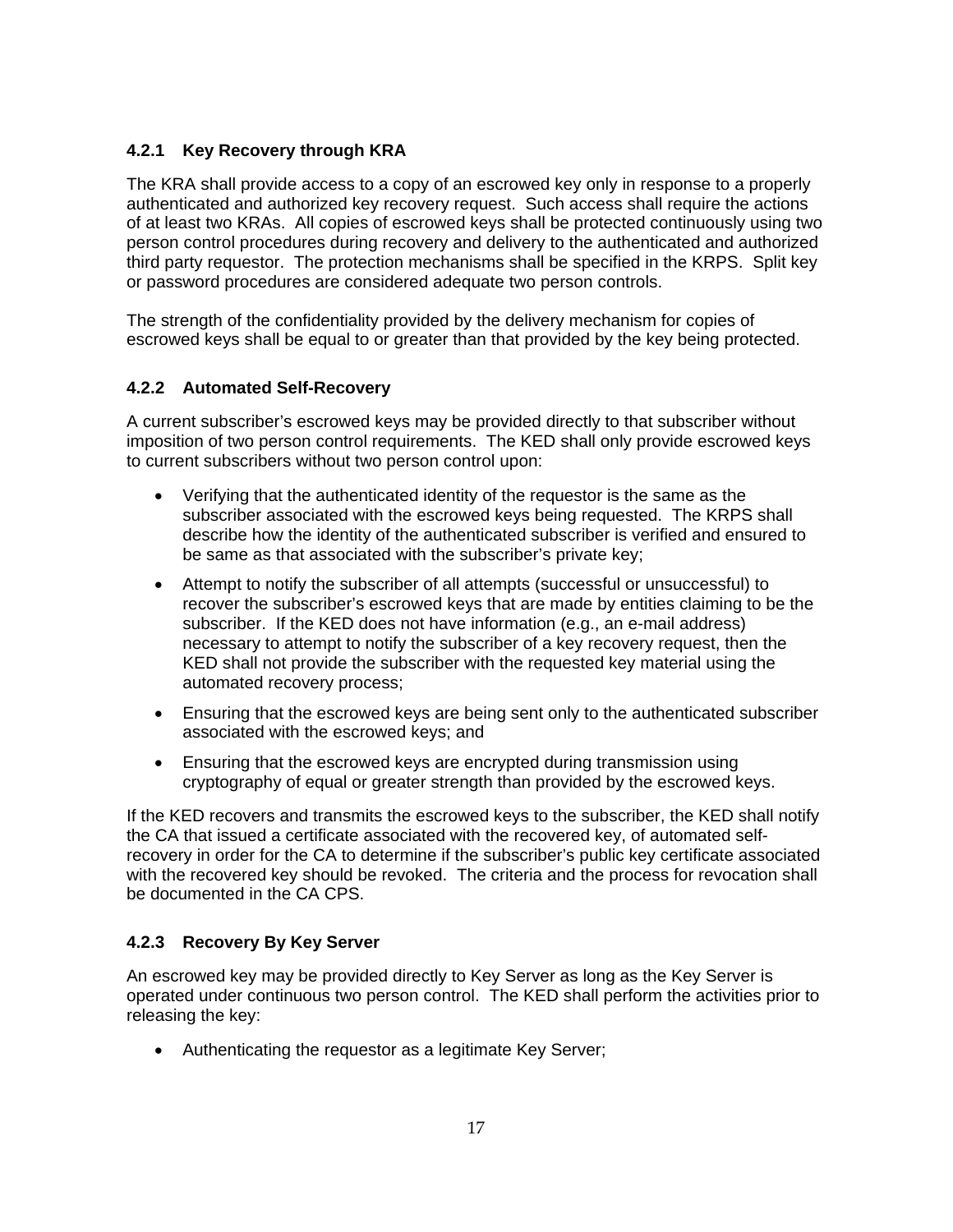- <span id="page-23-0"></span>• Verifying that the Key Server is authorized to recover the escrowed key for the Enterprise whom the key belongs to;
- Ensuring that the escrowed keys are protected during transmission using cryptography or other means of equal or greater strength than provided by the escrowed keys.

A combination of physical, procedural and technical security controls shall be used to enforce continuous two person control on the Key Servers. The Key Servers shall be designed to maximize the ability to enforce two-person control technically.

Practice Note: The Key Server is considered under continuous two person control when any human action performed on the Key Server require two persons.

Practice Note: Using existing technology, continuous two person control on the Key Server is not likely to be met by using remote administration.

#### **4.3 Certificate Issuance**

Not applicable. Certificate issuance is addressed in the Entity CP.

#### **4.4 Certificate Acceptance**

Not applicable. Certificate acceptance is addressed in the Entity CP.

# <span id="page-23-1"></span>**4.5 Security Audit Procedures**

Security auditing capabilities of the underlying KED and KRA workstation equipment operating system shall be enabled upon installation and remain enabled during operation.

#### **4.5.1 Types of events recorded**

The KED equipment shall be configured to record, at a minimum, the following event types. These events may be recorded as part of the electronic audit log or KED operations staff:

- KED application access (e.g., logon/logoff);
- Messages received from any source requesting KED actions, (i.e., escrowed key retrieval requests);
- Actions taken in response to requests for KED actions;
- Physical access to, loading, zeroizing, transferring keys to or from, backing-up, acquiring or destroying KED cryptographic modules;
- Receipt of keys for escrow and posting of these keys to the KED;
- Retrieval, packaging (e.g., keying or other cryptologic manipulations), securing, and shipping copies of escrowed keys;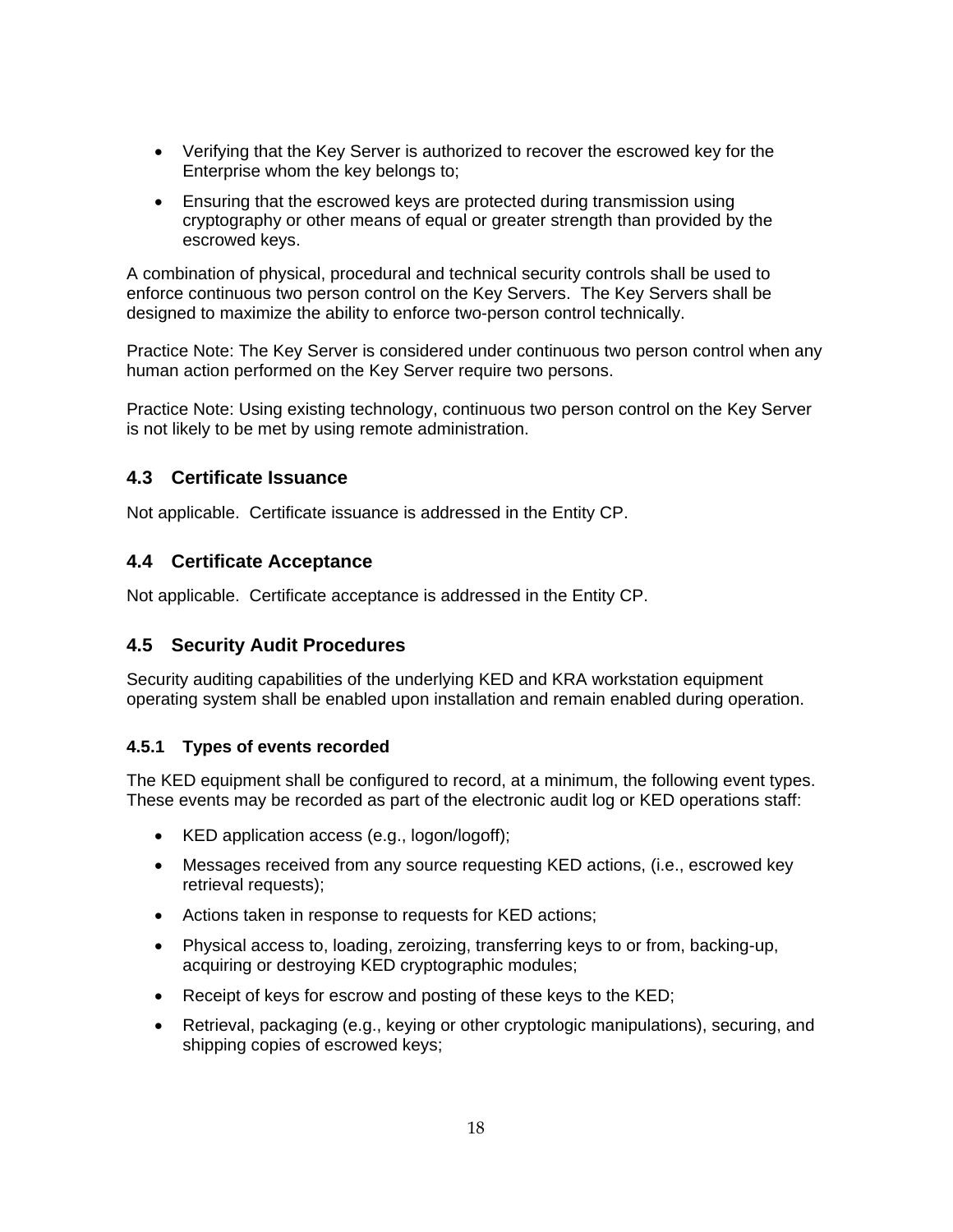- Anomalies, error conditions, software integrity check failures, receipt of improper or misrouted messages; and
- Any known or suspected violations of physical security, suspected or known attempts to attack the KED equipment via network attacks, equipment failures, power outages, network failures, or violations of this KRP.

KRA workstation shall be configured and operated to record the following event types. These events may be recorded as part of the electronic audit log or by the KRA:

- KRA server installation;
- Modification to KRA (including changes in configuration files, security profiles, administrator privileges);
- KRA equipment access (e.g., room access);
- Messages received from any source requesting KRA actions, (e.g., key recovery requests, second party key recovery approval requests);
- Messages sent to any destination authorizing key recovery actions, (e.g., first party escrowed key retrieval authorizations, second party key recovery approvals);
- Access to KRA databases related to escrowed or recovered keys; and
- Any use of the KRA signing key.

The KRO shall record the following information for audit:

- Transfer of escrowed keys to requestors, if transmitted through the KRO;
- Any security-relevant actions performed in support of delivery of escrowed keys; and
- Requestor identity and authorization verification (including copies of authorizations; e.g., court orders) supporting key recovery requests acted upon by the KRO.

The Key Server shall be configured to record, at a minimum, the following event types. These events may be recorded as part of the electronic audit log or manually by Key Server operations staff:

- Key Server system access (e.g., logon/logoff);
- Requests from any source (e.g., key recovery request, decryption services, etc.);
- Actions taken in response to requests;
- Receipt of recovered keys from the KED or another Key Server;
- Physical access to, loading, zeroizing, transferring keys to or from, backing-up, acquiring or destroying Key Server cryptographic modules;
- Retrieval, packaging (e.g., keying or other cryptologic manipulations), securing, and shipping copies of escrowed keys;
- Anomalies, error conditions, software integrity check failures, receipt of improper or misrouted messages; and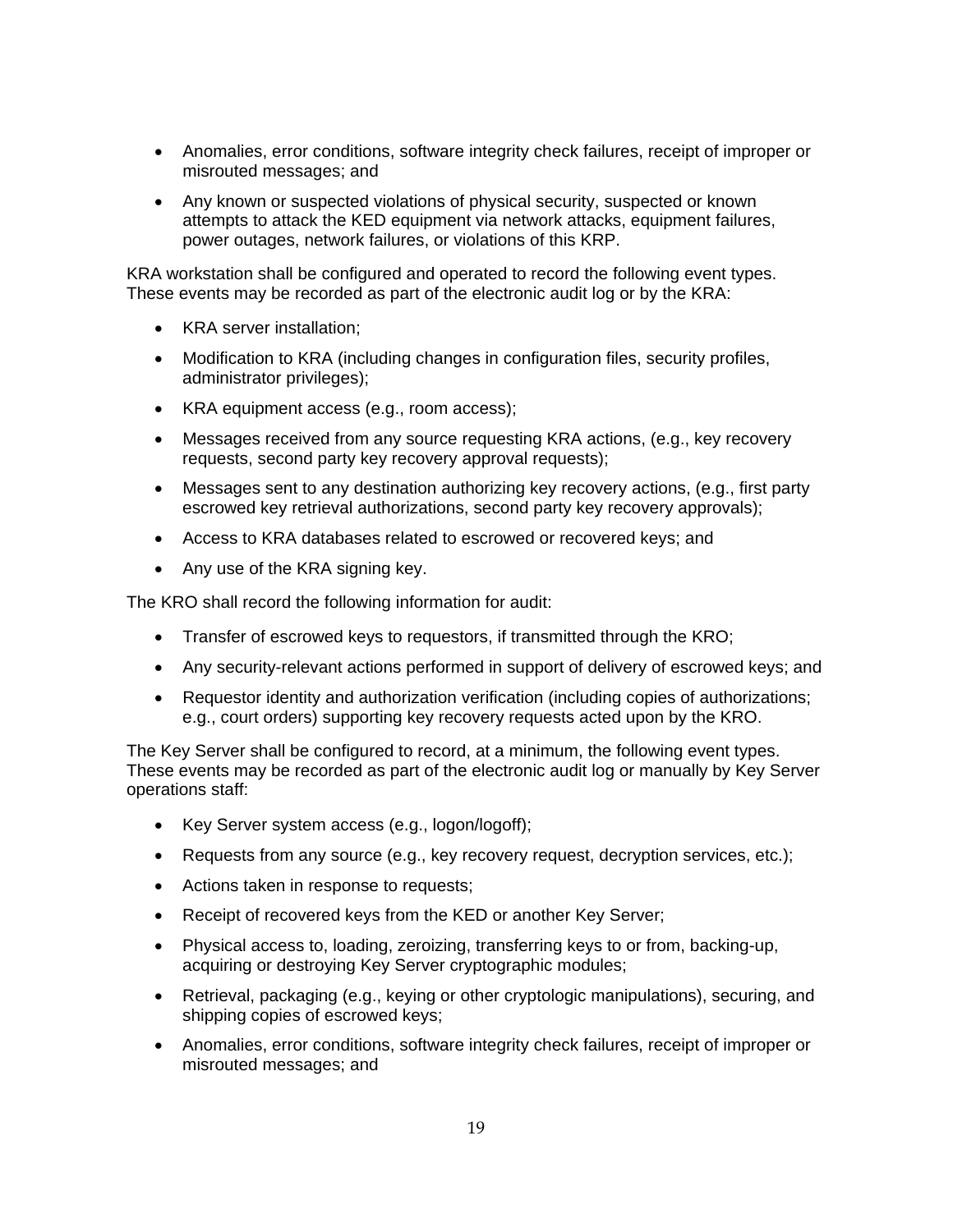<span id="page-25-0"></span>• Any known or suspected violations of physical security, suspected or known attempts to attack the Key Server equipment via network attacks, equipment failures, power outages, network failures, or violations of this KRP.

For each auditable event defined in this section, the audit record shall include, at a minimum:

- The type of event;
- The time the event occurred;
- For requests from Key Servers, KRAs, KROs, or other entities to the KED, the request source, destination, and contents;
- For requested KED actions a success or failure indication; and
- For operator initiated actions (including equipment and application access), the identity of the equipment operator who initiated the action.

Where possible, the security audit data shall be automatically collected; when this is not possible a log book, paper form, or other physical mechanism shall be used. All security audit logs, both electronic and paper (manual), shall be retained in accordance with the requirements of Section [4.5.3](#page-25-1), and made available during compliance audits.

#### **4.5.2 Audit Log Processing**

Automated audit logs shall be processed as required to prevent audit overflow, audit overwrite or stoppage of system operation.

#### <span id="page-25-1"></span>**4.5.3 Audit Log Retention Period**

Audit logs shall be kept until they are moved to an appropriate archive facility. Security audit data shall be retained as archive records in accordance with Section [4.6.2](#page-27-1).

#### **4.5.4 Audit Log Protection**

Audit logs shall be protected from unauthorized modification or unauthorized deletion. No one is authorized to modify the content of audit logs, except for appending new audit records without overwriting existing audit records.

Electronic audit logs shall be deleted only after they have been backed up to archive media. Only authorized audit administrators shall delete these logs. Before deleting any electronic audit log, the audit administrator shall verify that the audit log data has been successfully backed up to archive media.

No one shall delete or destroy audit data recorded on archive media.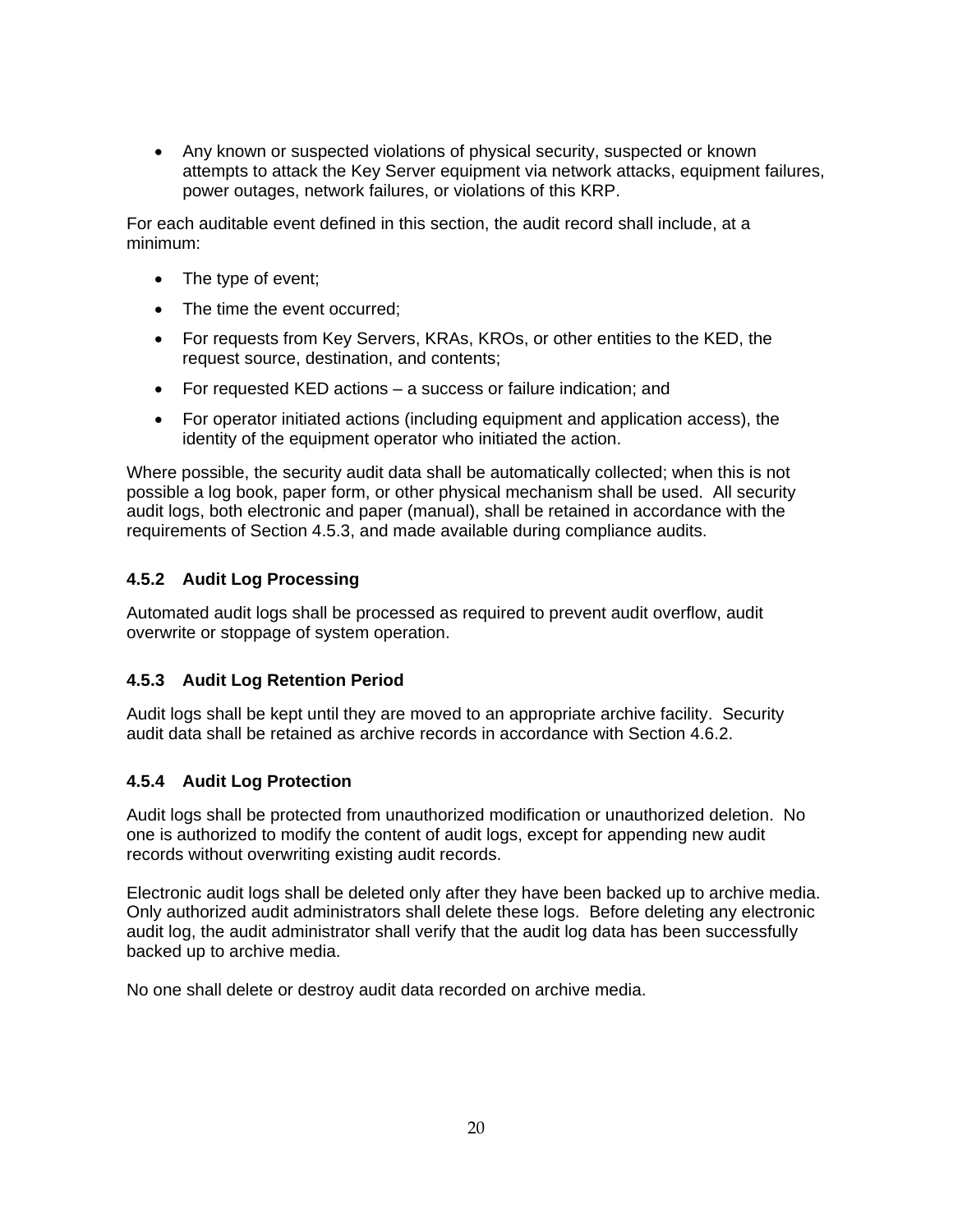# <span id="page-26-0"></span>**4.5.5 Audit log back up procedures**

Audit log processing personnel (i.e., the audit administrators) shall use the procedures described in the KRPS to perform regular back up of the audit log.

#### **4.5.6 Audit Log Collection System (Internal vs. External)**

The audit log process shall be internal to the KED, Key Server, KRA and KRO. Audit processes shall be invoked at component system startup and cease only at component system shutdown. Audit process shall run automatically without human intervention.

Should it become apparent that an automated audit process has failed, the affected KRS component (e.g., KED, Key Server, KRA or KRO) shall cease all operations until an audit capability can be restored.

#### **4.5.7 Subscriber Audit Notification**

There is no requirement to notify a subscriber of an audit event.

#### **4.5.8 Vulnerability assessments**

The KRA, system administrator, and other supporting personnel shall watch for attempts to violate the integrity of the KRS, including the equipment, physical location, and personnel. The audit logs shall be reviewed by the audit administrator regularly (at least once a month) for events such as repeated failed actions, requests for escrowed keys, attempted access of escrowed keys, unauthenticated requests, or other suspicious or unusual activity. The audit administrator shall also check for continuity of the audit log.

A statistically significant sample of KED audit records of successful key recoveries shall be reconciled against the KRA and KRO audit logs and requests. The objective of this reconciliation shall be to ensure that all key recoveries are being made by authorized parties and for legitimate reasons.

All KED audit records of unsuccessful key recoveries shall be analyzed to determine the cause and to ensure that the Key Escrow and Recovery system is operating correctly and securely and is not vulnerable to hacking and unauthorized users.

#### <span id="page-26-1"></span>**4.6 Records Archival**

The KRS components shall maintain a trusted archive of information they store and of transactions they carry out. The primary objective of the archive is to be able to reconstruct the key recovery activities, in case of dispute. Examples of disputes may include:

- Key recovery request forms
- Validation of the identity of the recipient of a copy of the subscriber's escrowed key;
- Verification of authorization and need of requestor to obtain the escrowed key copy; and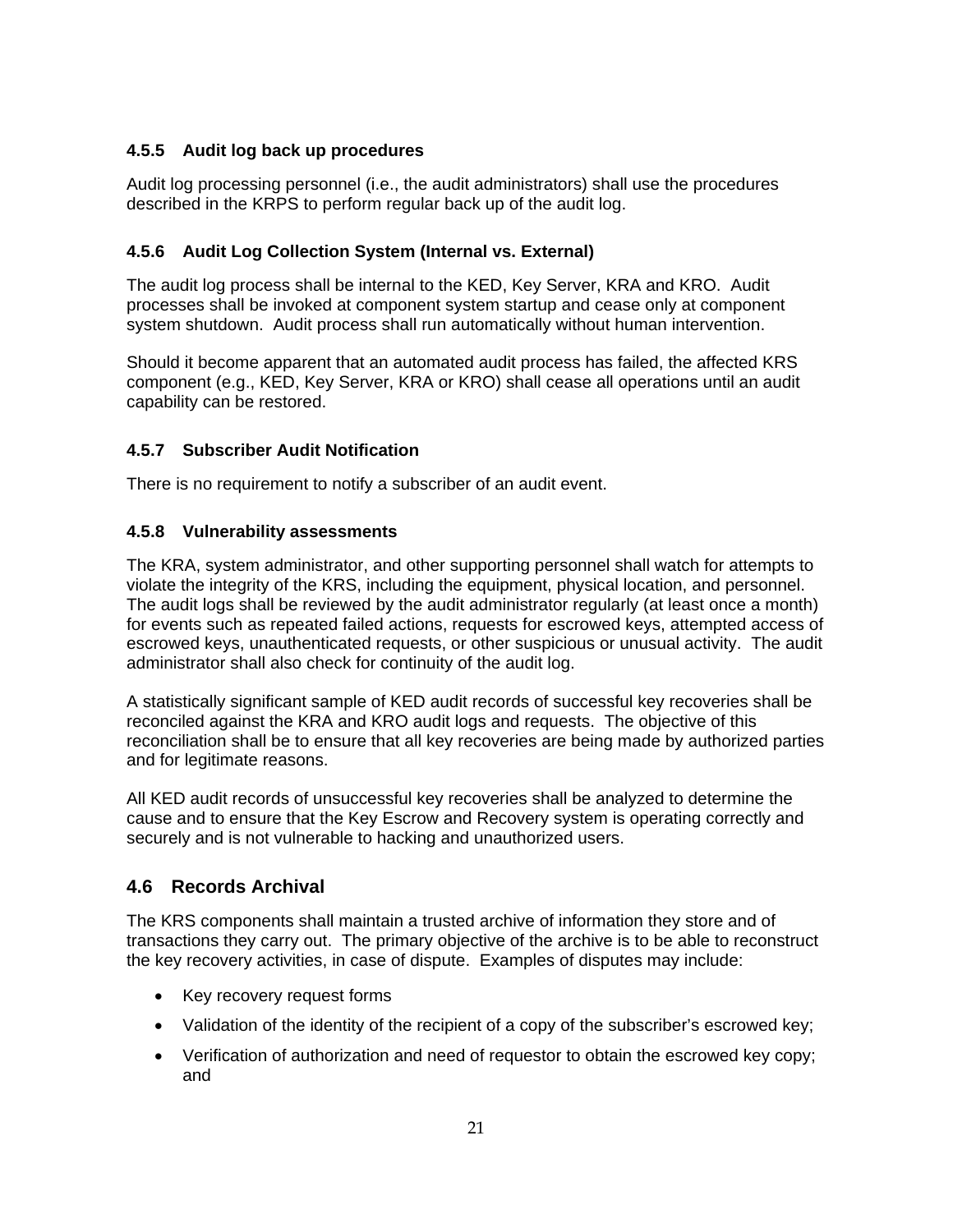<span id="page-27-0"></span>• Establishment of the circumstances under which a copy of the escrowed key was provided.

#### **4.6.1 Types of information recorded**

The following information shall be archived:

- KRP and KRPS;
- Agreements, if any (with KRAs, KROs, subscribers, and/or subscribers' Organizations/Enterprises)
- Audit log;
- Security audit data; and
- Escrowed keys.

The KRP shall be archived by the CPMA. All other information shall be archived by the Entity and Enterprises the Entity provides services to.

The necessary software and hardware (if appropriate) shall be retained, either as operational components or, after decommissioning, as archive retrieval components, to support interpretation of the information during the entire archive retention period.

#### <span id="page-27-1"></span>**4.6.2 Archive Retention Period**

The archive retention period shall meet the requirements specified in CertiPath CP Section 5.5.2 for the certificate policy assurance level supported.

Escrowed keys shall be maintained within the online KED for a minimum of one year after the expiration of the associated public key certificate.

#### **4.6.3 Archive Protection**

No one shall be able to modify or delete archived data. The KRPS shall specify the roles authorized to back up archive data.

No one shall be able to delete or destroy data recorded on archive media. Transfer of media shall not invalidate digital signatures applied to the recorded data. Release of sensitive archive information will be as described in Section [2.8](#page-17-2).

Archived escrowed keys shall be protected as specified in Section [4.2](#page-21-1).

Archive media shall be stored in a separate, safe, secure storage facility, as described by the applicable KRPS. Archive media shall be labeled with the KRS component name and date of archival. If the KRS component has a distinguished name (e.g., CA associated with KED or subject field in the KRA certificate), the distinguished name shall be used for the component name. Otherwise, a meaningful and human readable name that unambiguously identifies the KRS component shall be used.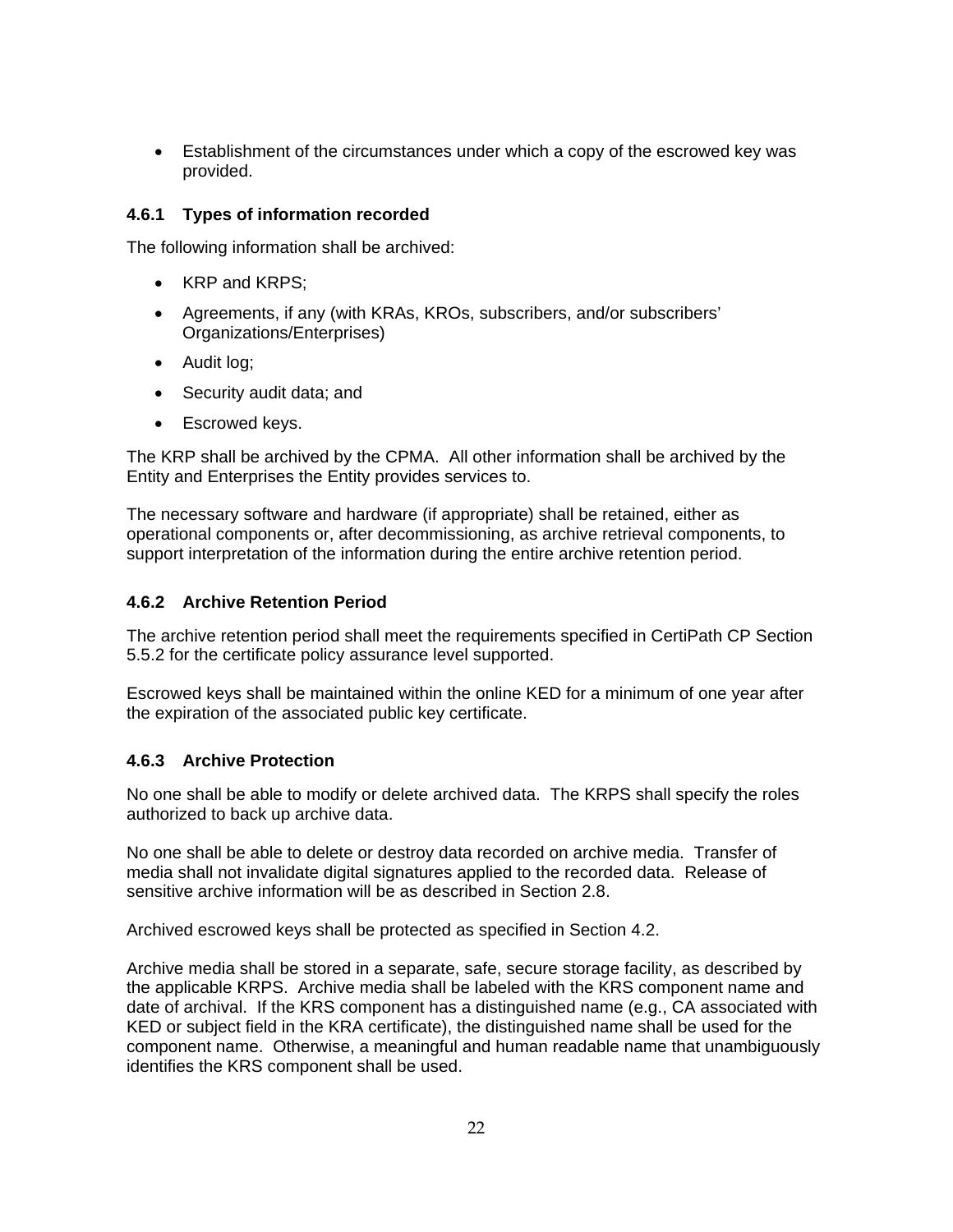# <span id="page-28-0"></span>**4.6.4 Archive backup procedures**

No stipulation.

# **4.6.5 Requirements for time-stamping of records**

The archived record shall contain information necessary to determine when the event occurred. The time precision shall be such that the sequence of events can be determined.

# **4.6.6 Archive Collection System (Internal vs. External)**

The archival collection system shall be documented in the KRPS.

# **4.6.7 Procedures to obtain and verify archive information**

The KRPS shall describe the procedures used to verify the accuracy of the archived information.

# **4.7 KRA Key Changeover**

The KRA shall re-key every three (3) years.

# **4.8 KED Compromise and Disaster Recovery**

Requirements for compromise or disaster notification and recovery procedures are necessary to ensure the KED remains in a secure state.

Practice Note: The KRPS should be based on an analysis of the implementation to ensure that if an infrastructure key (KED; Key Server; KRA; KRO) is compromised, other keys exposed due to this compromise/exposure are revoked.

# **4.8.1 KED Compromise**

In the event that the KED is compromised or is suspected to be compromised, the Entity PMA shall be notified. The Entity PMA shall be granted sufficient access to information to determine the extent of the compromise. The Entity PMA shall direct the appropriate action. This may include revocation of certificates associated with the compromised private keys stored in the KED.

# **4.8.2 Disaster Recovery**

The KED shall reestablish a secure environment. The procedures for reestablishing the secure environment after any disaster shall be detailed in the KRPS or the Disaster Recovery Plan. The disaster recovery plan shall also address the testing Entity's preparedness for Disaster Recovery.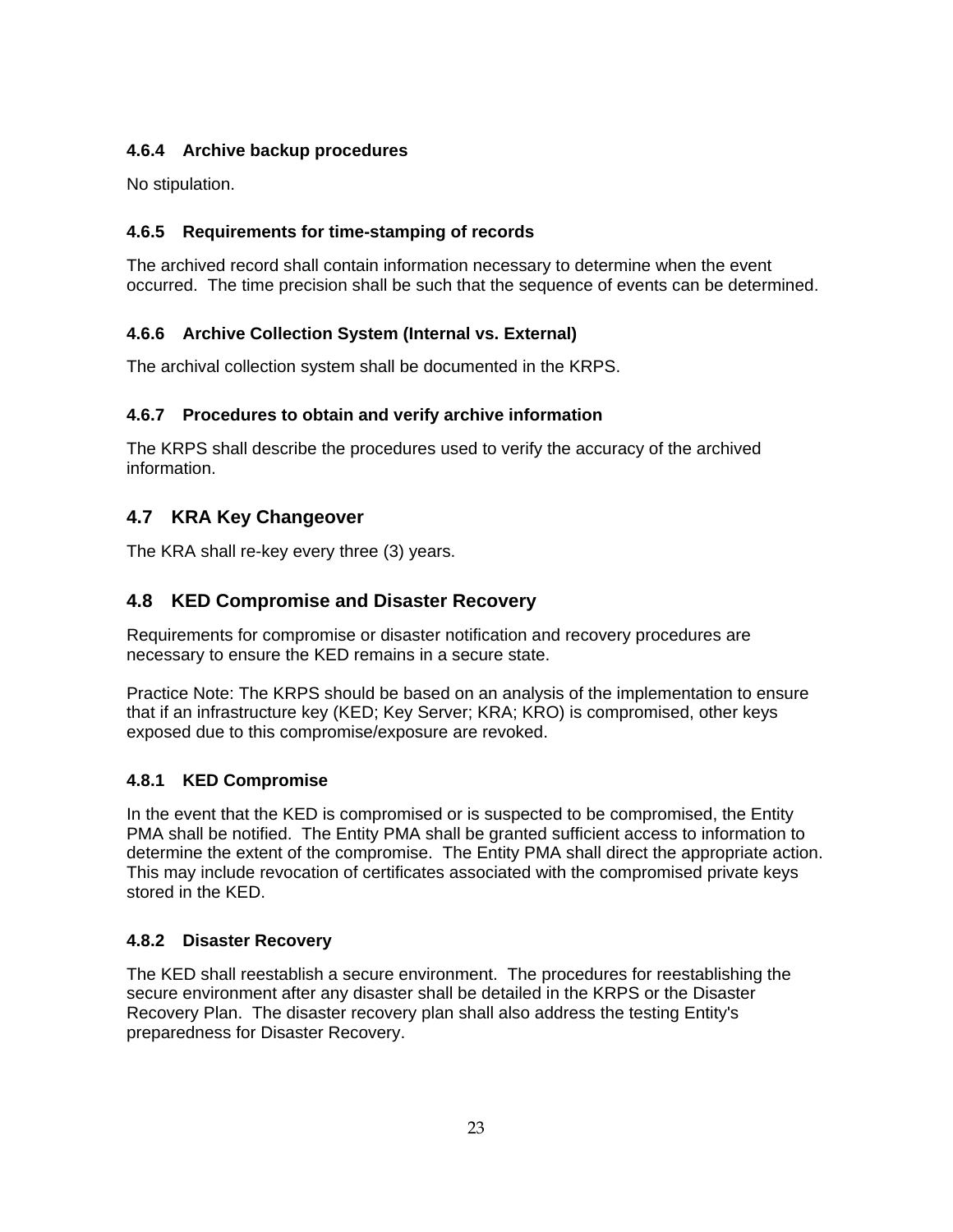#### <span id="page-29-0"></span>**4.8.3 KRA or KRO Key Compromise**

If the KRA or KRO certificate is revoked due to compromise, there is a potential for some subscribers' escrowed keys to have been exposed during the recovery process. The audit administrator shall review the audit records to identify all potentially exposed escrowed keys. Each of the potentially exposed escrowed keys shall be revoked, according to procedures specified in CertiPath CP Section 4.9.3, and the subscriber shall be notified of the revocation. It is recognized that this circumstance will constitute implicit notification to the subscriber of key recovery.

# **4.8.4 KRA or KRO Certificate Revocation**

If the KRA or KRO certificate is revoked for any reason, but the KRA or KRO remains authorized to perform his or her duties, then the KRA or KRO shall request a new KRA or KRO certificate from the Entity PKI. The CA that revoked the KRA or KRO certificate, shall ensure that all the requirements of the applicable CPS for revocation notification are met. The Entity PKI shall follow its CPS for certificate issuance for the new KRA or KRO public key certificate.

#### **4.8.5 Key Server Compromise**

In the event that a Key Server is compromised or is suspected to be compromised, the Entity PMA shall be notified. The Entity PMA shall be granted sufficient access to information to determine the extent of the compromise. The Entity PMA shall direct the appropriate action. This may include revocation of certificates associated with the compromised private keys stored in the KED.

# **4.9 KRA Termination**

Upon KRA termination, the Entity or the KRA Organization/Enterprise shall take possession of all KRA archive records. The KRPS shall document the process for transferring KRA archive records.

# **4.10 KRO Termination**

Upon KRO termination, the Entity or the KRO Organization/Enterprise shall take possession of all KRO archive records. The KRPS shall document the process for transferring KRO archive records.

# **4.11 Key Server Termination**

Upon Key Server termination, the Entity or the Key Server Organization/Enterprise shall take possession of all Key Server archive records. The KRPS shall document the process for transferring Key Server archive records.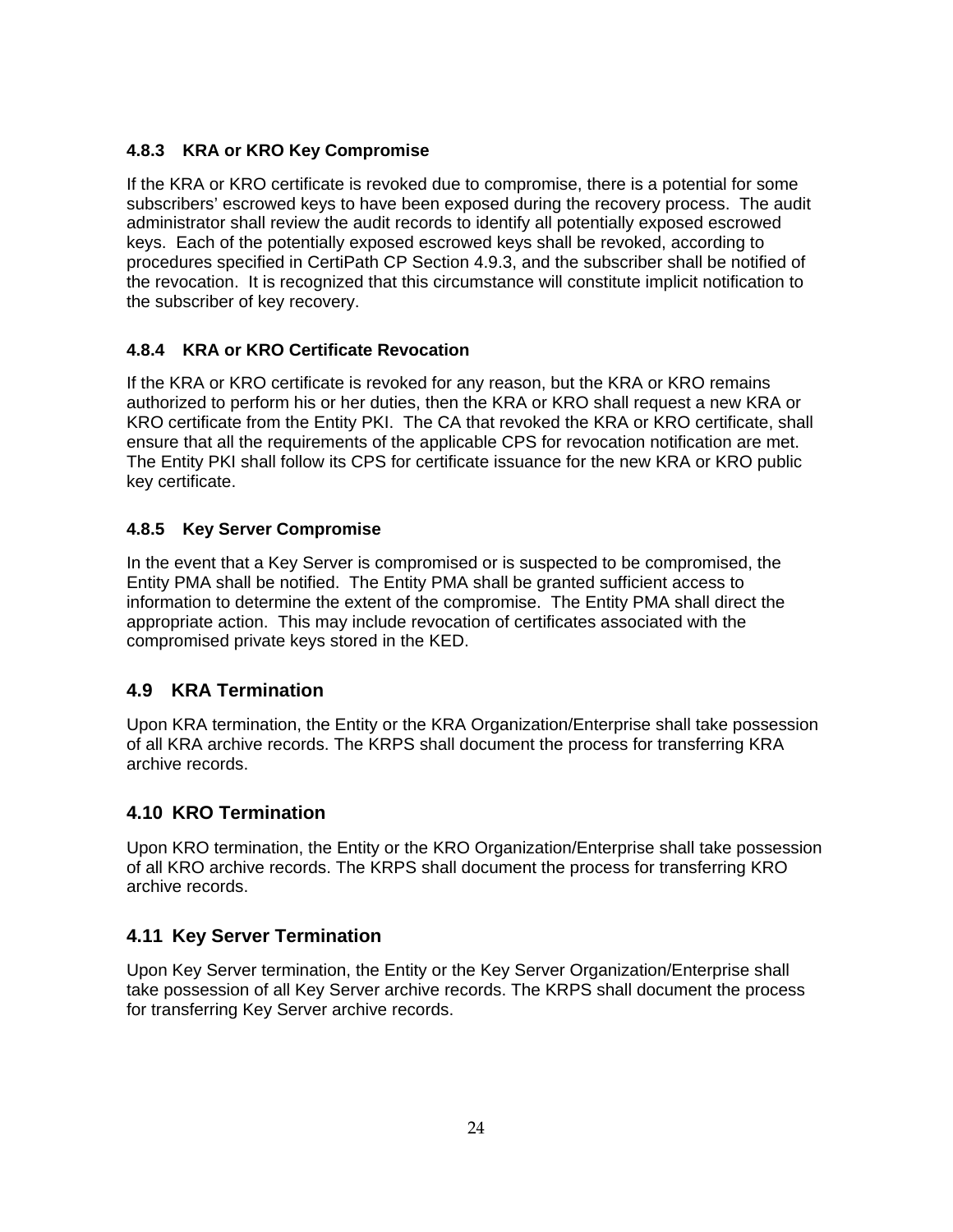# <span id="page-30-0"></span>**5 PHYSICAL, PROCEDURAL, AND PERSONNEL SECURITY CONTROLS**

# <span id="page-30-2"></span>**5.1 Physical Controls**

The KED shall consist of equipment dedicated to the key recovery function and, optionally, CA functions.

The Key Server shall consist of equipment dedicated to the key recovery function.

Physical controls for the KED and Key Server shall be equivalent to those specified in the CertiPath CP Section 5.1 for CA equipment. Physical controls for KRA and KRO workstations shall be equivalent to those specified in the CertiPath CP Section 5.1 for Registration Authority (RA) equipment.

KED, Key Server, KRA, and KRO workstation physical controls shall be described in the KRPS.

#### **5.2 Procedural Controls**

#### **5.2.1 Trusted roles**

The primary trusted roles defined by this KRP are the KRA and the KRO.

#### **5.2.1.1 Key Recovery Agent (KRA)**

All KRAs that operate under this KRP are subject to the stipulations of this KRP and of the Entity KRPS. The KRA's role and the corresponding procedures shall be defined in the KRPS. A KRA's responsibilities are to ensure that the following functions occur according to the stipulations of this KRP:

- KRO functions as described in Section [5.2.1.2,](#page-30-1) if no separate KRO is employed;
- Enable (i.e., initiate or approve) the recovery of copies of escrowed keys; and
- Distribute copies of escrowed keys to requestors, with protection as described in Section [4.2](#page-21-1).

#### <span id="page-30-1"></span>**5.2.1.2 Key Recovery Official (KRO)**

All KROs that operate under this KRP are subject to the stipulations of this KRP and of the Entity KRPS. The KRO's role and corresponding procedures shall be defined in the KRPS. A KRO's responsibilities are to ensure that the following functions occur according to the stipulations of this KRP:

- Verify a requestor's identity and authorization as stated by this KRP;
- Build key recovery requests on behalf of authorized requestors;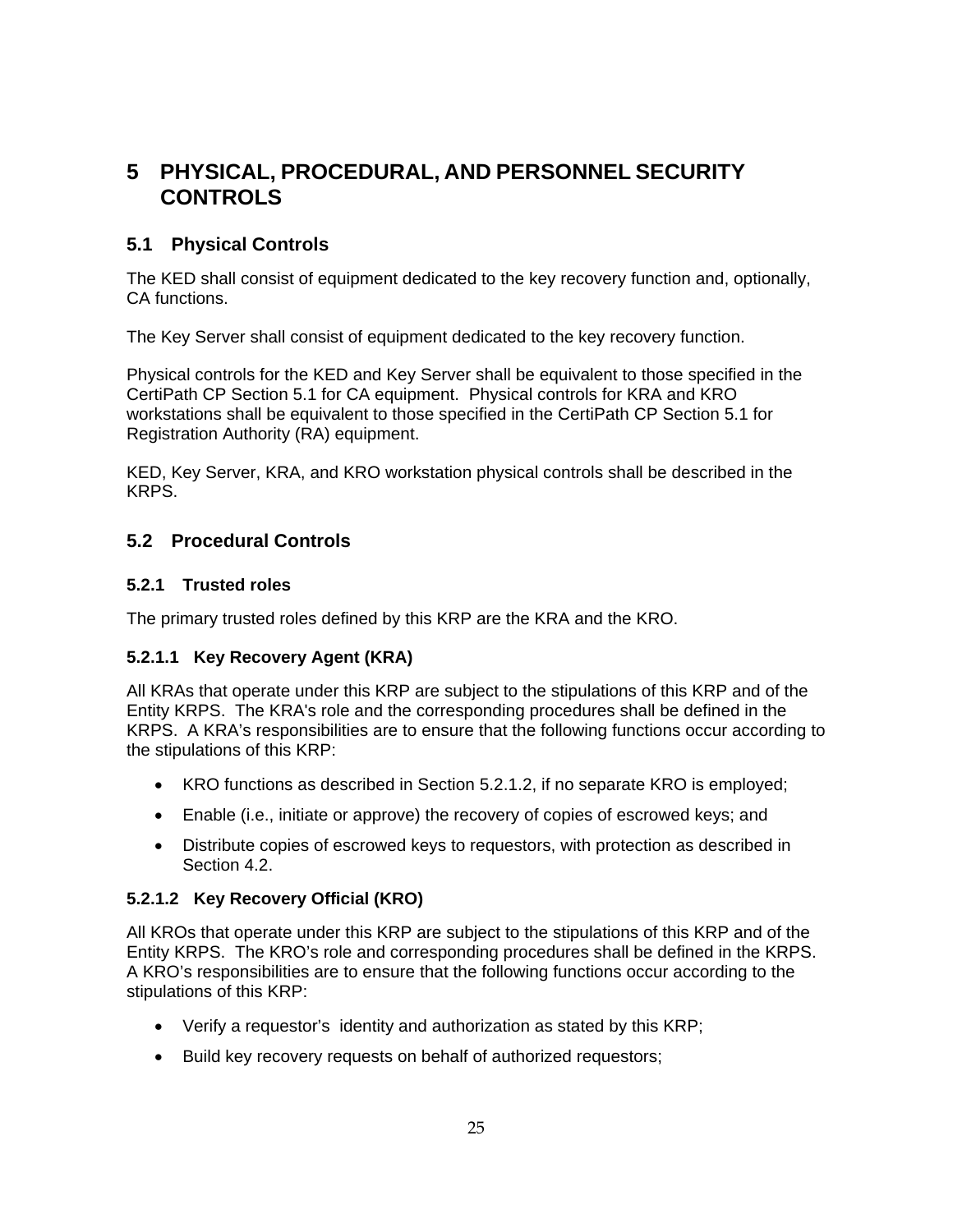- <span id="page-31-0"></span>• Securely communicate key recovery requests to and responses from the KRA; and
- Participate in distribution of escrowed keys to the requestor, as described by the KRPS.

The responsibilities and controls for KROs shall be explicitly described in the KRPS.

#### <span id="page-31-1"></span>**5.2.1.3 Other Trusted Roles**

The KRPS shall define trusted roles (e.g., system administrators, crypto officers, operators, audit administrators, etc.) for the secure operation of the KED and Key Server. The responsible persons who are identified in these trusted roles shall be named and made available during compliance audits. The following responsibilities shall be divided among these roles:

- Initial configuration of the system, including installation of applications, initial setup of new accounts, configuration of initial host and network interface;
- Receipt, initialization, key generation, usage and management of the cryptographic tokens and modules;
- Creation of devices to support recovery from catastrophic system loss;
- Performance of system backups, software upgrades and system recovery;
- Perform secure storage and distribution of the backups and upgrades to an off-site location;
- Change of the host or network interface configuration;
- Assignment of security privileges and access controls to key escrow system personnel;
- Backup and archival of the security audit log and other data as described in Sections [4.5](#page-23-1) and [4.6](#page-26-1) of this document;
- Review of the audit log; and
- Performance of compliance audit.

# **5.2.2 Separation of Roles**

Under no circumstances shall a KRA or KRO perform a trusted role for a KED facility as defined in Section [5.2.1.3.](#page-31-1) Under no circumstances shall a KRA or KRO perform their own compliance audit function.

Separation of responsibilities among trusted roles for the KED shall be described in the KRPS.

Practice Note: It is acceptable for a person to hold similar trusted roles on the KRS and PKI. For example Registration Authority (RA) and Local Registration Authority (LRA) can act as KRA or KRO; an individual can be system administrator for the CA, KED, and Key Server; an individual can be audit administrator for the CA, KED, and Key Server; etc.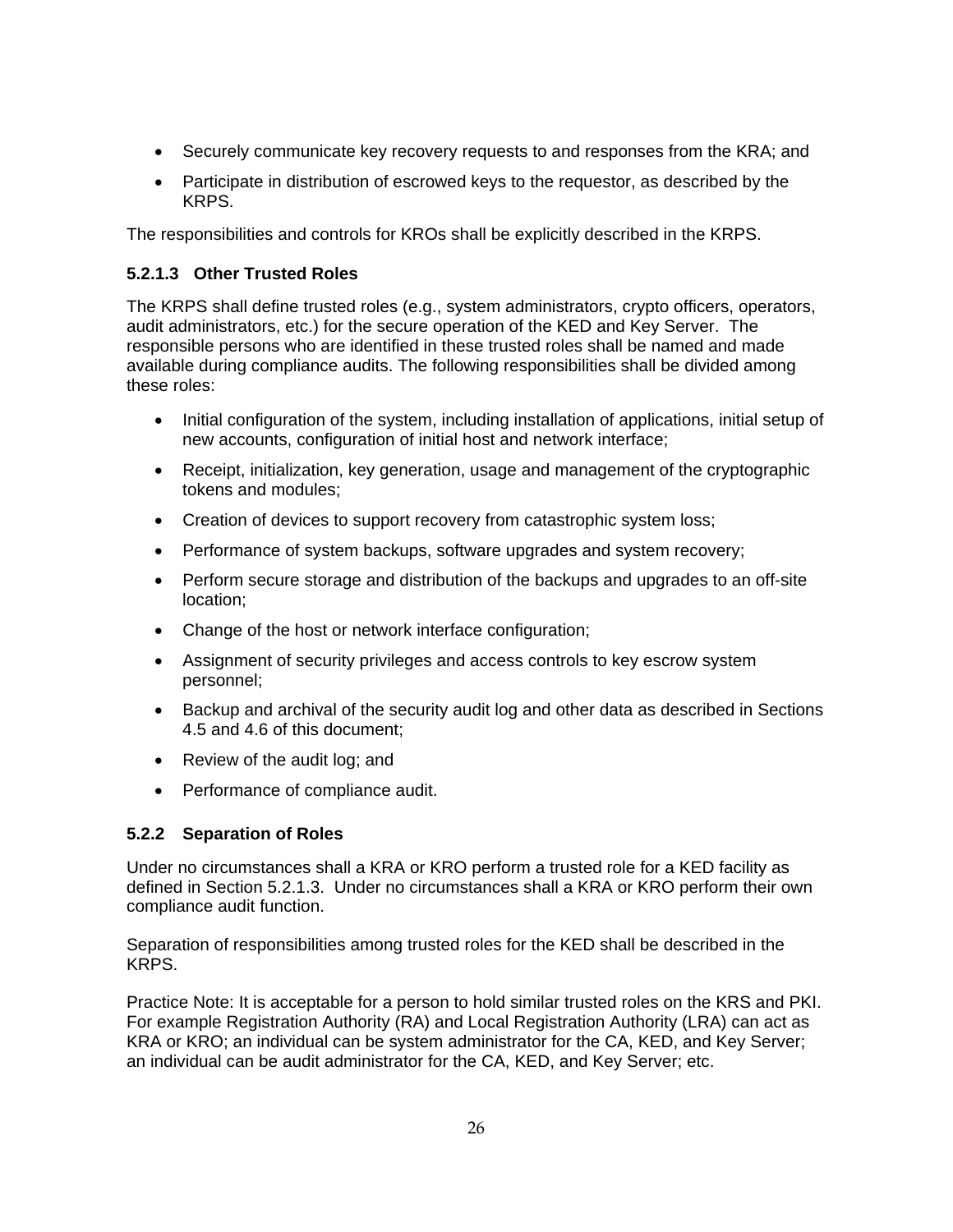# <span id="page-32-0"></span>**5.3 Personnel Controls**

#### **5.3.1 Background, qualifications, experience, and clearance requirements**

Persons selected for KRA, KRO, and other trusted roles as specified in Section [5.2.1.3](#page-31-1) shall meet the requirements specified in the CertiPath CP Section 5.3.1.

#### **5.3.2 Background check procedures**

Background check procedures shall be as specified in the CertiPath CP Section 5.3.2.

#### **5.3.3 Training requirements**

#### **5.3.3.1 KED Personnel Training**

All personnel involved in KED operation shall be appropriately trained. Topics shall include:

- Operation of the KED software and hardware;
- Operational and security procedures;
- Stipulations of this KRP; and
- Entity KRPS.

The specific training required will depend on the equipment used and the personnel selected. A training plan shall be established for KED installation. Training completed by the personnel shall be documented.

# **5.3.3.2 Key Server Personnel Training**

All personnel involved in Key Server operation shall be appropriately trained. Topics shall include:

- Operation of the Key Server software and hardware;
- Operational and security procedures;
- Stipulations of this KRP; and
- Entity KRPS.

The specific training required will depend on the equipment used and the personnel selected. A training plan shall be established for Key Server installation. Training completed by the personnel shall be documented.

#### **5.3.3.3 KRA and KRO Training**

Appropriate KRAs and KROs shall be trained in the subscribers' Organization/Enterprise policy relating to release of key escrow information.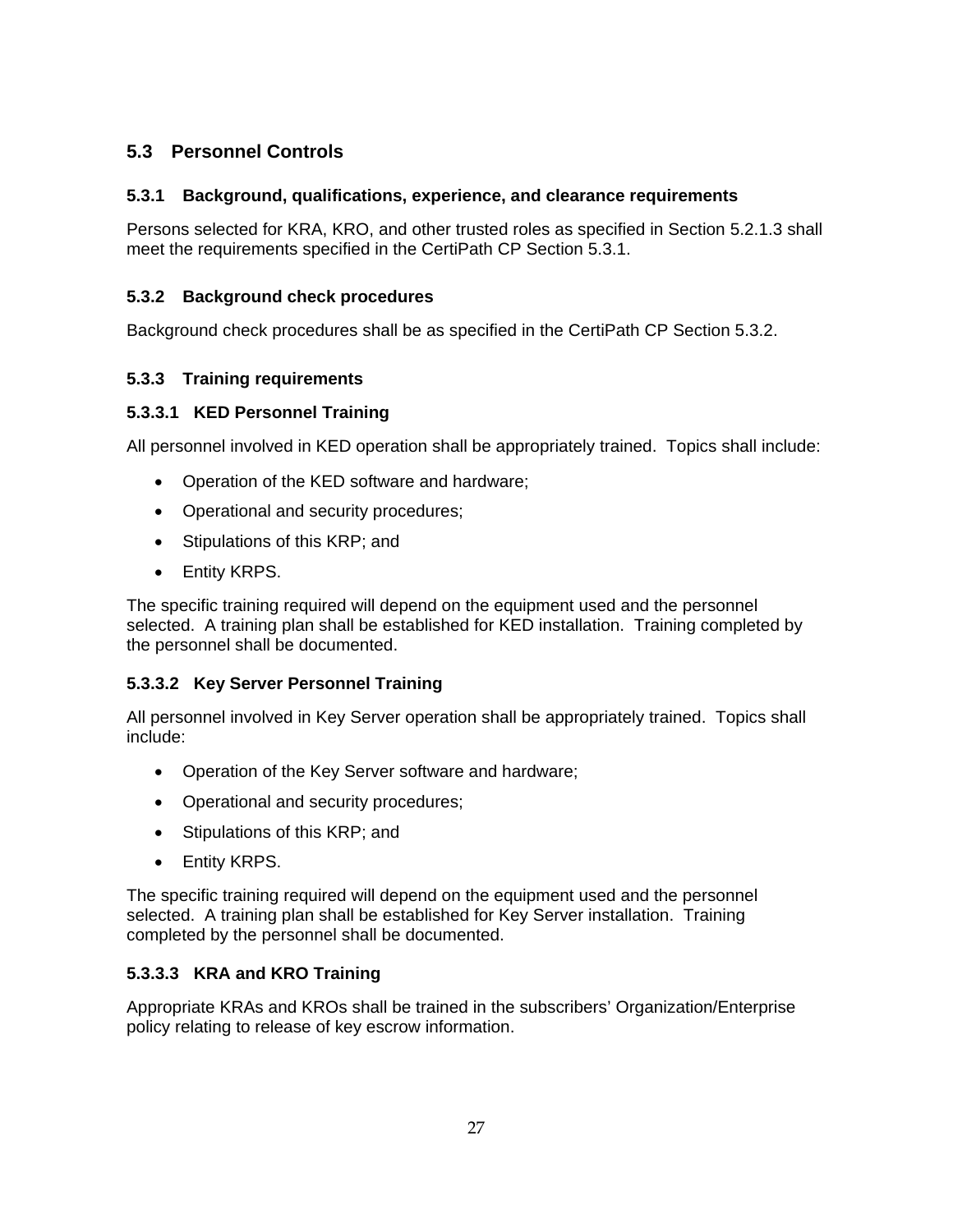#### <span id="page-33-0"></span>**5.3.4 Retraining frequency and requirements**

Significant changes to KED or Key Server operation shall require implementation of a training (awareness) plan that includes any retraining required for KED or Key Server operation staff, KRA or KRO personnel. The execution of such plan shall be documented.

#### **5.3.5 Job rotation frequency and sequence**

Job rotation frequency and sequence shall be as specified in the CertiPath CP Section 5.3.5.

#### **5.3.6 Sanctions for unauthorized actions**

Entities shall commence appropriate administrative and disciplinary actions against personnel who violate this KRP.

Subscribers' Organizations/Enterprises shall commence appropriate administrative and disciplinary actions against personnel who violate the Organization's/Enterprise's policy relating to key recovery requests.

#### **5.3.7 Contracting personnel requirements**

Entities shall establish procedures to ensure that any subcontractors perform in accordance with the Entity KRPS and this KRP. Subcontracts shall permit pursuance of appropriate administrative and disciplinary actions against subcontractor personnel who violate this KRP or Entity KRPS.

#### **5.3.8 Documentation supplied to personnel**

Documentation sufficient to define duties and procedures for each role shall be provided to the personnel filling that role. This at a minimum shall include, administrative and operations manuals for the host operating system, key escrow and recovery applications, and cryptographic modules; this KRP; and Entity KRPS.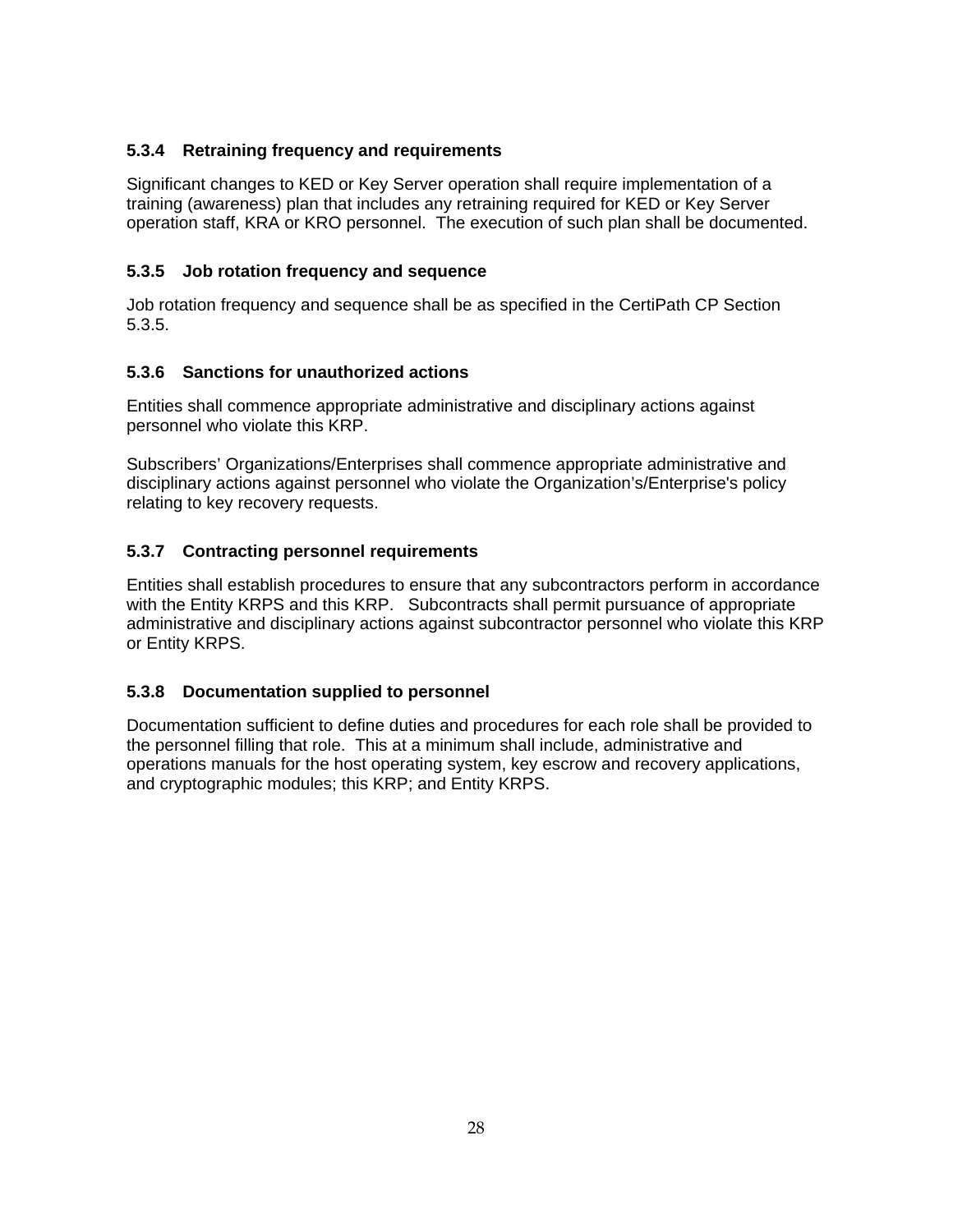# <span id="page-34-0"></span>**6 TECHNICAL SECURITY CONTROLS**

# **6.1 Protocol Security**

When recovered by the KRAs, all copies of escrowed keys shall be protected continuously by two person controls during recovery and delivery to the authenticated and authorized requestor. Furthermore, the delivery mechanism for copies of escrowed keys shall provide cryptographic protection against disclosure with assurance equal to or greater assurance level of the certificates associated with the escrowed keys.

When a subscriber uses automated self-recovery, the subscriber's own escrowed keys may be provided directly to subscriber through authenticated and encrypted channels without imposition of two-person control requirements. The authentication and encryption shall be done using cryptographic means that are of equal or greater strength than that provided by the keys being recovered. All public key certificates involved in authentication and/or encryption shall be issued by the Entity PKI and shall have the assurance level of equal or greater than that of the certificates associated with escrowed keys.

Key Servers, when deployed, shall be protected continuously by two person controls. The recovered keys shall be protected during transmission to the Key Server using cryptography or other means of equal or greater strength than provided by the escrowed keys.

# **6.1.1 KED Protocol Security**

Communications between the KED and KRAs, KED and Key Server, or between the KED and subscribers shall be secure from protocol threats such as disclosure, modification, replay, and substitution on transactions between the KED and communicating entities. The strength of all cryptographic protocols shall be equal to or greater than that of the keys they protect.

# **6.1.2 KRA - KRO Protocol Security**

Communications between the KRA and KRO shall be secure from protocol threats such as disclosure, modification, replay, and substitution. The strength of all cryptographic protocols shall be equal to or greater than the keys they protect.

# **6.1.3 Escrowed Key Distribution Security**

Communication of distributed copies of escrowed keys between the KED and requestor shall be secure from protocol threats such as disclosure, modification, replay, and substitution. The strength of all cryptographic protocols shall be equal to or greater than that of the keys they protect.

When any mechanism that includes a shared secret (e.g., a password) is used to protect the key in transit, the mechanism shall ensure that the requestor and the transmitting party are the only holders of this shared secret.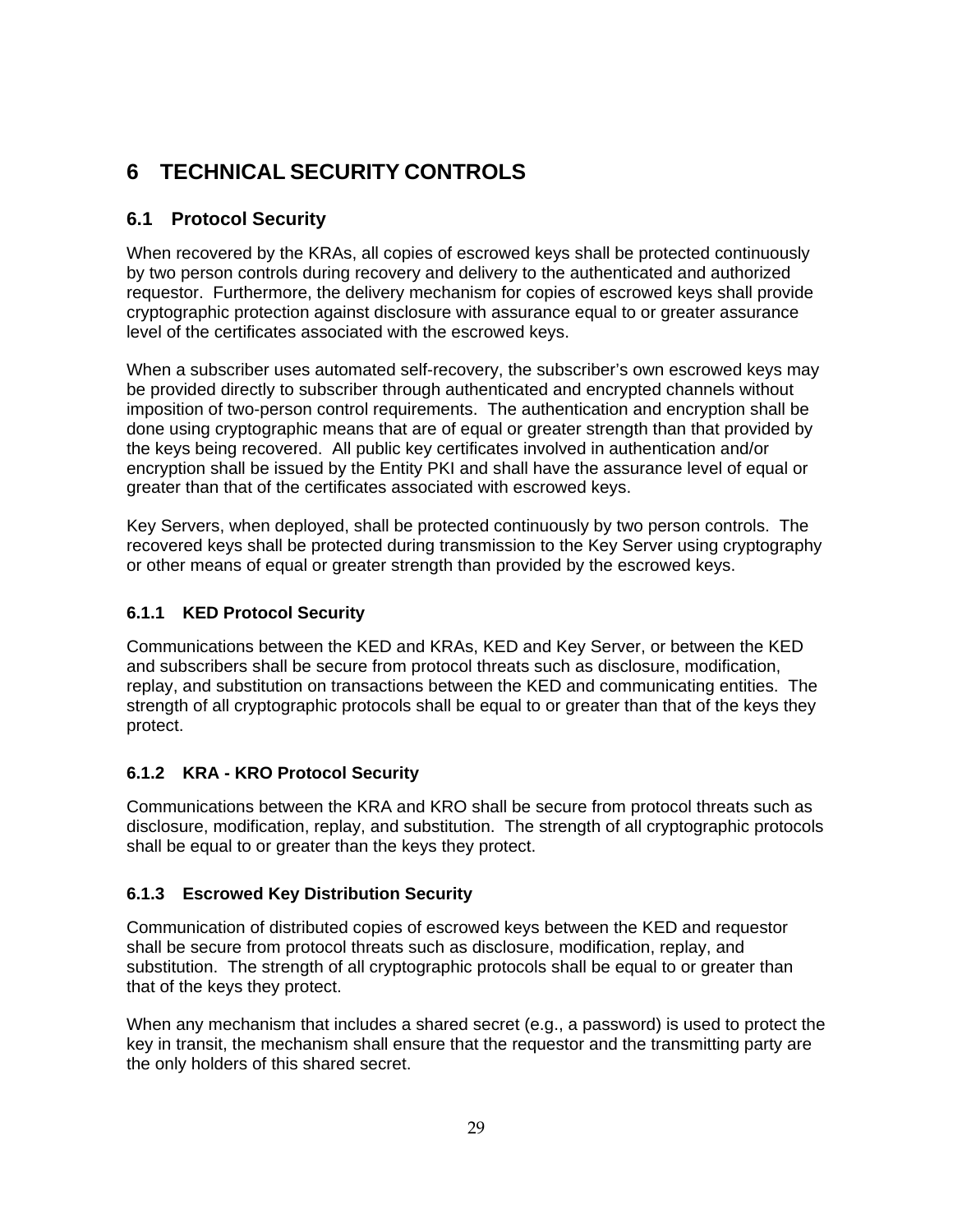# <span id="page-35-0"></span>**6.2 KED, Key Server, KRA and KRO Private Key Protection**

#### <span id="page-35-2"></span>**6.2.1 Standards for Cryptographic Modules**

The relevant standard for cryptographic modules is *Security Requirements for Cryptographic Modules* [current version of FIPS 140]. Cryptographic modules shall be validated to the FIPS 140 level identified in this section.

The KED and Key Servers shall use hardware cryptographic modules that meet at least the criteria specified for FIPS 140 Level 3.

The KRA and KRO shall use hardware cryptographic modules that meet at least the criteria specified for FIPS 140 Level 2.

#### <span id="page-35-1"></span>**6.2.2 Private Key Control**

The private components of KRA and KRO signature key pairs and encryption key pairs shall be under single person control. The KED and Key Server keys shall be under two or more person control. The names of the individuals used for two person control shall be maintained on a list that shall be made available for compliance audits.

When not in use, the KED and Key Server cryptographic module shall be stored in a secured container, such as a safe, in a facility that meets the physical security requirements of Section [5.1](#page-30-2) of this KRP.

#### **6.2.3 KED Key Backup**

The KED key shall be backed up as necessary to provide secure continuity of key recovery operations. The backup keys shall only be created, stored, and restored under two person control. The process of restoring the backup KED key shall maintain two party control throughout, as required in Section [6.2.2](#page-35-1).

#### **6.2.4 Private Key Generation and Transport**

Private components of KED, Key Server, KRA, and KRO encryption key pairs shall be generated by and in a cryptographic module. In the event that the private component of a KED, Key Server, KRA, or KRO encryption key pair is to be transported from one cryptographic module to another, it shall be encrypted during transport using the FIPS 140 approved method for the cryptographic module. Assurance level of any certificate used shall be commensurate with the highest assurance level of keys escrowed, but shall be at least Medium Hardware assurance level. The strength of cryptographic algorithm shall meet or exceed the strength of the key being transported.

#### **6.2.5 Method of Activating Private Key**

Activation of private keys shall be in accordance with the CertiPath CP, Section 6.2.8.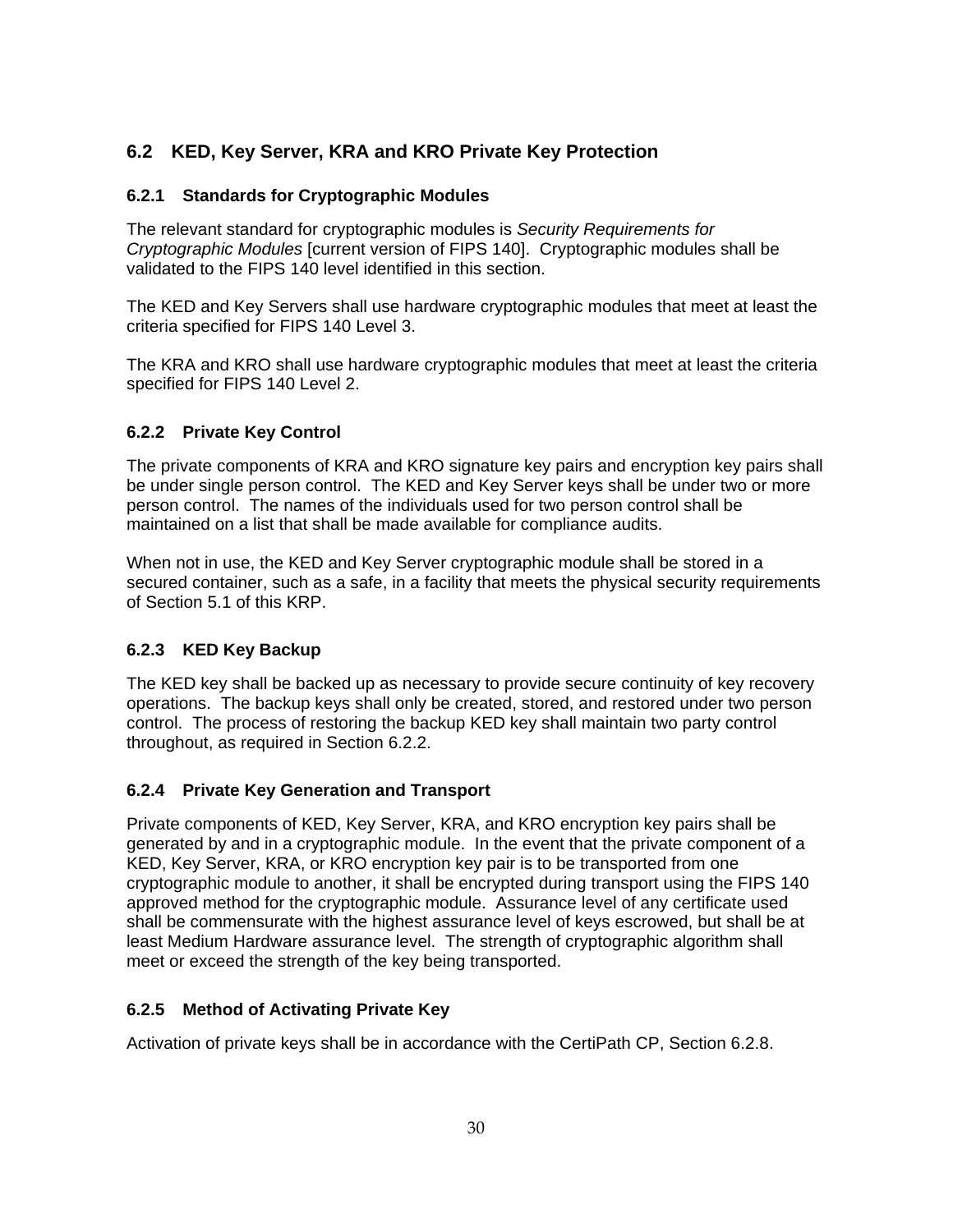#### <span id="page-36-0"></span>**6.2.6 Method of Deactivating Private Key**

The private component of the KED, Key Server, KRA, or KRO encryption key pair shall be deactivated as specified in Section 6.2.9 of the CertiPath CP.

#### **6.2.7 Method of Deactivating Key Recovery**

Activated cryptographic modules used for key escrow and recovery operations shall not be left unattended or otherwise open to unauthorized access. After use, they must be deactivated (e.g. via a manual logout procedure or by a passive timeout).

Hardware cryptographic modules shall be removed from operational systems and stored when not in use. If a cryptographic module contains a complete (versus split) key for recovering subscriber keys, all storage procedures and mechanisms for that module shall require two-person control.

# **6.3 Private Key Activation Data**

Generation, change, and management of private key activation data shall be in accordance with FIPS 140.

# **6.4 Computer Security Controls**

#### <span id="page-36-1"></span>**6.4.1 KED**

The KED shall be hosted on a trusted operating system that is designed, implemented, and operated using the following security features:

- Individual identification and authentication;
- Secure audit:
- Residual information protection;
- Discretionary access controls;
- Operating system self-protection;
- Process isolation; and
- Meet Common Criteria (CC) Evaluation Assurance Level (EAL) 3 assurance requirements. The Entity PMA may determine that other comparable validation, certification, or verification standards are sufficient.

The KED shall be configured to run with the minimal number of accounts and network services required to operate them. Only the required network services and ports shall be enabled, all other network services and ports shall be disabled. The KED shall be dedicated to running key recovery related or other PKI-related applications. The KED shall disable remote login and remote administration features.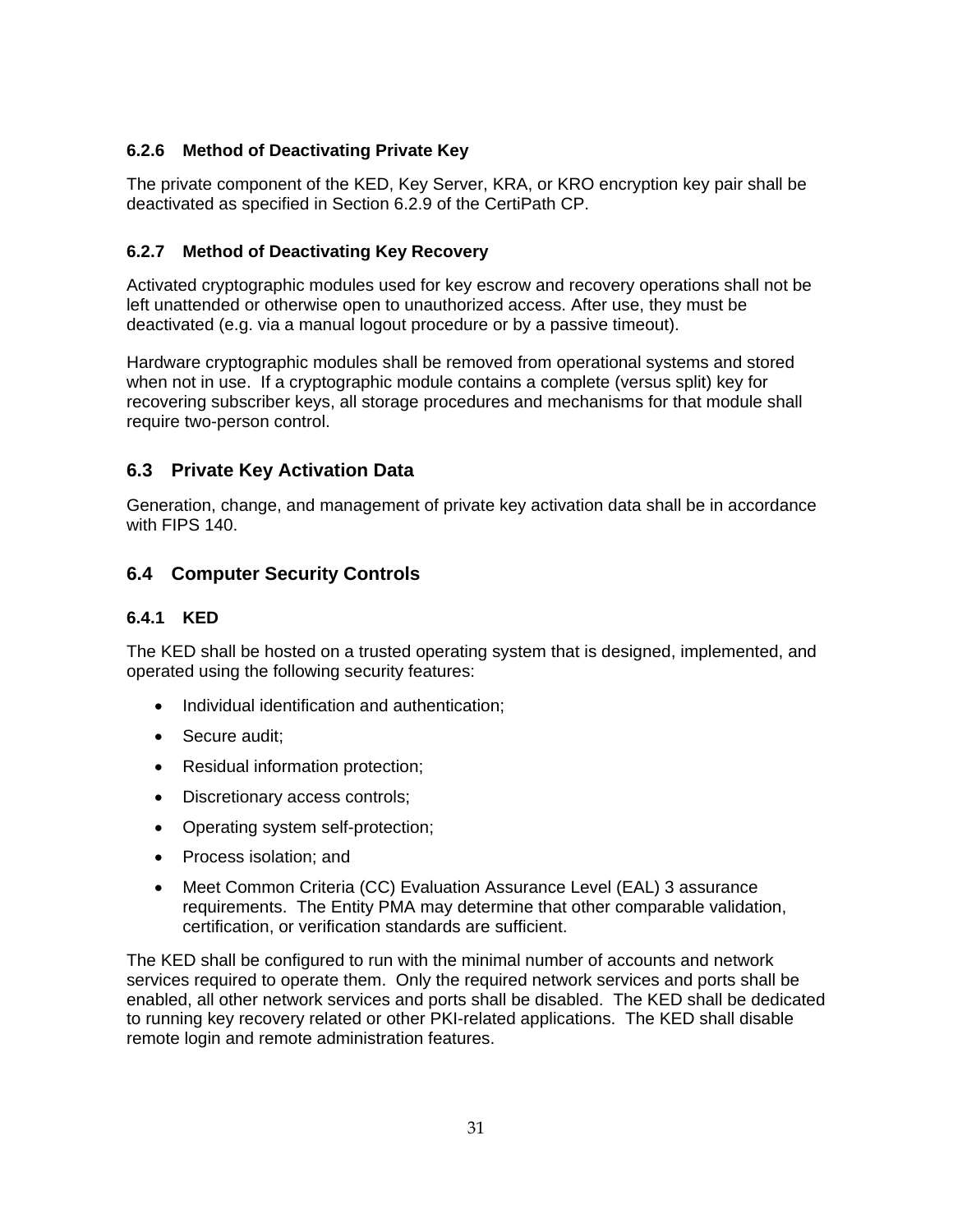# <span id="page-37-0"></span>**6.4.2 KRA and KRO Workstation**

KRA and KRO computers shall use operating systems that:

- Require authenticated logins;
- Provide discretionary access control;
- Provide operating system self-protection;
- Provide process isolation; and
- Provide a security audit capability.

When KRA or KRO workstation equipment is hosted on evaluated platforms in support of computer security assurance requirements then the system (hardware, software, operating system) shall, when possible, operate in an evaluated configuration. At a minimum, such platforms shall use the same version of the computer operating system as received the evaluation rating.

Reasonable care shall be taken to prevent malicious software from being loaded on KRA and KRO workstation equipment. Only applications required to perform Entity PKI functions shall be loaded on the KRA workstation. Only applications required to perform the Organization's/Enterprise's mission shall be loaded on the KRO workstation, and all such software shall be obtained from sources authorized by Organization/Enterprise policy. Data on KRA and KRO workstation equipment shall be scanned for malicious code on first use and periodically afterward.

# **6.4.3 Key Server**

Key Servers shall meet the requirements for KED stated in Section [6.4.1.](#page-36-1)

# **6.4.4 Anomaly Detection**

Key recovery (in particular automated key recovery) must be carried out with extreme caution, as the chance for compromise can be very high. Further, the risk of compromise and the scope of any potential compromise are highly dependent upon the implementation. Therefore, the key recovery infrastructure shall be capable of detecting anomalous key recovery activities and behavior and reporting them to the Entity PMA for further action.

# **6.5 Life Cycle Technical Controls**

Individuals with trusted roles in the KED and Key Server facilities (e.g., system administrators, crypto officers, audit administrators, operators, etc.) shall use security management tools and procedures to ensure that the operational systems and networks adhere to the security requirements. These tools and procedures shall check the integrity of the system data, software, discretionary access controls, audit profile, firmware, and hardware to ensure secure operation.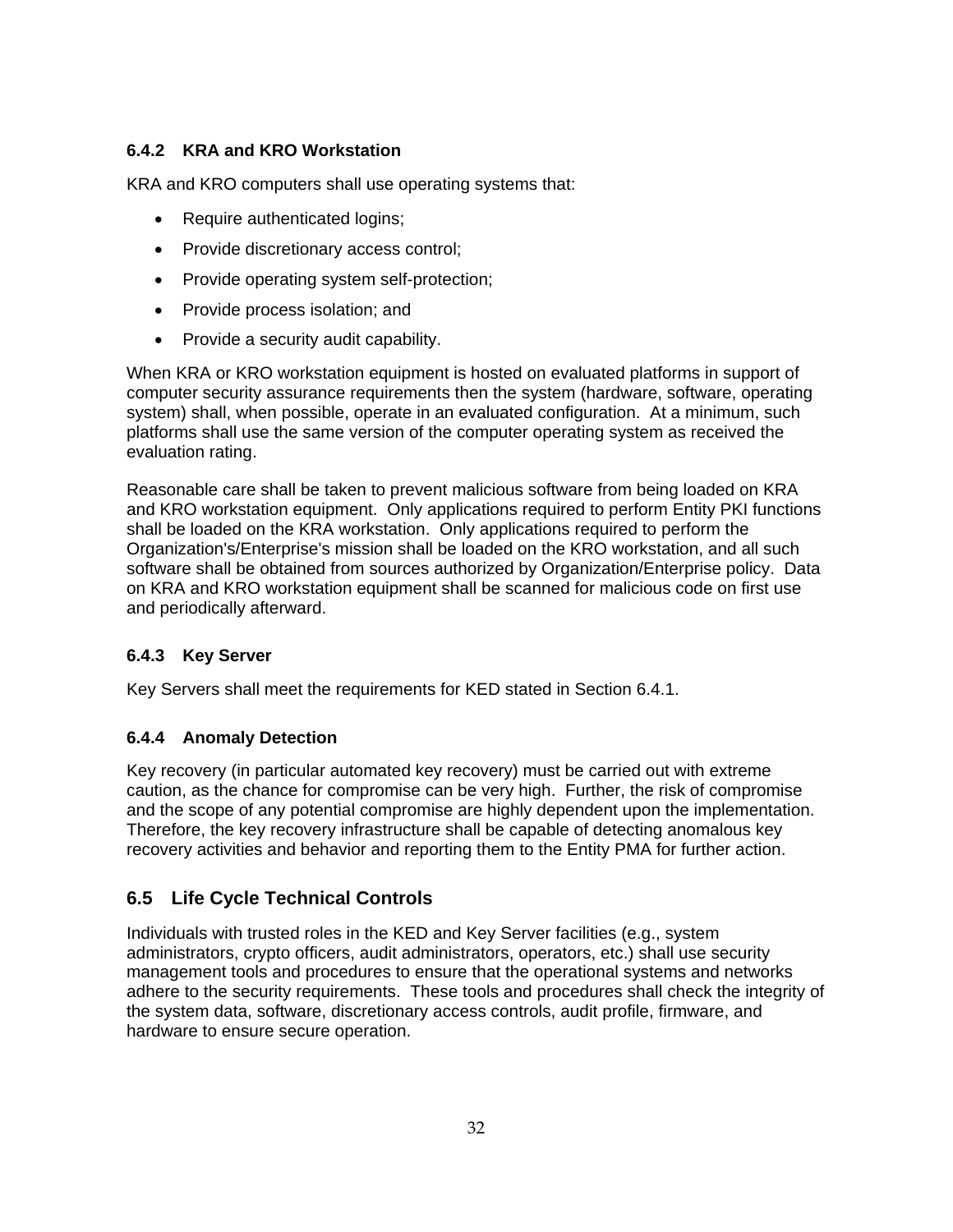# <span id="page-38-0"></span>**6.6 Network Security Controls**

Network access to the KED and Key Servers shall be protected as specified in the CertiPath CP Section 6.7 for CA equipment.

Network access to KRA and KRO shall be protected as specified in the CertiPath CP Section 6.7 for RA equipment.

# **6.7 Cryptographic Module Engineering Controls**

Requirements for cryptographic modules are stated in section [6.2.1.](#page-35-2)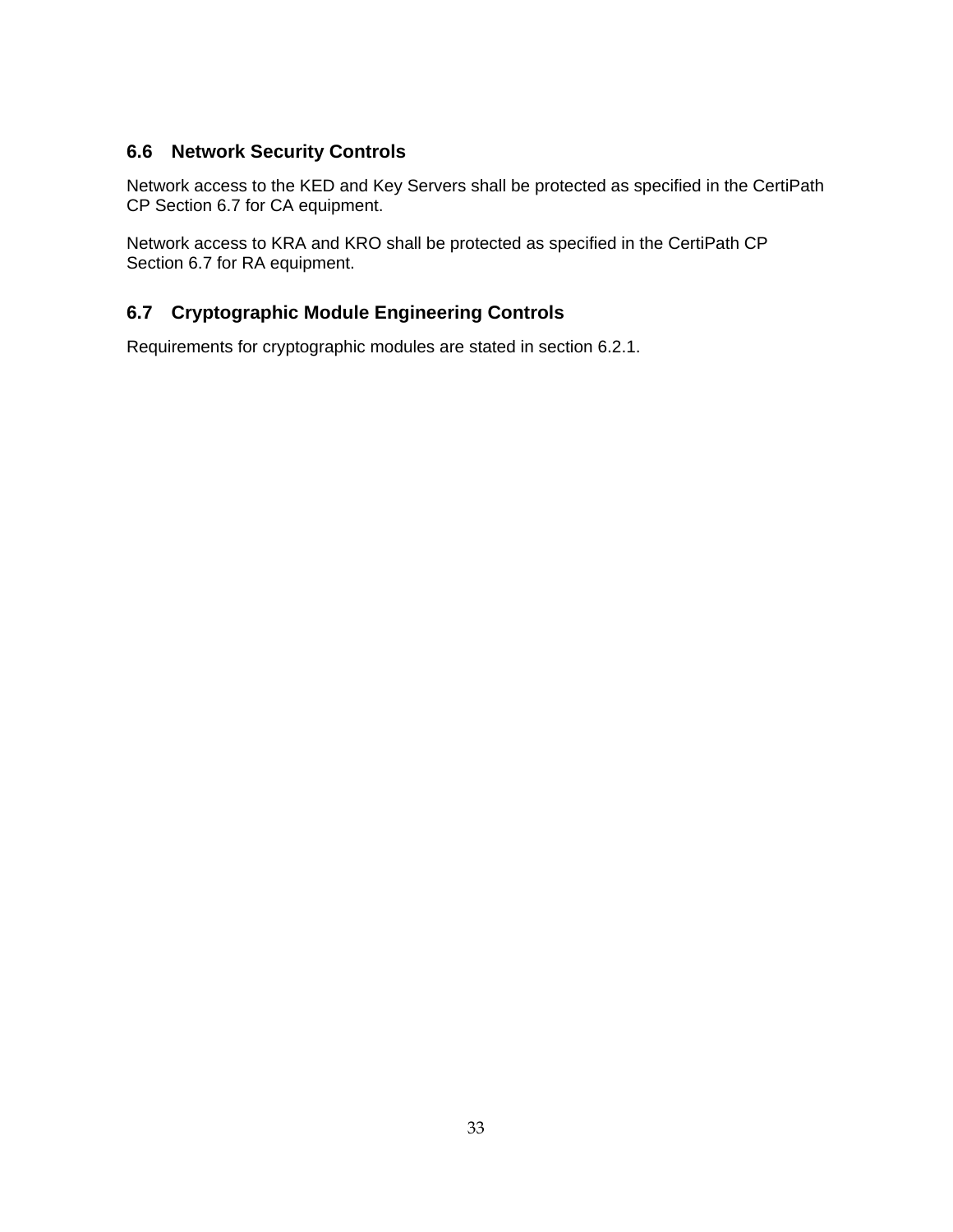# <span id="page-39-1"></span><span id="page-39-0"></span>**7 POLICY ADMINISTRATION**

# **7.1 Policy Change Procedures**

This KRP shall be maintained under the specification change procedures identified in the CertiPath CP Section 9.12.1.

# **7.2 Publication and Notification Policies**

This KRP shall be published as specified in the CertiPath CP Section 9.12.2.

# **7.3 Policy Approval Procedures**

This KRP shall be approved by the CPMA using the procedures specified in the CertiPath CP Charter.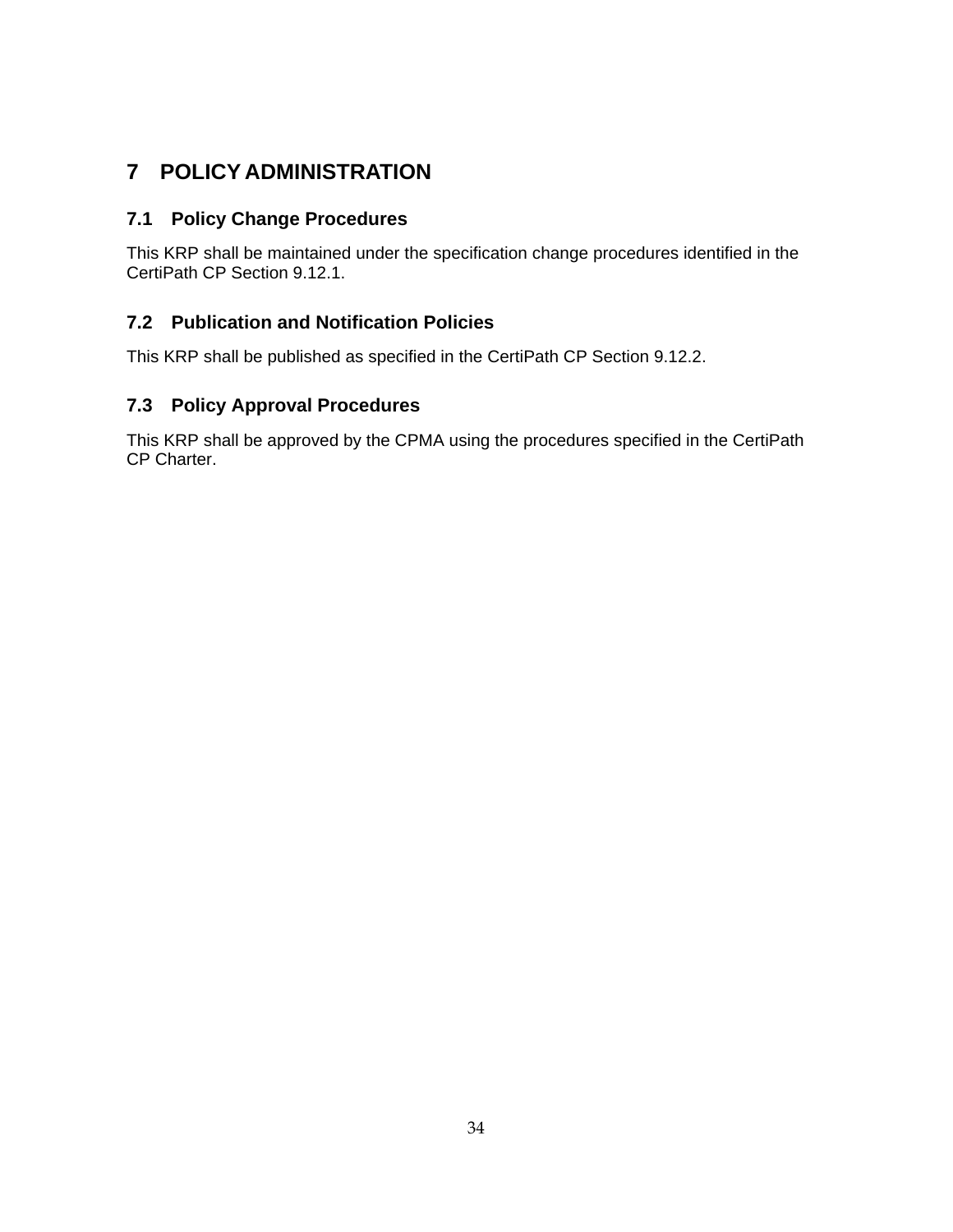# <span id="page-40-0"></span>**APPENDIX A: REFERENCES**

The following documents contain information that provides background, examples, or details about the contents of this KRP.

| <b>Number</b>                                                                                                                                | <b>Title</b>                                                                                                                                                                    | <b>Revision</b>   | <b>Date</b>      |
|----------------------------------------------------------------------------------------------------------------------------------------------|---------------------------------------------------------------------------------------------------------------------------------------------------------------------------------|-------------------|------------------|
| <b>FIPS140-2</b>                                                                                                                             | Security Requirements for Cryptographic Modules                                                                                                                                 |                   | June 2001        |
|                                                                                                                                              | http://csrc.nist.gov/publications/index.html                                                                                                                                    |                   |                  |
| Minimum Security Requirements for Multi-User Operating<br><b>NISTIR</b><br>Systems, CSL, NISTIR 5153<br>5153                                 |                                                                                                                                                                                 | <b>March 1993</b> |                  |
| CCIB-98-<br>Common Criteria for Information Technology Security<br>Version<br>Evaluation, Common Criteria Implementation Board<br>026<br>2.1 |                                                                                                                                                                                 | August 1999       |                  |
| CertiPath<br>CertiPath X.509 Certificate Policy<br><b>CP</b>                                                                                 |                                                                                                                                                                                 | Version<br>3.24   | November<br>2013 |
|                                                                                                                                              | Requirements for Key Recovery Products: Report of the<br>Technical Advisory Committee (TAC) to Develop a FIPS<br>for the Federal Key Management Infrastructure, Final<br>Report |                   | November<br>1998 |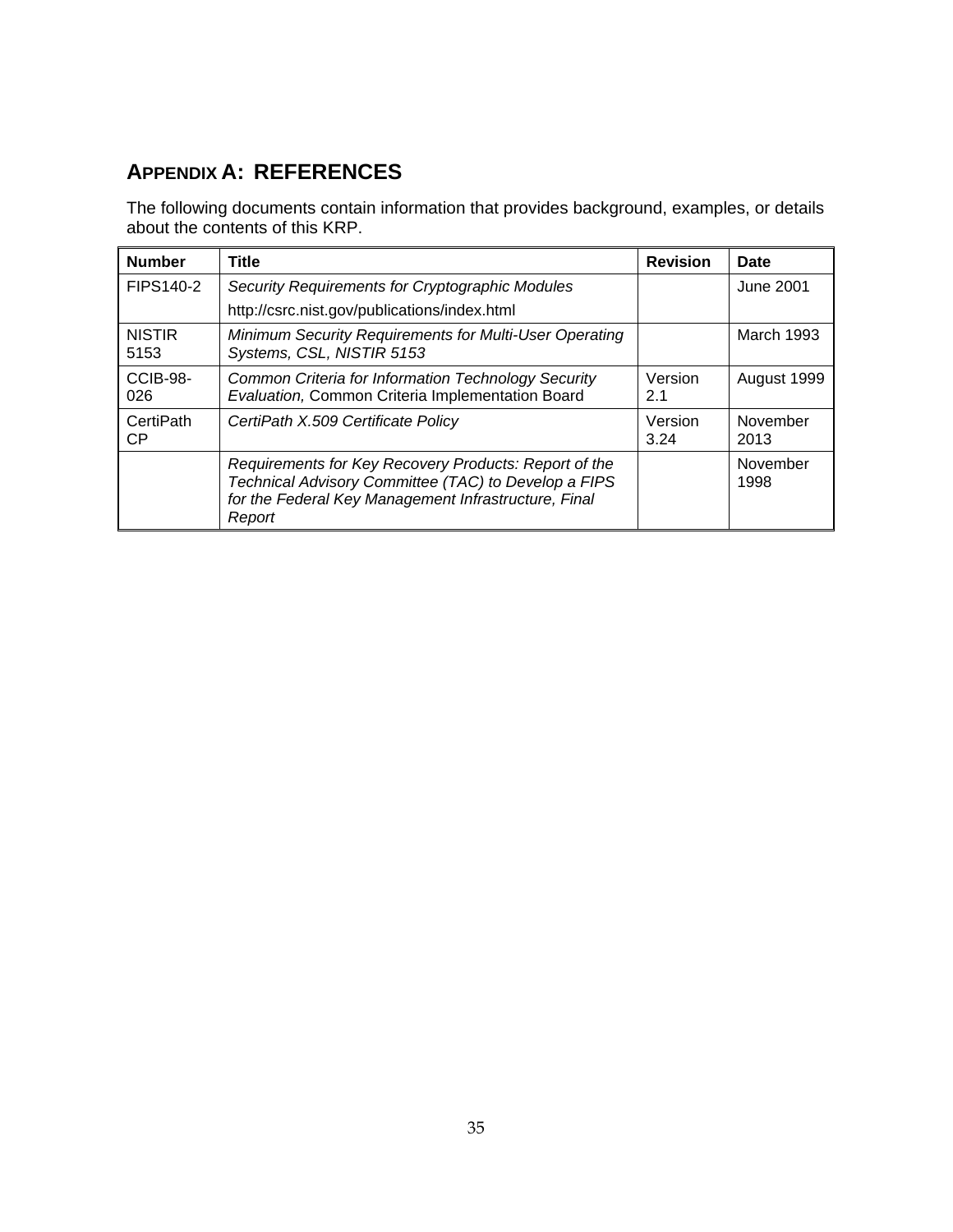<span id="page-41-0"></span>

| CA                     | <b>Certification Authority</b>                 |
|------------------------|------------------------------------------------|
| CC                     | Common Criteria                                |
| <b>CP</b>              | <b>Certificate Policy</b>                      |
| <b>CPMA</b>            | CertiPath Policy Management Authority          |
| <b>CPS</b>             | <b>Certification Practices Statement</b>       |
| <b>DN</b>              | Distinguished Name or Directory Name           |
| EAL                    | <b>Evaluation Assurance Level</b>              |
| <b>FIPS</b>            | <b>Federal Information Processing Standard</b> |
| 18A                    | <b>Identification and Authentication</b>       |
| $\mathsf{I}\mathsf{T}$ | Information Technology                         |
| <b>KED</b>             | Key Escrow Database                            |
| <b>KRA</b>             | Key Recovery Agent                             |
| <b>KRO</b>             | Key Recovery Official                          |
| <b>KRP</b>             | Key Recovery Policy                            |
| <b>KRPS</b>            | Key Recovery Practices Statement               |
| <b>KRS</b>             | Key Recovery System                            |
| PKI                    | Public Key Infrastructure                      |
| <b>RA</b>              | <b>Registration Authority</b>                  |
| <b>SSN</b>             | <b>Social Security Number</b>                  |
| US                     | <b>United States</b>                           |
| <b>VPN</b>             | <b>Virtual Private Network</b>                 |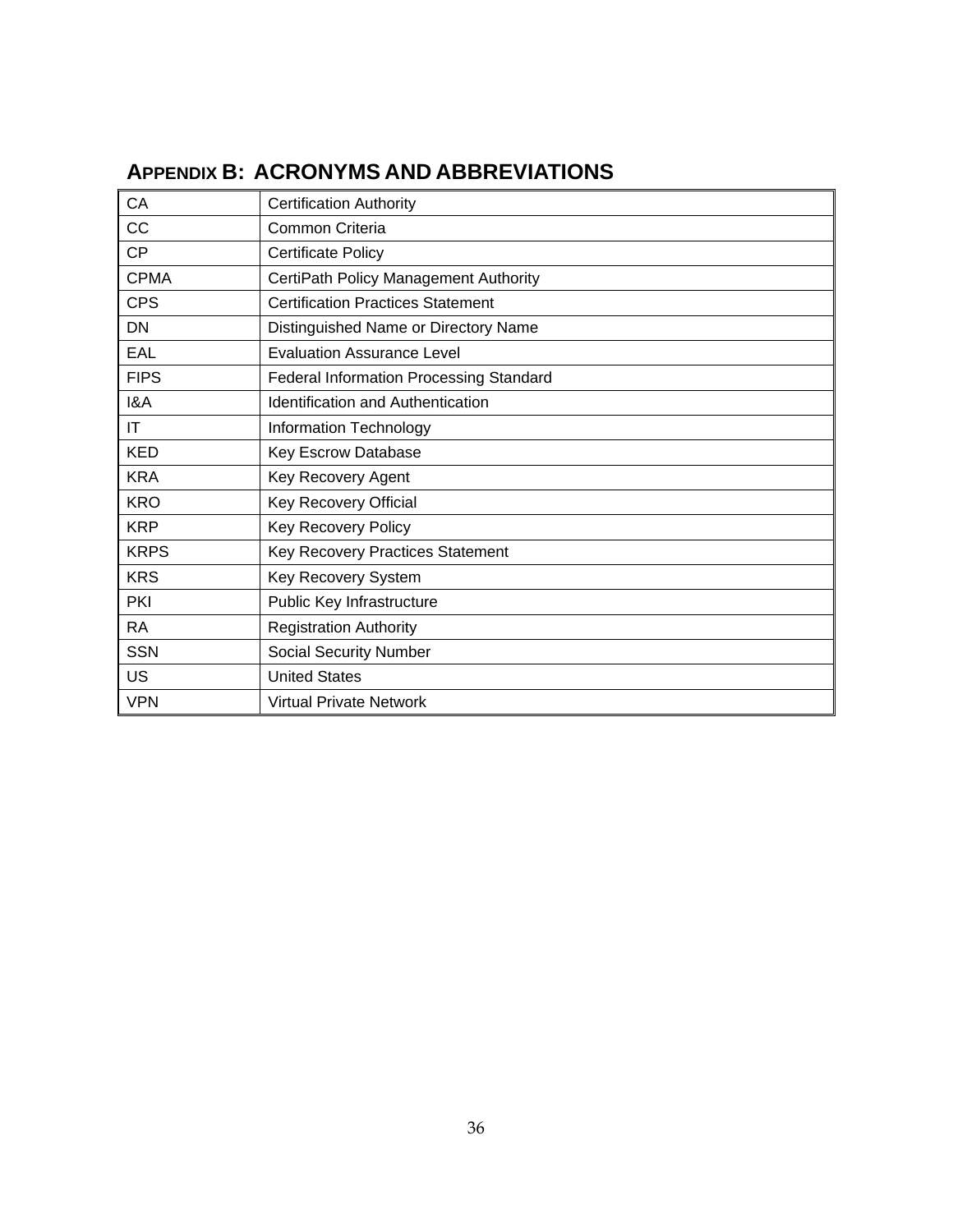# <span id="page-42-0"></span>**APPENDIX C: GLOSSARY**

| <b>Encryption Certificate</b>                    | A certificate containing a public key that is used to encrypt or decrypt<br>electronic messages, files, documents, or data transmissions, or to<br>establish or exchange a session key for these same purposes. The<br>process of storing, protecting, and escrowing the private component of<br>the key pair associated with the encryption certificate is sometimes<br>referred to as key management. |
|--------------------------------------------------|---------------------------------------------------------------------------------------------------------------------------------------------------------------------------------------------------------------------------------------------------------------------------------------------------------------------------------------------------------------------------------------------------------|
| <b>Key Escrow</b>                                | The retention of the private component of the key pair associated with a<br>subscriber's encryption certificate to support key recovery.                                                                                                                                                                                                                                                                |
| <b>Key Recovery</b>                              | Production of a copy of an escrowed key and delivery of that key to an<br>authorized requestor.                                                                                                                                                                                                                                                                                                         |
| Key Recovery Agent<br>(KRA)                      | An individual authorized to interface with the key escrow database in<br>conjunction with one or more other key recovery agents) to cause the<br>key escrow database to carry out key recovery requests, as specified by<br>the Key Recovery Policy.                                                                                                                                                    |
| <b>Key Server</b>                                | An automated system that obtains subscriber private keys from the Key<br>Escrow Database or another Key Server in order to support decryption<br>of data entering and leaving the Enterprise. An example of such data is<br>e-mail.                                                                                                                                                                     |
| <b>KRA Workstation</b>                           | The workstation from which the Key Recovery Agent interfaces with the<br>key escrow database.                                                                                                                                                                                                                                                                                                           |
| Key Escrow Database                              | The function, system, or subsystem that maintains the key escrow<br>repository and responds to key registration and key recovery requests<br>from one or more Key Recovery Agents, as specified by the Key<br>Recovery Policy.                                                                                                                                                                          |
| Key Recovery Official<br>(KRO)                   | An individual authorized to authenticate and submit key recovery<br>requests to the Key Recovery Agent on behalf of requestors, as<br>specified by the Key Recovery Policy.                                                                                                                                                                                                                             |
| Key Recovery Policy<br>(KRP)                     | Specifies the conditions under which key recovery information must be<br>created and conditions under which and to whom escrowed keys may<br>be released; it also indicates who are allowable Key Recovery Agent(s)<br>and Key Recovery Officials and how or where escrowed keys must be<br>maintained.                                                                                                 |
| <b>Key Recovery Practice</b><br>Statement (KRPS) | A Key Recovery Practice Statement is a statement of the practices,<br>procedures, and mechanisms that a key escrow system employs in<br>registering and recovering escrowed keys.                                                                                                                                                                                                                       |
| Requestor                                        | An individual who is authorized, under the Key Recovery Policy, to<br>request recovery of a subscriber's escrowed key. Subscribers can<br>always request recovery of their own keys.                                                                                                                                                                                                                    |
| <b>Policy Management</b><br>Authority            | Body established to oversee the creation and update of Certificate and<br>Key Recovery Policies, review Certification and Key Recovery Practice<br>Statements, review the results of CA and Key Recovery audits for policy<br>compliance, evaluate non-domain policies for acceptance within the<br>domain, and generally oversee and manage the PKI certificate and Key<br>Recovery policies.          |
| Public Key Infrastructure                        | Framework established to issue, maintain, and revoke public key                                                                                                                                                                                                                                                                                                                                         |